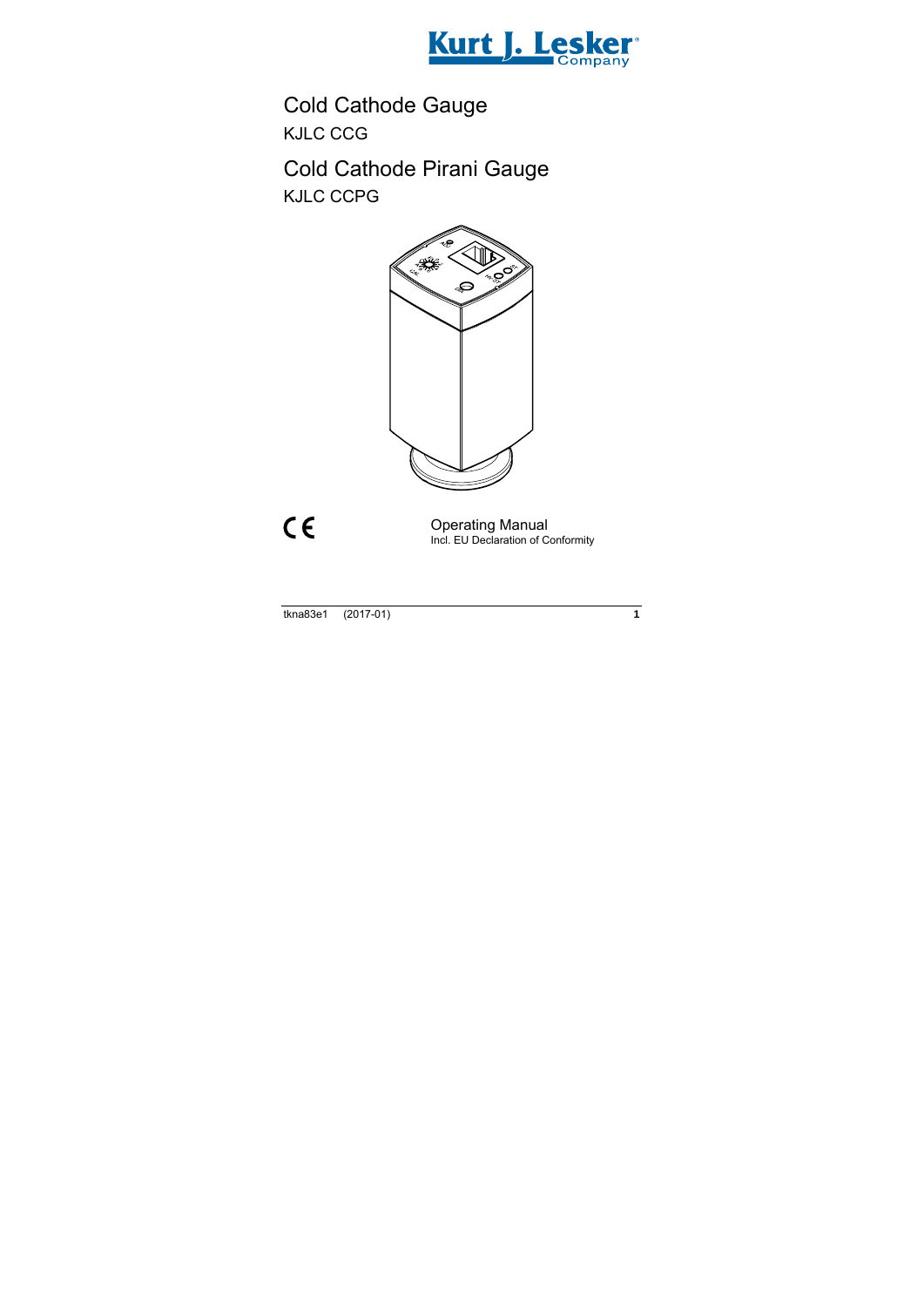

### **Product Identification**

In all communications with Kurt J. Lesker Company, please specify the information given on the product nameplate. For convenient reference copy that information into the space provided below.

| ő |                                                           |
|---|-----------------------------------------------------------|
|   |                                                           |
|   | Kurt J. Lesker Company, PA 15025 USA<br>$\epsilon$<br>PN: |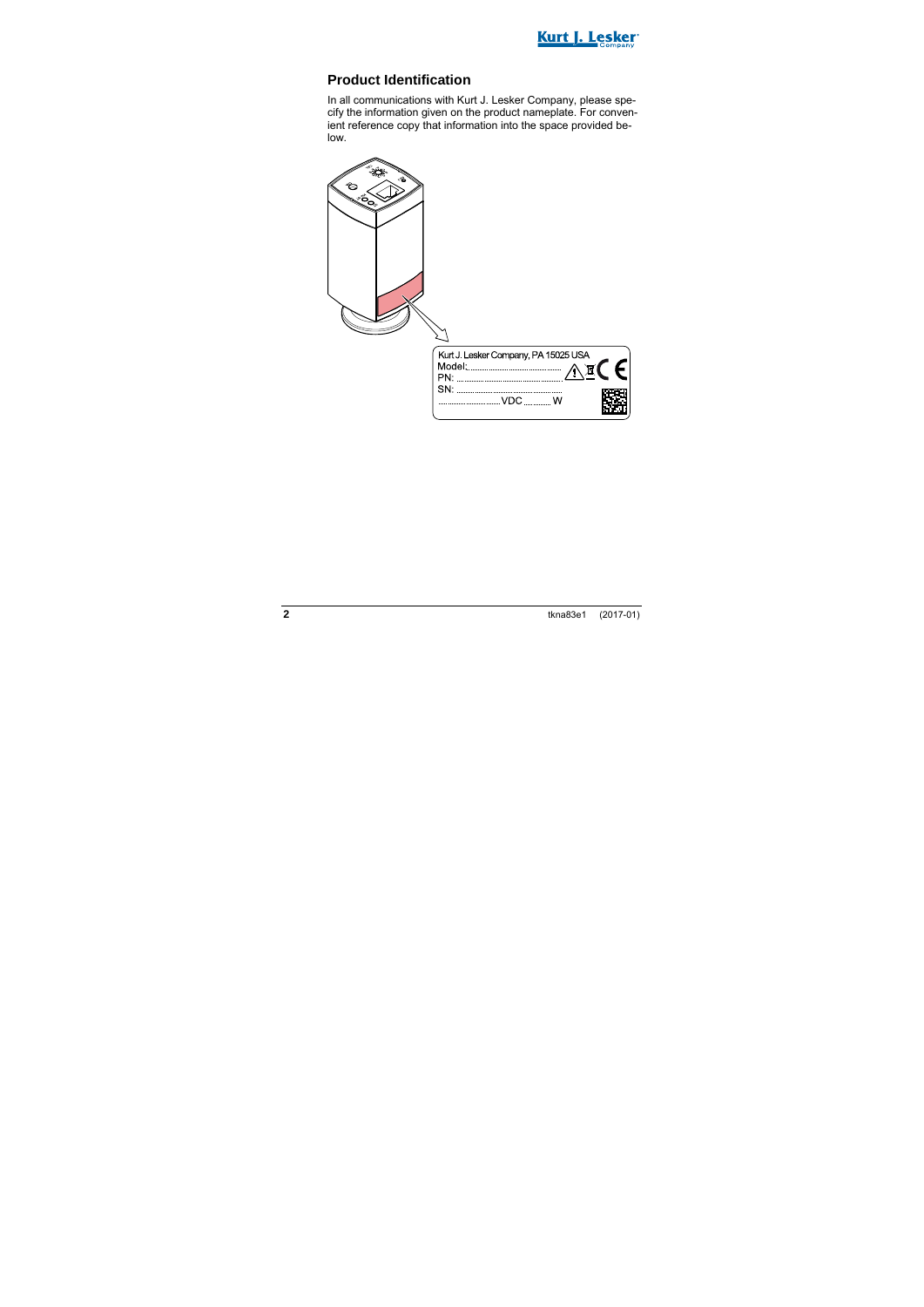

### **Validity**

This document applies to products of the KJLC CCG and KJLC CCPG series:



The part number (PN) can be taken from the product nameplate. If not indicated otherwise in the legends, the illustrations in this document correspond to the product with vacuum connection DN 25 ISO-KF. They apply to the gauges with other vacuum connections by analogy.

We reserve the right to make technical changes without prior notice.

### **Intended Use**

#### **KJLC CCG**

The Cold Cathode Gauges KJLC CCG have been designed for vacuum measurement of gases in the pressure range of  $1 \times 10^{-9}$  ...  $1 \times 10^{-2}$  mbar.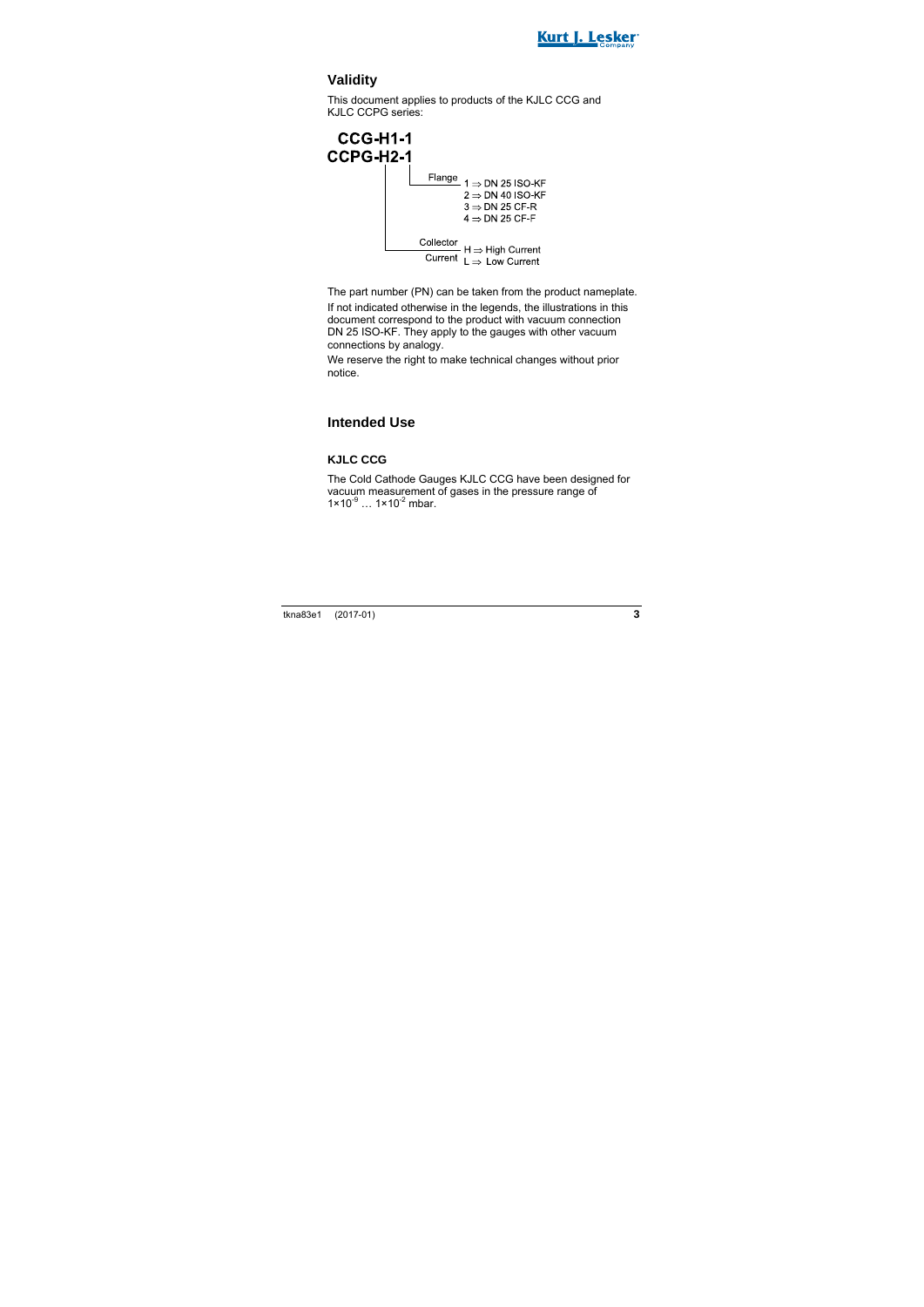

#### **KJLC CCPG**

The Cold Cathode Pirani Gauges KJLC CCPG have been designed for vacuum measurement of gases in the pressure range of  $1 \times 10^{-9}$  ... 1000 mbar.

They must not be used for measuring flammable or combustible gases in mixtures containing oxidants (e.g. atmospheric oxygen) within the explosion range.

### **Functional Principle**

#### **KJLC CCG**

The gauge functions with a cold cathode ionization measurement circuit (according to the inverted magnetron principle). Over the whole measurement range, the measuring signal is output as a logarithm of the pressure.

#### **KJLC CCPG**

The gauge consists of two separate measuring systems (the Pirani and the cold cathode system according to the inverted magnetron principle). They are combined in such a way that for the user, they behave like one measuring system.

Over the whole measurement range, the measuring signal is output as a logarithm of the pressure.

### **Scope of Delivery**

- 1× gauge
- 1× pin for adjusting settings via buttons (KJLC CCPG gauges only)
- 1× Operating Manual English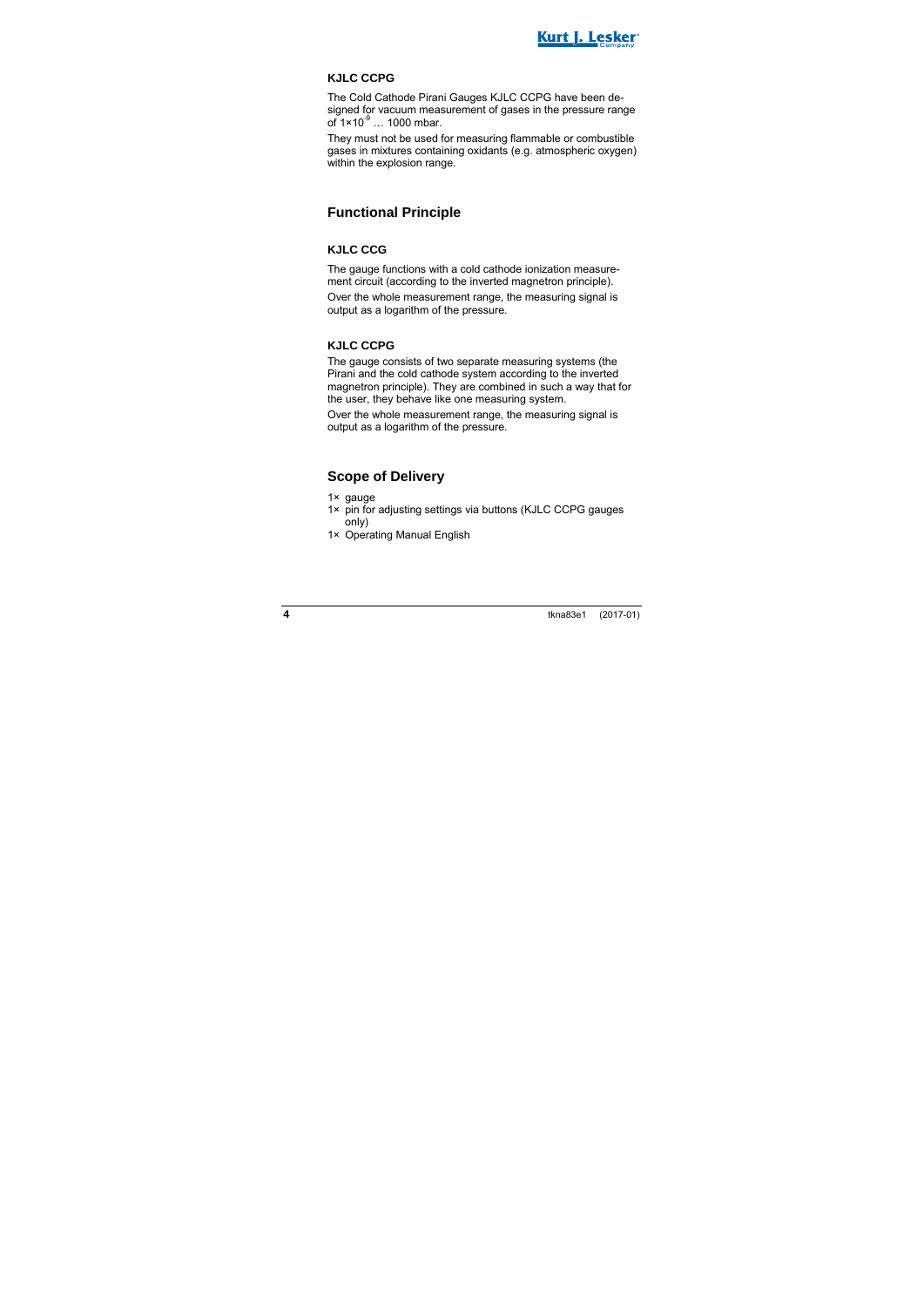

## **Contents**

| <b>Product Identification</b><br>Validity                                   | $\overline{2}$<br>3 |
|-----------------------------------------------------------------------------|---------------------|
| Intended Use                                                                | 3                   |
| <b>Functional Principle</b>                                                 | 4                   |
| Scope of Delivery                                                           | 4                   |
| <b>Safety</b><br>1                                                          | 7                   |
| 1.1 Symbols Used                                                            | 7                   |
| 1.2 Personnel Qualifications                                                | $\overline{7}$<br>8 |
| 1.3 General Safety Instructions<br>1.4 Liability and Warranty               | 8                   |
|                                                                             |                     |
| <b>Technical Data</b><br>$\mathbf{2}$                                       | 9                   |
| Gas Type Dependence KJLC CCG<br>2.2<br>2.3<br>Gas Type Dependence KJLC CCPG | 16<br>18            |
|                                                                             |                     |
| $\mathbf{3}$<br>Installation                                                | 21                  |
| 3.1 Vacuum Connection                                                       | 21<br>25            |
| 3.2 Power Connection<br>3.2.1 FCC 68, 8-pin Connector                       | 26                  |
|                                                                             |                     |
| Operation<br>4                                                              | 27                  |
| 4.1 Status Indication KJLC CCG<br>4.2 Status Indication KJLC CCPG           | 27                  |
| 4.3 Put KJLC CCG Into Operation                                             | 28<br>28            |
| 4.4 Put KJLC CCPG Into Operation                                            | 29                  |
| 4.5 Gas Type Dependence                                                     | 29                  |
| 4.6 Ignition Delay                                                          | 30                  |
| Contamination<br>4.7                                                        | 31                  |
| 5<br><b>Deinstallation</b>                                                  | 32                  |
| 6<br><b>Maintenance, Repair</b>                                             | 34                  |
| Adjusting the Gauge<br>6.1                                                  | 34                  |
| Cleaning the Gauge / Replacing Parts<br>6.2                                 | 36                  |
| 6.2.1 Troubleshooting (measuring chamber)                                   | 37                  |
| 6.2.2 Replacing Ionization Chamber and Ignition Aid                         | 39                  |
| 6.2.3 Replacing Measuring Chamber                                           | 43                  |
| 6.3 Troubleshooting                                                         | 46                  |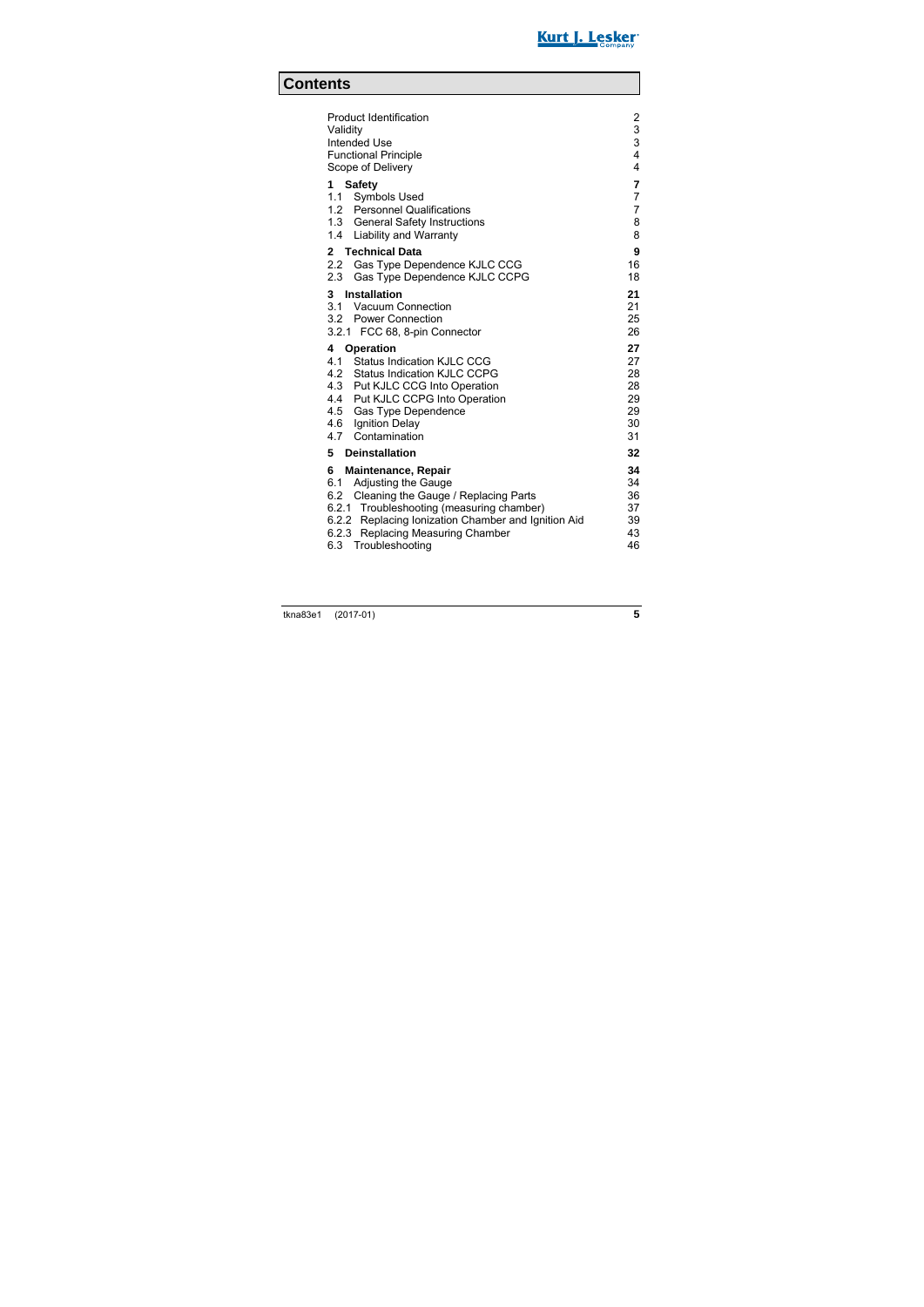## Kurt J. Lesker

| <b>Returning the Product</b>                       | 49 |
|----------------------------------------------------|----|
| <b>Disposal</b><br>8                               | 50 |
| <b>Options</b><br>9                                | 51 |
| 10 Accessories                                     | 51 |
| 11 Spare Parts                                     | 51 |
| 11.1 Ignition aid for KJLC CCG and KJLC CCPG       | 51 |
| 11.2 Ionization Chamber for KJLC CCG and KJLC CCPG | 52 |
| 11.3 Measuring Chamber Cpl. (Spare Sensor)         | 52 |
| 11.3.1 Measuring Chamber Cpl. for KJLC CCG         | 52 |
| 11.3.2 Measuring Chamber Cpl. for KJLC CCPG        | 53 |
| <b>EU Declaration of Conformity</b>                | 54 |

For cross-references within this document, the symbol  $(\rightarrow \mathbb{B} XY)$ is used.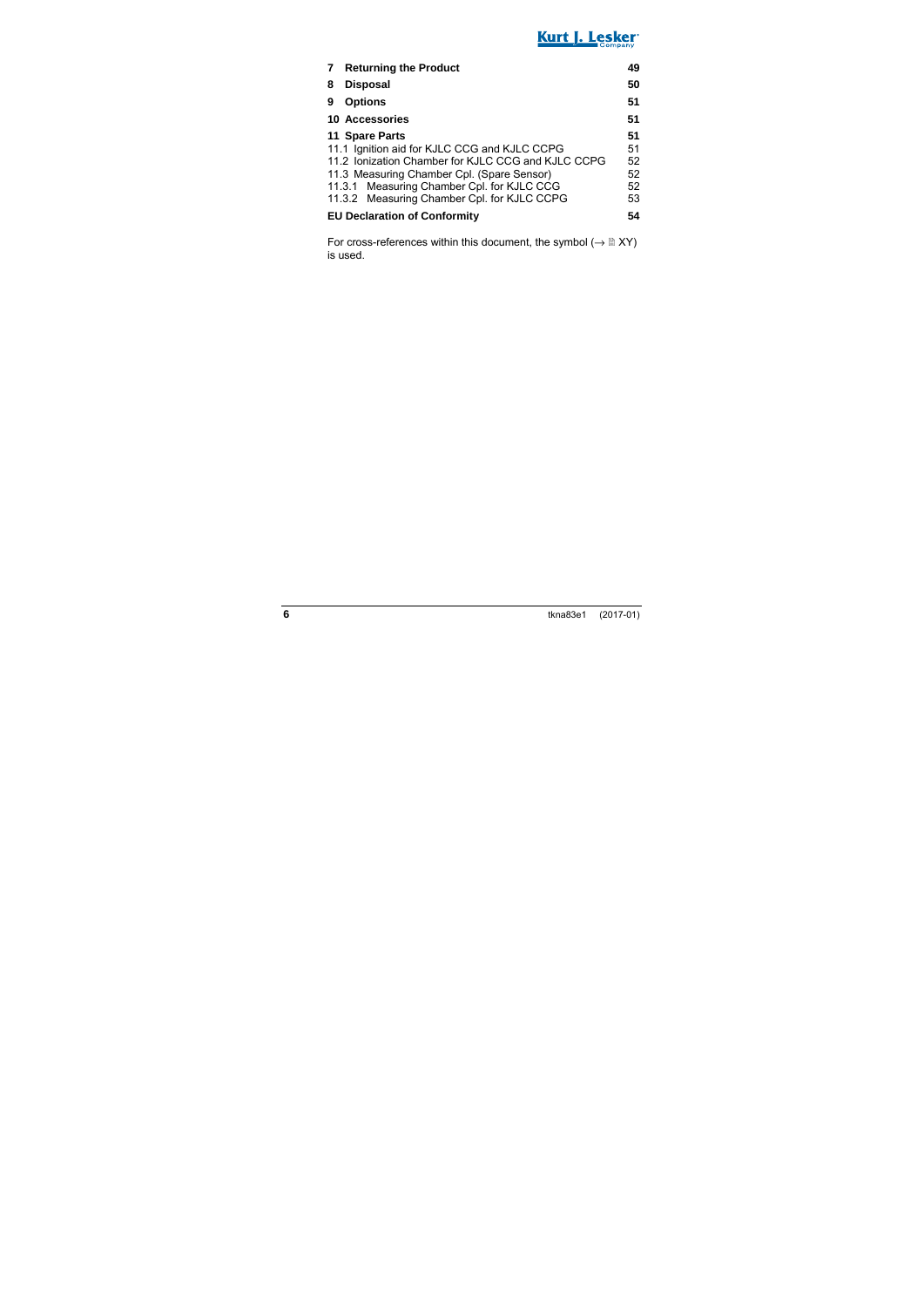

### **1 Safety**

#### **1.1 Symbols Used**



Information on preventing any kind of physical injury.

**WARNING**

Information on preventing extensive equipment and environmental damage.

**Caution**

Information on correct handling or use. Disregard can lead to malfunctions or minor equipment damage.



 Symbol printed on the product nameplate: Consultation of operating manual required



Notice

<…> Labeling

### **1.2 Personnel Qualifications**

#### **Skilled personnel**

All work described in this document may only be carried out by persons who have suitable technical training and the necessary experience or who have been instructed by the end-user of the product.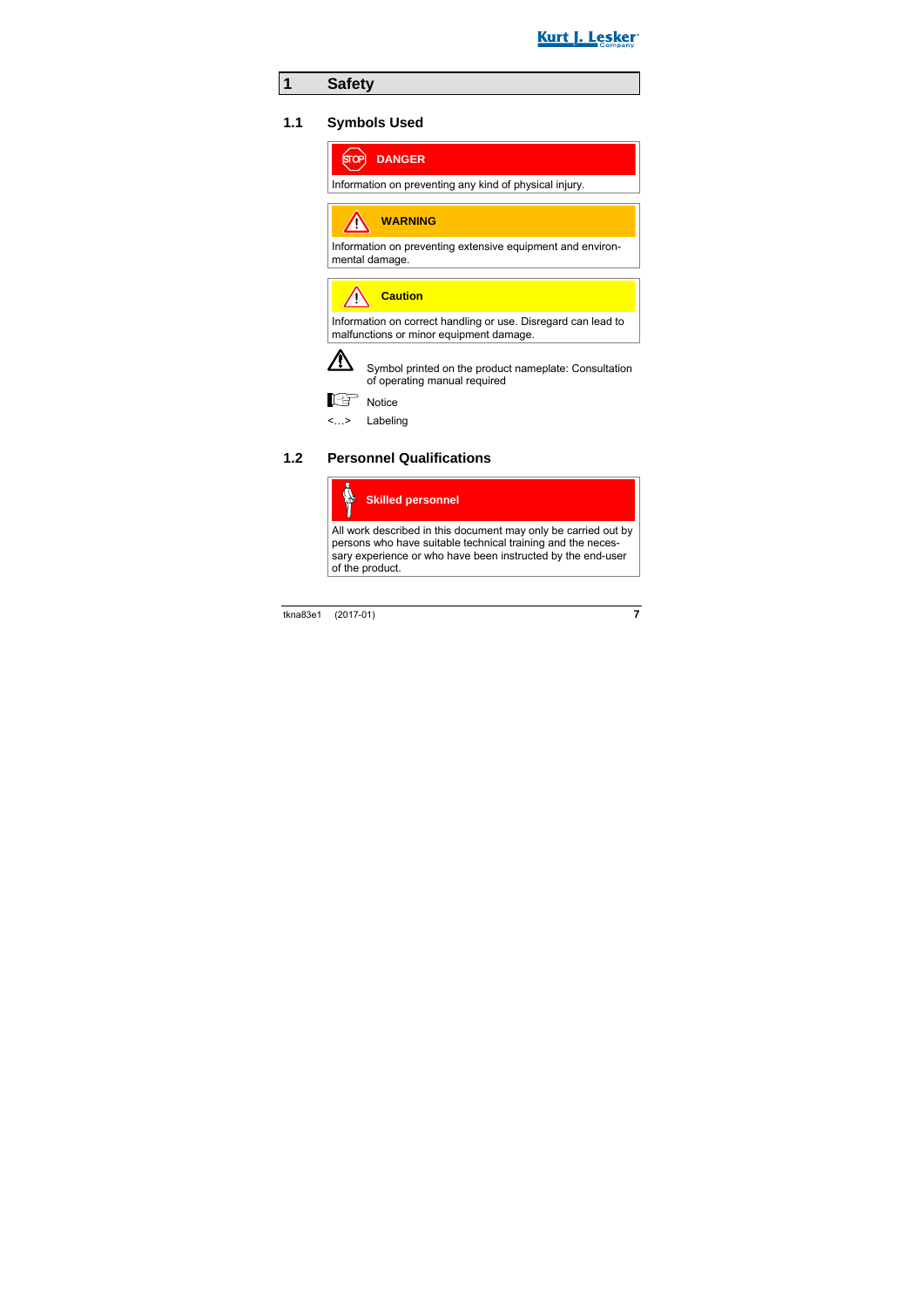

#### **1.3 General Safety Instructions**

• Adhere to the applicable regulations and take the necessary precautions for the process media used.

Consider possible reactions with the product materials.

Consider possible reactions (e.g. explosion) of the process media due to the heat generated by the product (KJLC CCPG only: Pirani filament 120 °C).

- Adhere to the applicable regulations and take the necessary precautions for all work you are going to do and consider the safety instructions in this document.
- Before beginning to work, find out whether any vacuum components are contaminated. Adhere to the relevant regulations and take the necessary precautions when handling contaminated parts.

Communicate the safety instructions to all other users.

#### **1.4 Liability and Warranty**

Kurt J. Lesker Company assumes no liability and the warranty becomes null and void if the end-user or third parties

- disregard the information in this document
- use the product in a non-conforming manner
- make any kind of interventions (modifications, alterations etc.) on the product
- use the product with accessories not listed in the product documentation.

The end-user assumes the responsibility in conjunction with the process media used.

Gauge failures due to contamination or wear and tear, as well as expendable parts (e.g. ionization chamber, ignition aid, Pirani filament (KJLC CCPG)), are not covered by the warranty.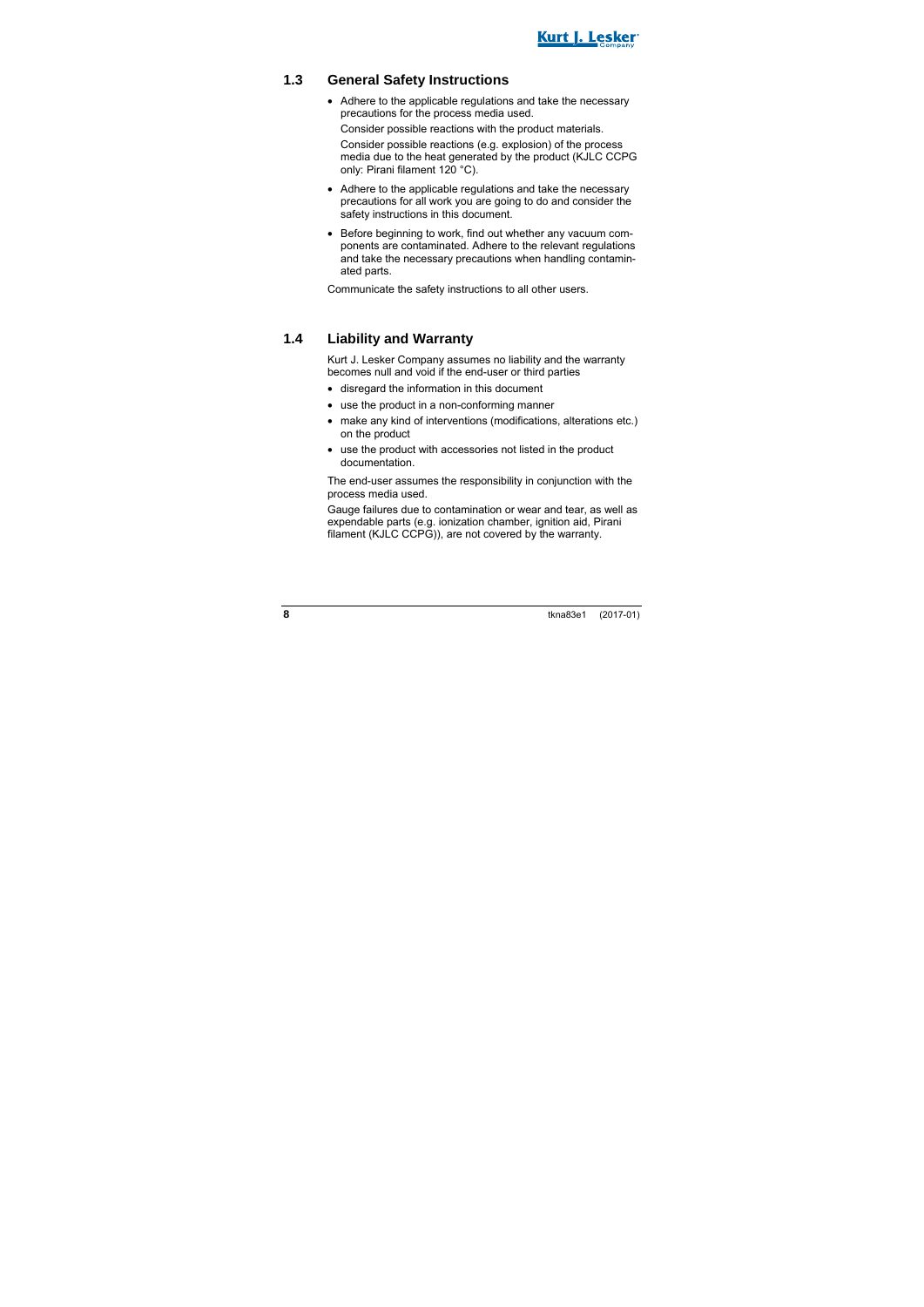

## **2 Technical Data**

| Measurement range (air, $N_2$ )                                                      |                                             |
|--------------------------------------------------------------------------------------|---------------------------------------------|
| CCG                                                                                  | $1 \times 10^{-9}$ $1 \times 10^{-2}$ mbar  |
| <b>CCPG</b>                                                                          | $1 \times 10^{-9}$ 1000 mbar                |
| Accuracy CCG (N <sub>2</sub> )                                                       |                                             |
| $1 \times 10^{-8}$ 1 $\times 10^{-2}$ mbar                                           | 30% of reading                              |
| Accuracy CPG (N <sub>2</sub> )                                                       |                                             |
| $1 \times 10^{-8}$ 100 mbar                                                          |                                             |
| 100  1000 mbar                                                                       | 30% of reading<br>50% of reading            |
|                                                                                      |                                             |
| Repeatability $(N_2)$                                                                | 5% of reading                               |
| CCG, $1 \times 10^{-8}$ $1 \times 10^{-2}$ mbar<br>CCPG, $1 \times 10^{-8}$ 100 mbar | 5% of reading                               |
| Gas type dependence                                                                  |                                             |
| CCG                                                                                  | $\rightarrow \mathbb{R}$ 16                 |
| CCPG                                                                                 | $\rightarrow \mathbb{B}$ 18                 |
|                                                                                      |                                             |
| Voltage range (analog output)                                                        | $0+10.5$ V                                  |
| Measurement range                                                                    |                                             |
| CCG                                                                                  | $+0.667+10 V$ (dc)                          |
| CCPG                                                                                 | $+1.398+8.6$ V (dc)                         |
| Voltage vs. pressure                                                                 |                                             |
| CCG                                                                                  | 1.33 V/decade, logarithmic                  |
| CCPG                                                                                 | 0.6 V/decade, logarithmic                   |
| Status signal                                                                        | 14.5  30 V (ignited)                        |
| Error signal                                                                         |                                             |
| CCG                                                                                  | $\leq +0.3$ V                               |
| <b>CCPG</b>                                                                          | $+9.5+10.5$ V                               |
| Output impedance                                                                     | $2 \times 4.7 \Omega$ , short-circuit proof |
| Load impedance                                                                       | ≥10 kΩ, short-circuit proof                 |
|                                                                                      |                                             |
| Step response time                                                                   | pressure dependent                          |
| $>1\times10^{-6}$ mbar<br>$1 \times 10^{-6}$ $1 \times 10^{-8}$ mbar                 | $< 100$ ms                                  |
|                                                                                      | $\approx$ 1 s                               |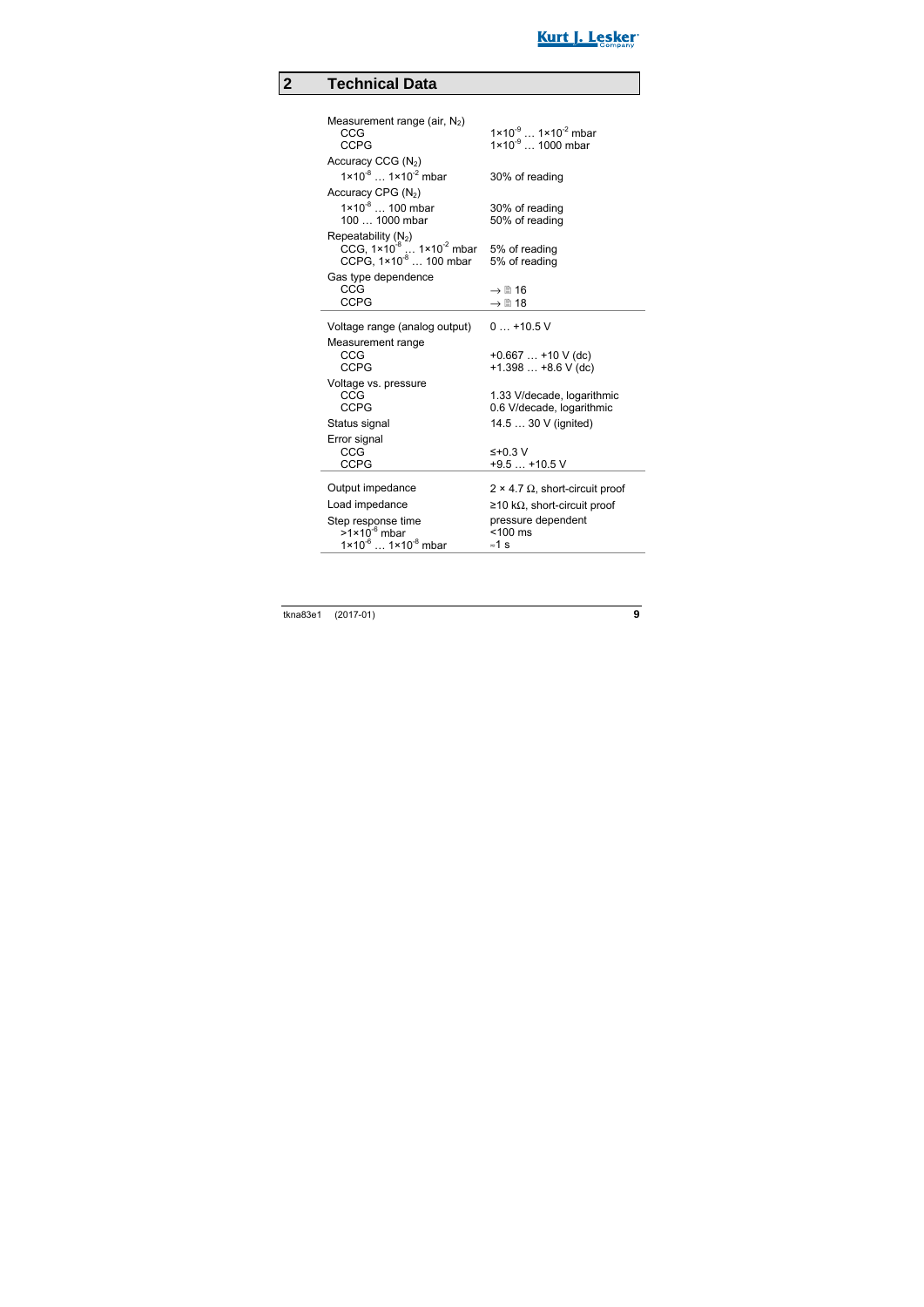

| Gauge identification                                    |                                     |  |
|---------------------------------------------------------|-------------------------------------|--|
| CCG                                                     | 100 k $\Omega$ referenced to supply |  |
|                                                         | common                              |  |
| CCPG                                                    | 85 k $\Omega$ referenced to supply  |  |
|                                                         | common                              |  |
| Status signal (digital output)                          |                                     |  |
| Current rating                                          | 100 mA (Source)                     |  |
| High voltage is ON                                      | $+14.5+30$ V (dc)                   |  |
|                                                         | (depending on supply voltage)       |  |
| High voltage is OFF                                     | $0 V$ (dc)                          |  |
| High voltage cut-in, low active, Pin 7 (digital input)  |                                     |  |
| High voltage ON                                         | $<$ 2.5 V (dc)                      |  |
| High voltage OFF                                        | $>4.0 V$ (dc)                       |  |
| High voltage cut-in, high active, Pin 8 (digital input) |                                     |  |
| High voltage ON                                         | $>11.0 V$ (dc)                      |  |
| High voltage OFF                                        | $< 5.0 V$ (dc)                      |  |

Supply

|                                   | <b>DANGER</b>                                                                                                                                                                                                                                                                 |
|-----------------------------------|-------------------------------------------------------------------------------------------------------------------------------------------------------------------------------------------------------------------------------------------------------------------------------|
|                                   | The gauge may only be connected to power sup-<br>plies, instruments, or control devices that conform<br>to the requirements of a grounded protective extra-<br>low voltage (PELV) and limited power source<br>(LPS), Class 2. The connection to the gauge has to<br>be fused. |
| Supply voltage at the gauge $1$ ) | +14.5 $\dots$ +30 V (dc)                                                                                                                                                                                                                                                      |

| Ripple               | ≤1 $V_{\text{nn}}$ |  |
|----------------------|--------------------|--|
| Power consumption    | $\leq$ 2 W         |  |
| Fuse to be connected | ≤1 AT              |  |
|                      |                    |  |

<sup>1)</sup> The minimum voltage of the power supply unit must be increased proportionally to the length of the sensor cable.

 $\overline{a}$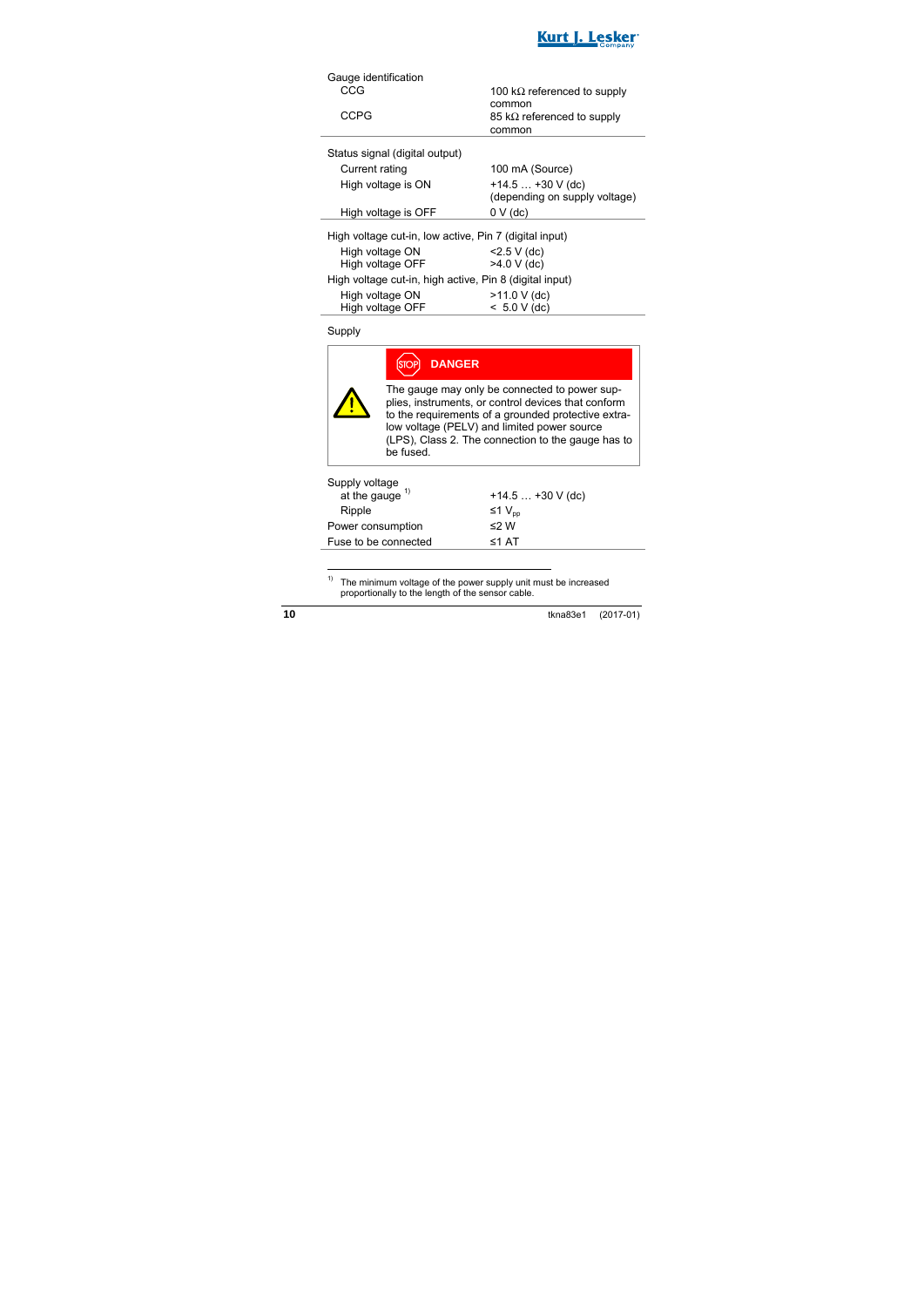

| High voltage in the measuring chamber                                                           |                                                                                                                                      |  |  |
|-------------------------------------------------------------------------------------------------|--------------------------------------------------------------------------------------------------------------------------------------|--|--|
| Ignition voltage                                                                                | ≤4.5 kV                                                                                                                              |  |  |
| Operating voltage                                                                               | $\leq$ 3.3 kV                                                                                                                        |  |  |
| Current in the measuring chamber                                                                |                                                                                                                                      |  |  |
| CCG-Hx-x, CCPG-Hx-x                                                                             | high current                                                                                                                         |  |  |
| CCG-Lx-x, CCPG-Lx-x                                                                             | low current                                                                                                                          |  |  |
| Electrical connection                                                                           | FCC 68, 8-pin                                                                                                                        |  |  |
| Sensor cable                                                                                    | 8-pin, shielded                                                                                                                      |  |  |
| Cable length                                                                                    | ≤50 m (0.14 mm <sup>2</sup> /conductor)                                                                                              |  |  |
| Grounding concept                                                                               | $\rightarrow$ "Power Connection"                                                                                                     |  |  |
| Vacuum connection - signal<br>common                                                            | connected via 10 $k\Omega$<br>(potential difference ≤16 V)                                                                           |  |  |
| Supply common - signal<br>common                                                                | conducted separately;<br>differential measurement is<br>recommended                                                                  |  |  |
| Materials exposed to vacuum<br>Vacuum connection<br>Measuring chamber<br>Pirani filament (CCPG) | stainless steel (1.4435)<br>stainless steel (1.4435)<br>W                                                                            |  |  |
| Feedthrough, CCG/CCPG<br>Isolation<br>Ring<br>Anode<br>Pin                                      | glass, ceramic $(AI_2O_3)$<br>stainless steel (1.4435)<br>molybdenum<br>Ni alloy                                                     |  |  |
| Ionization chamber                                                                              | stainless steel (1.4301, 1.4016)                                                                                                     |  |  |
| Ignition aid                                                                                    | stainless steel (1.4310)                                                                                                             |  |  |
| Internal volume<br>DN 25 ISO-KF<br>DN 40 ISO-KF<br><b>DN 40 CF-F</b><br><b>DN 40 CF-R</b>       | $\approx$ 19.9 cm <sup>3</sup><br>$\approx$ 20.9 cm <sup>3</sup><br>$\approx$ 25.2 cm <sup>3</sup><br>$\approx$ 25.6 cm <sup>3</sup> |  |  |
| Permissible pressure<br>(absolute)                                                              | 10 bar, limited to inert gases<br>$<$ 55 °C                                                                                          |  |  |
| Bursting pressure (absolute)                                                                    | >13 bar                                                                                                                              |  |  |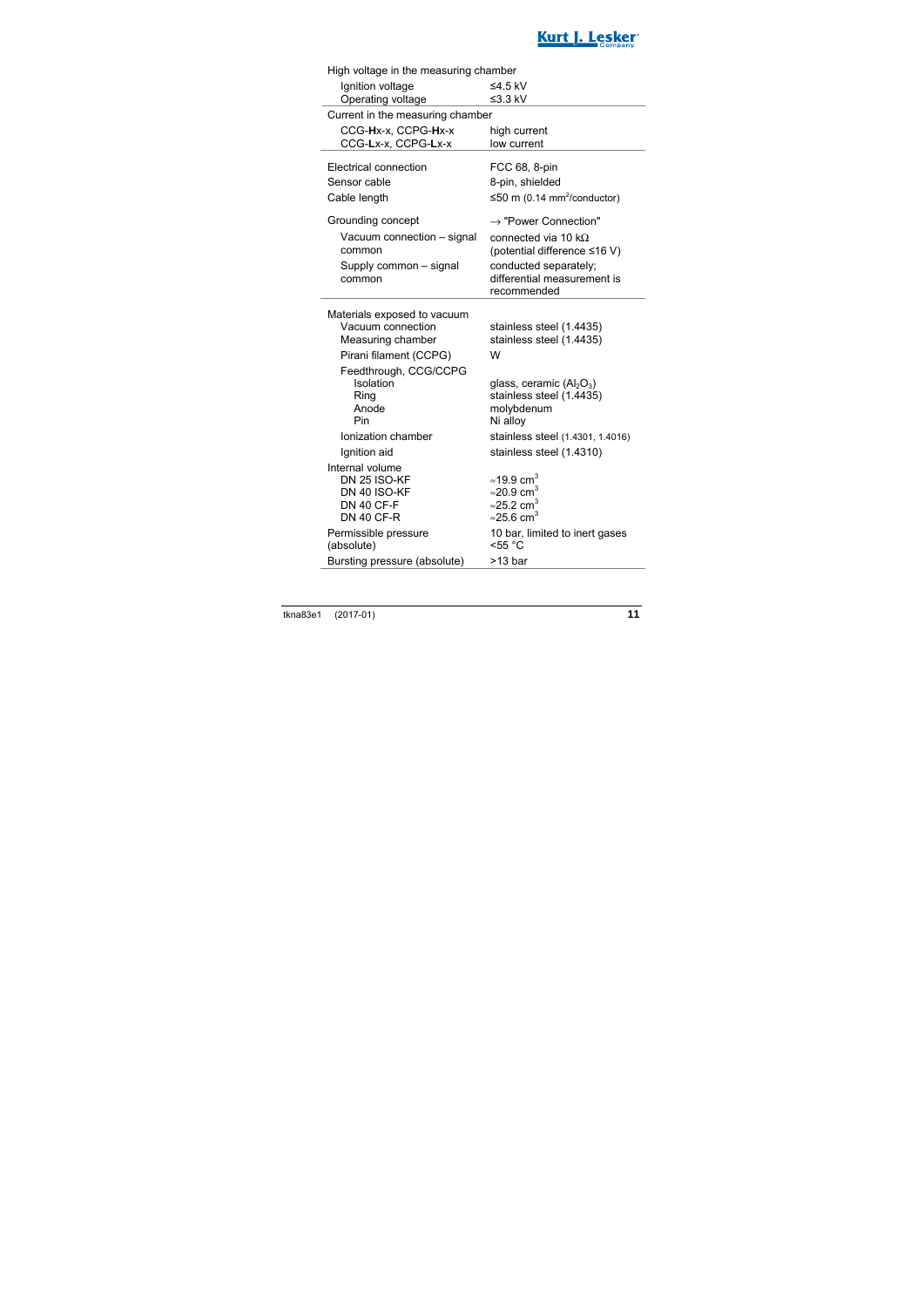

| Permissible temperatures                   |                              |
|--------------------------------------------|------------------------------|
| Operation                                  | $+5 °C  +55 °C$              |
| Pirani filament (CCPG)                     | 120 °C                       |
| Bakeout                                    | ≤150 °C <sup>2)</sup>        |
| Storage                                    | $-40 °C  +70 °C$             |
| Relative humidity for 30 days a            |                              |
| year                                       |                              |
| $1 \times 10^{-8}$ $1 \times 10^{-2}$ mbar | $\leq 70\%$ (non-condensing) |
| $1 \times 10^{-7}$ $1 \times 10^{-2}$ mbar | $\leq$ 95% (non-condensing)  |
| Mounting orientation                       | any                          |
| Use                                        | indoors only, altitude up to |
|                                            | 6000 m NN                    |
| Degree of protection                       |                              |
|                                            | IP 40                        |
|                                            |                              |
| Weight                                     |                              |
| <b>DN 25 ISO-KF</b>                        | <280 q                       |
| DN 40 ISO-KF<br>DN 40 CF-F and CF-R        | $320 q$<br><570 g            |

1

<sup>&</sup>lt;sup>2)</sup> Without electronics unit.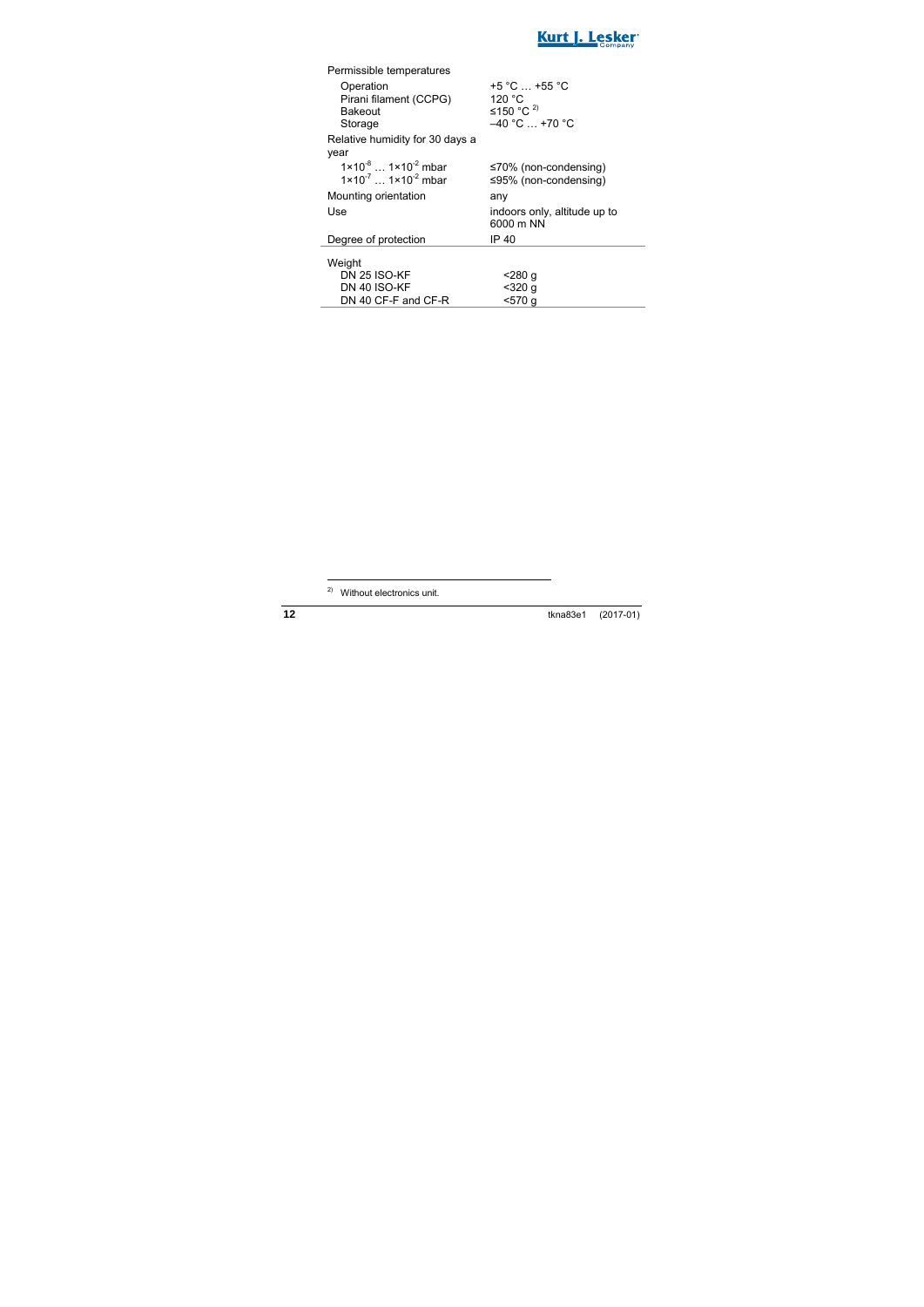

#### **Dimensions [mm]**

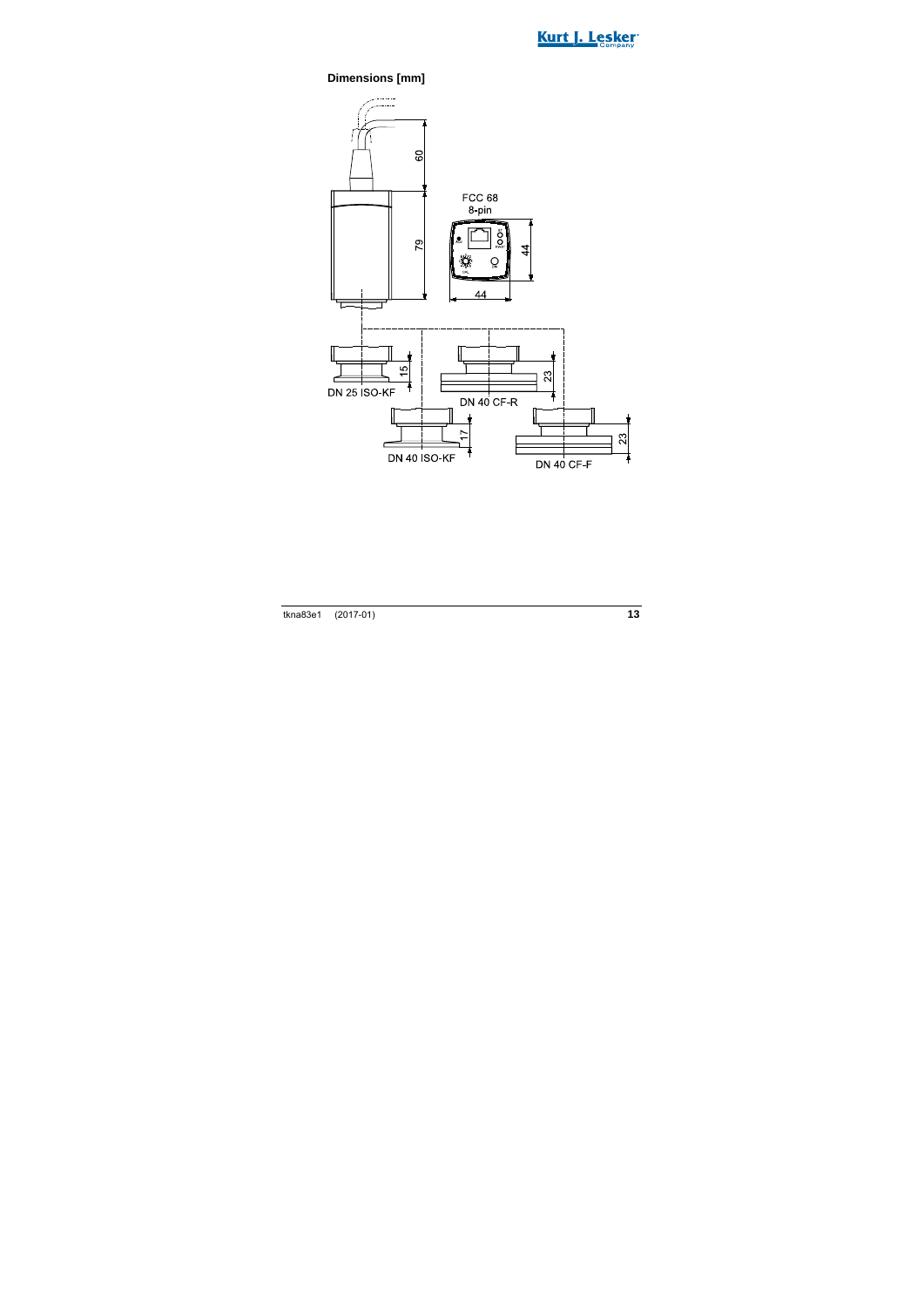



#### **Measurement range 0.667 … 10 V, KJLC CCG only**

where p pressure

U measurement signal

c constant (pressure unit dependent)

c | 12.66 | 10 | 12.826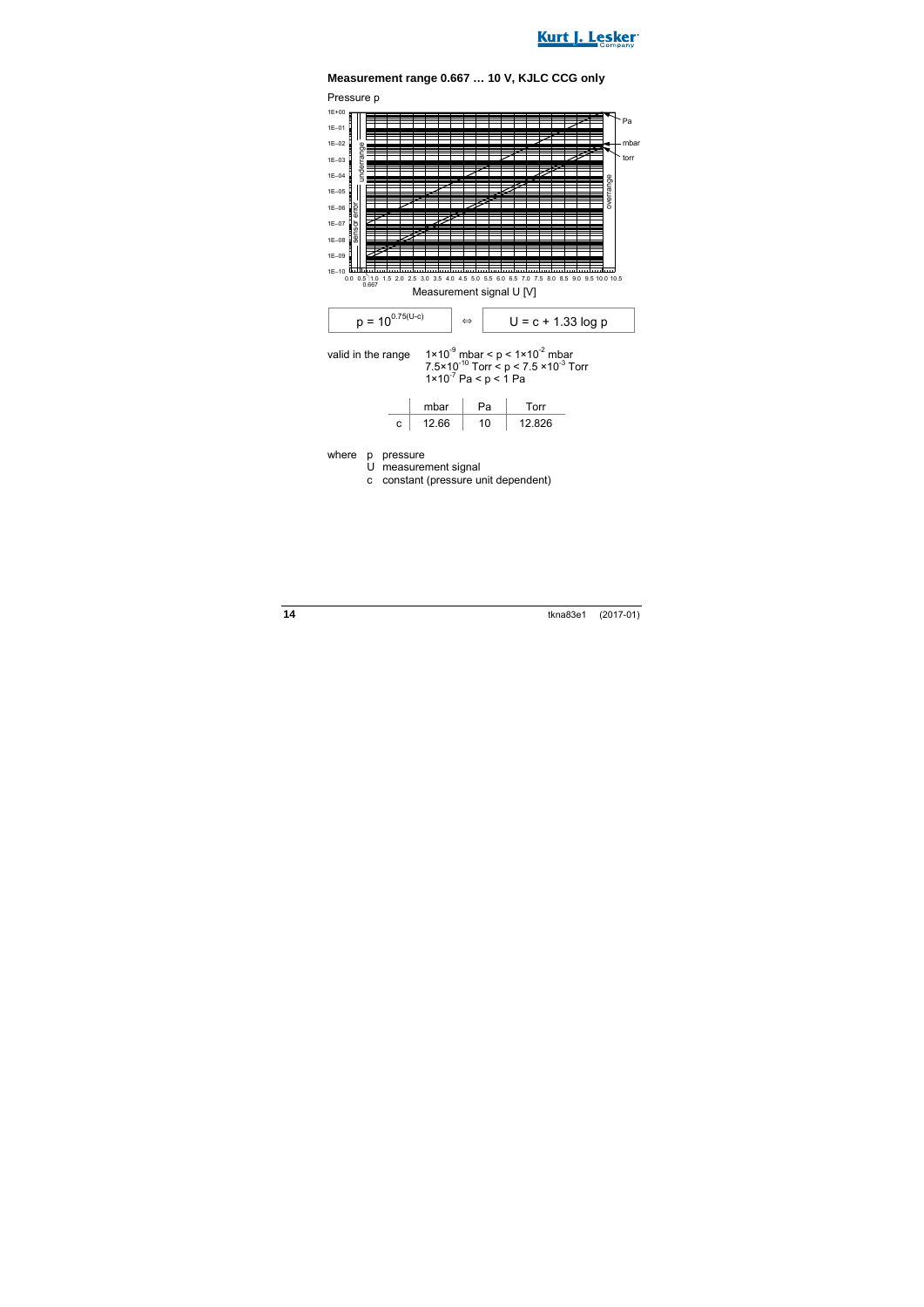

**Measurement range 1.398 … 8.6 V, KJLC CCPG only** 

valid in the range  $1 \times 10^{-9}$  mbar < p < 1000 mbar 7.5 $\times$ 10<sup>-10</sup> Torr < p < 750 Torr  $1 \times 10^{-7}$  Pa < p <  $1 \times 10^{5}$  Pa

|   | mbar  | Pа    | Torr  |
|---|-------|-------|-------|
| c | 6.798 | 5.598 | 6.873 |
| d | 11.33 | 9.333 | 1146  |

where p pressure<br>U measure

measurement signal

c, d constant (pressure unit dependent)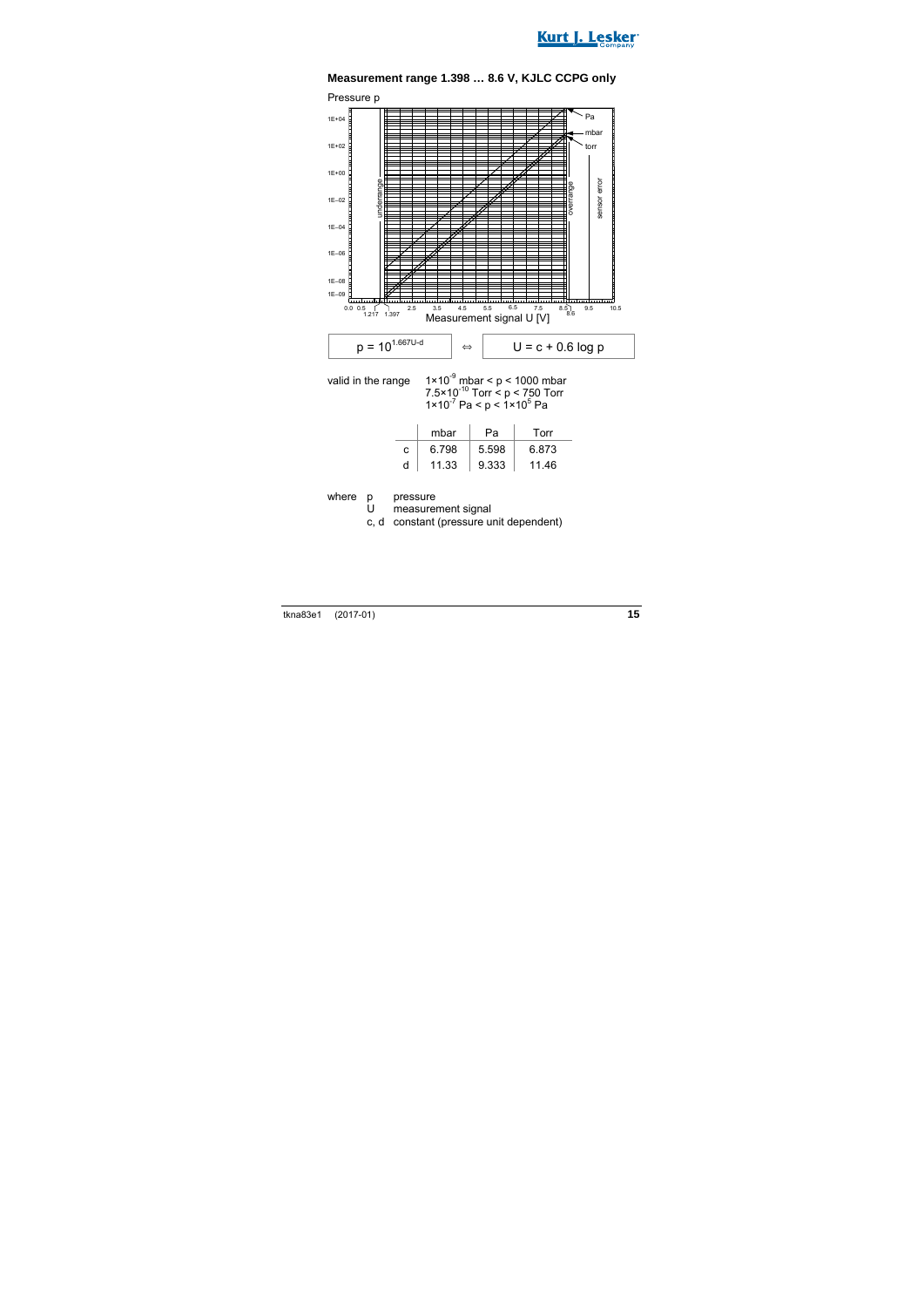

### **2.1 Gas Type Dependence KJLC CCG**



### **Indication range below 10-5 mbar**

In the range below  $10^{-5}$  the pressure indication is linear. For gases other than air, the pressure can be determined by means of a simple conversion formula:

$$
p_{\text{eff}} = K \times \text{indicated pressure}
$$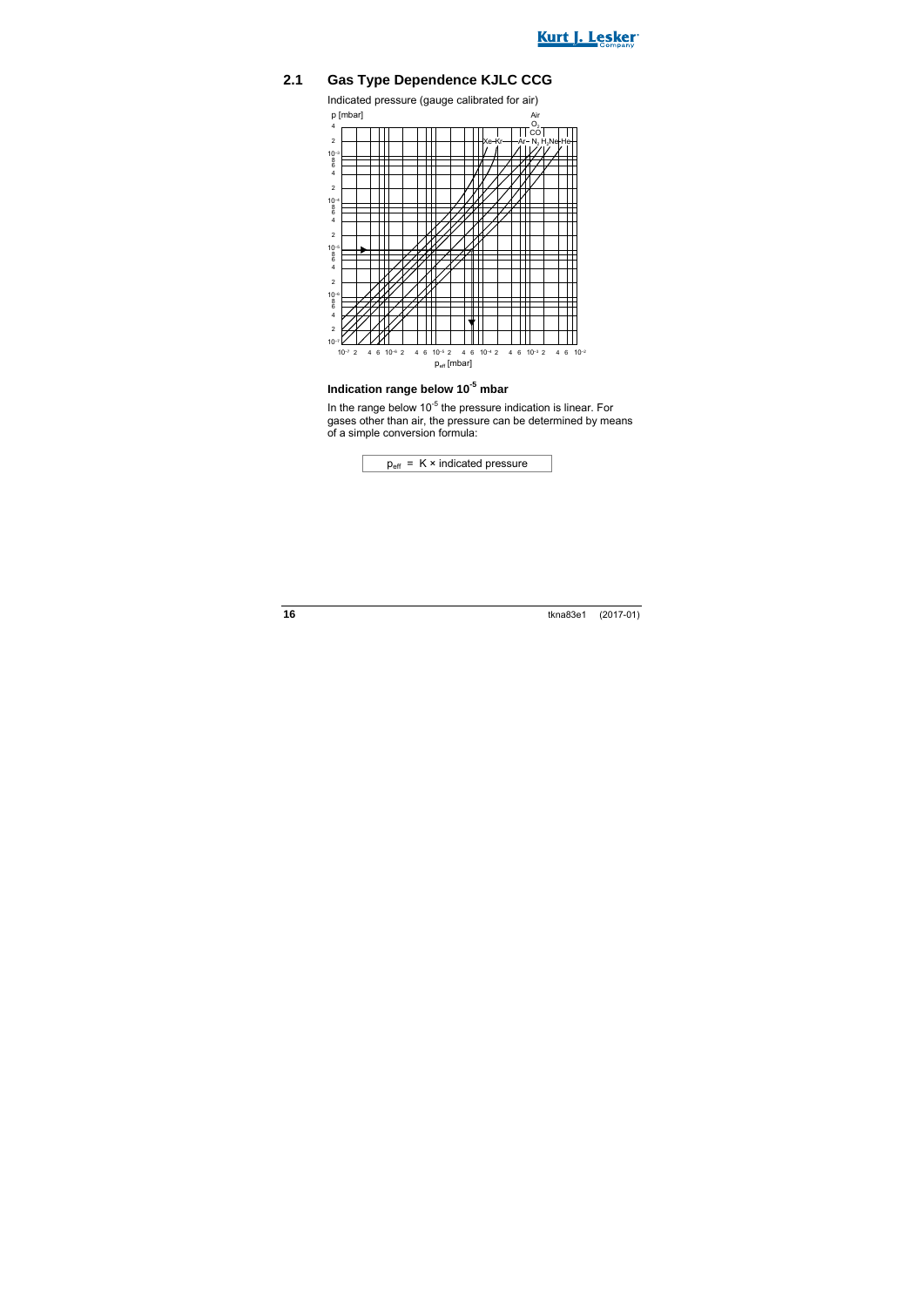

| where: | Gas type             | Κ   |
|--------|----------------------|-----|
|        | Air $(N_2, O_2, CO)$ | 1.0 |
|        | Xe                   | 0.4 |
|        | Kr                   | 0.5 |
|        | Ar                   | 0.8 |
|        | H,                   | 2.4 |
|        | Ne                   | 4.1 |
|        | He                   | 59  |

These conversion factors are average values.



A mixture of gases and vapors is often involved. In this case, accurate determination is only possible with a partial pressure measurement instrument, e.g. a quadrupole mass spectrometer.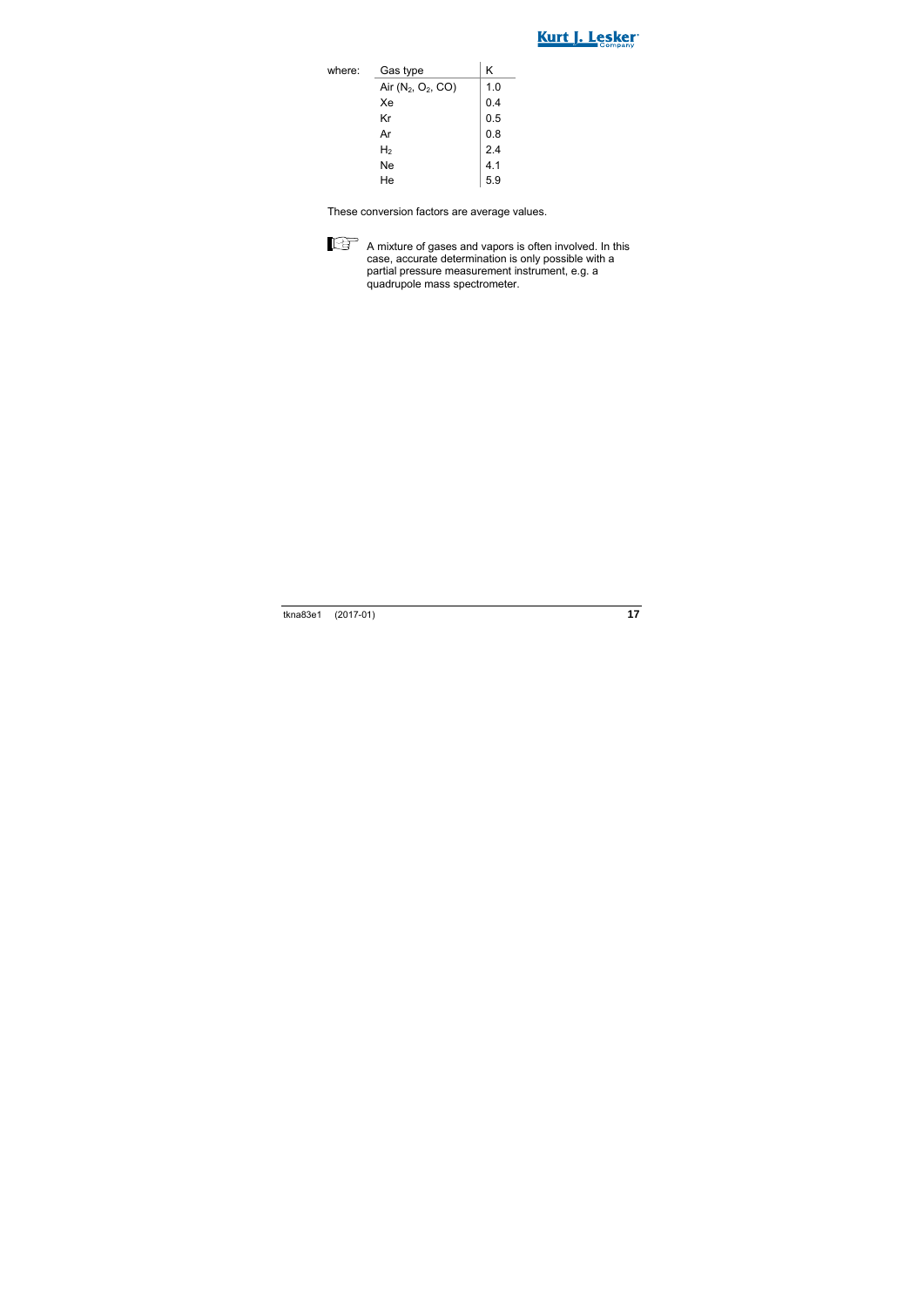

### **2.2 Gas Type Dependence KJLC CCPG**

**Indication range from 10<sup>2</sup> … 10-2 mbar (Pirani-only operation)** 

Indicated pressure (gauge calibrated for air)

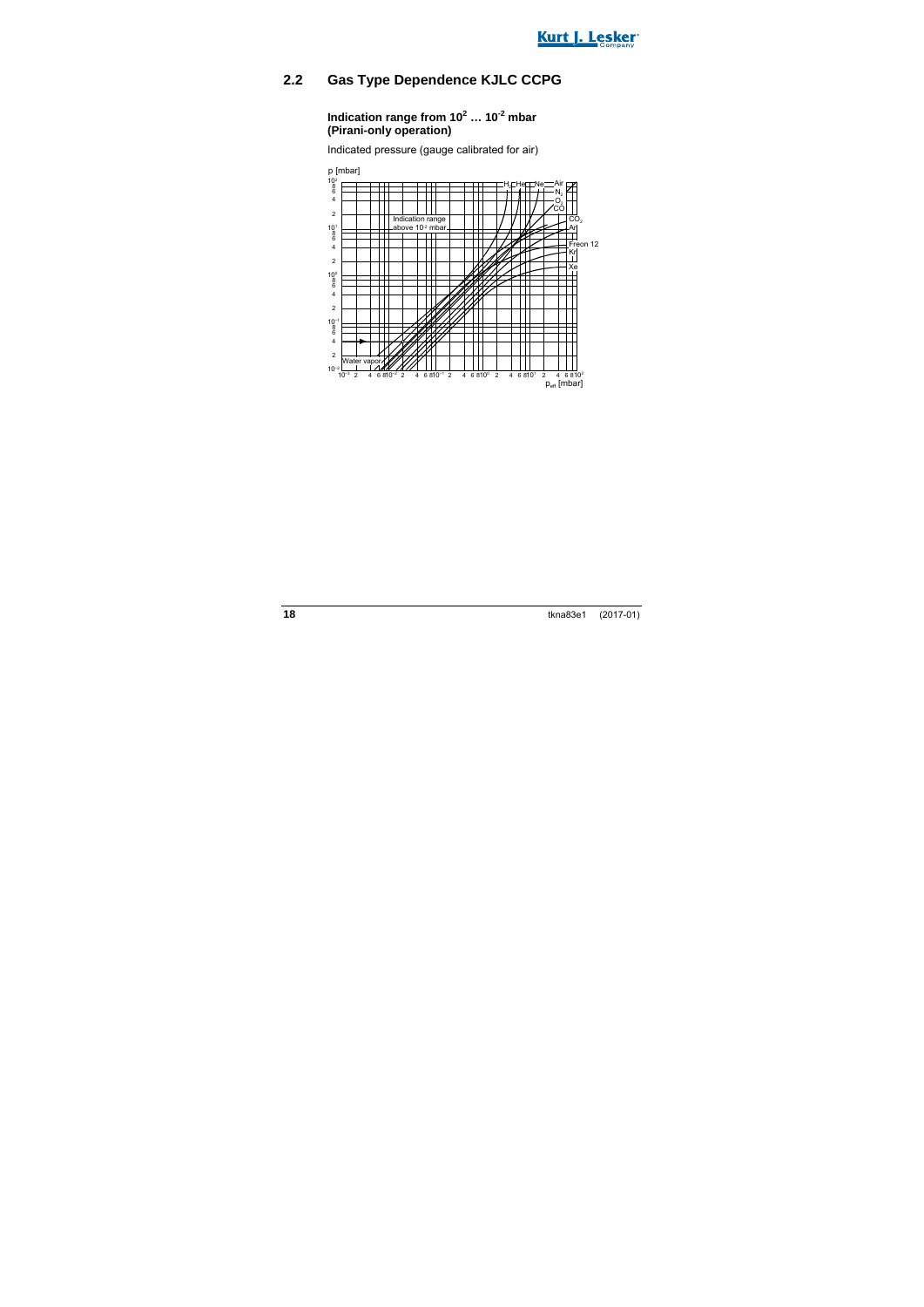

#### **Indication range 10-6 … 0.1 mbar**

Indicated pressure (gauge calibrated for air)



#### **Indication range below 10-5 mbar**

In the range below  $10^{-5}$  the pressure indication is linear. For gases other than air, the pressure can be determined by means of a simple conversion formula:

 $p_{\text{eff}}$  = K × indicated pressure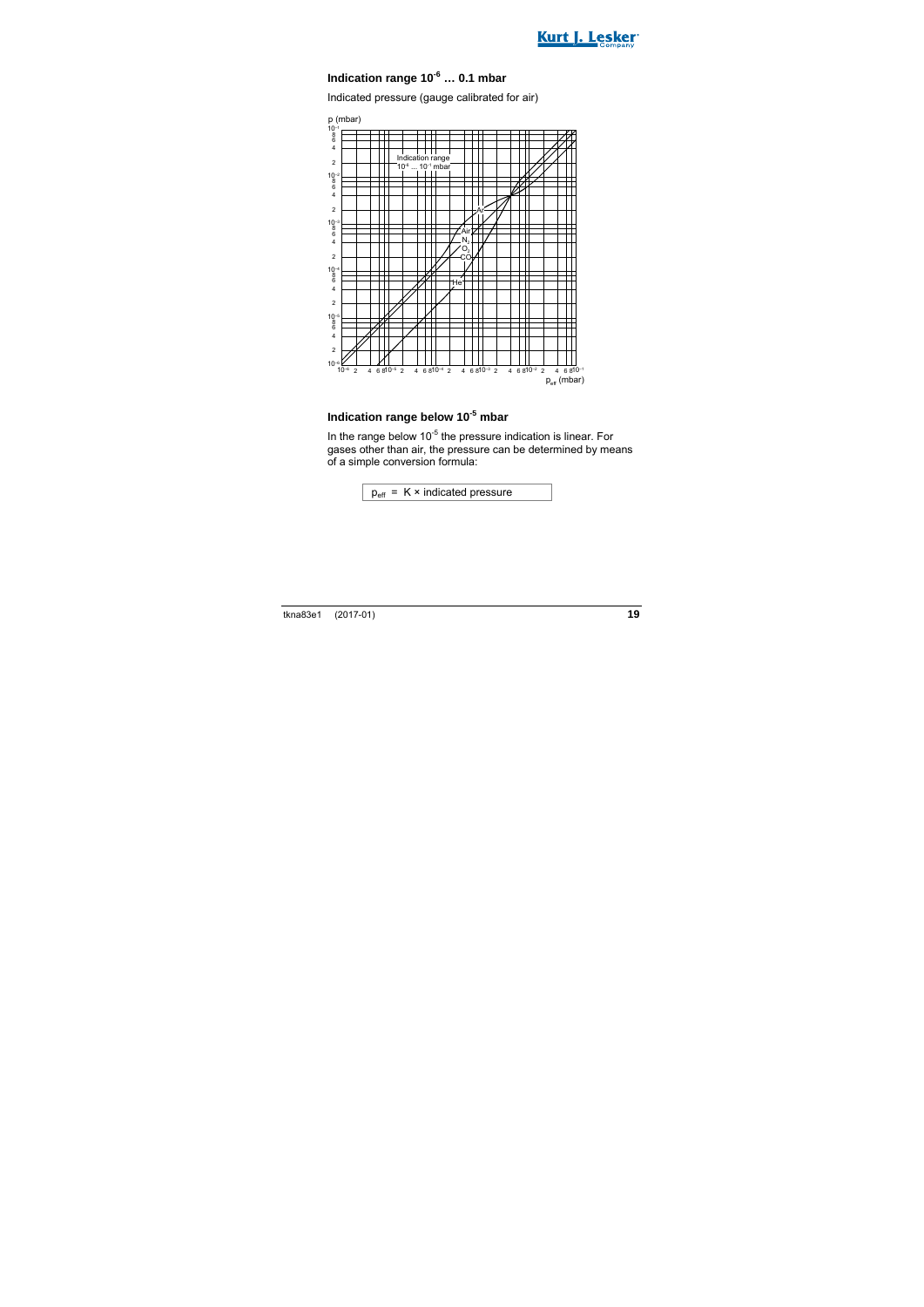

| where: | Gas type             | Κ   |
|--------|----------------------|-----|
|        | Air $(N_2, O_2, CO)$ | 1.0 |
|        | Xe                   | 0.4 |
|        | Kr                   | 0.5 |
|        | Ar                   | 0.8 |
|        | H <sub>2</sub>       | 2.4 |
|        | Ne                   | 4.1 |
|        | He                   | 5.9 |

These conversion factors are average values.



 A mixture of gases and vapors is often involved. In this case, accurate determination is only possible with a partial pressure measurement instrument, e.g. a quadrupole mass spectrometer.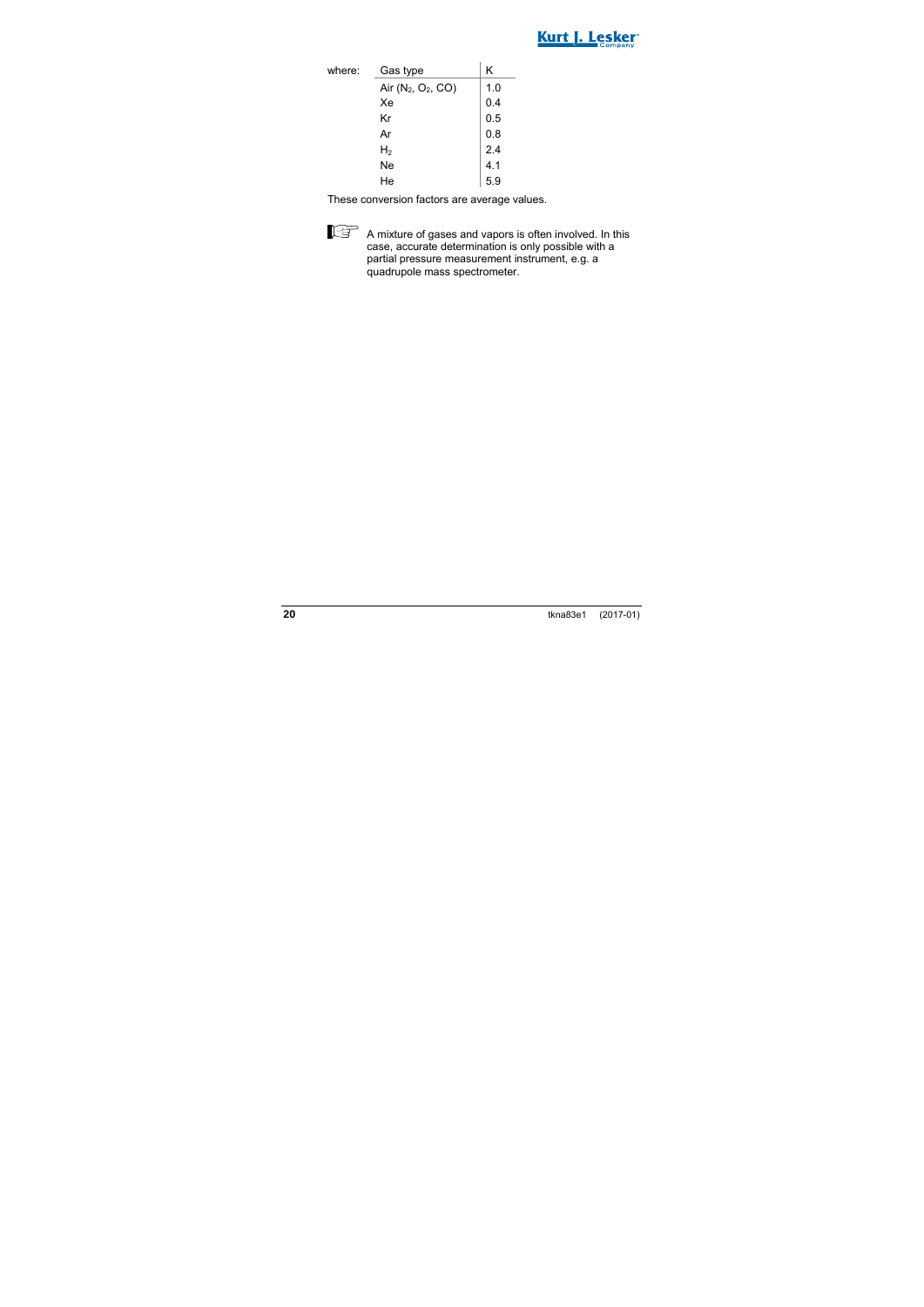

## **3 Installation**

#### **3.1 Vacuum Connection**



### **DANGER**

DANGER: overpressure in the vacuum system >1 bar

Injury caused by released parts and harm caused by escaping process gases can result if clamps are opened while the vacuum system is pressurized.

Do not open any clamps while the vacuum system is pressurized. Use the type clamps which are suited to overpressure.



**DANGER**

DANGER: overpressure in the vacuum system

KF flange connections with elastomer seals (e.g. O-rings) cannot withstand such pressures. Process media can thus leak and possibly damage your

Use O-rings provided with an outer centering ring.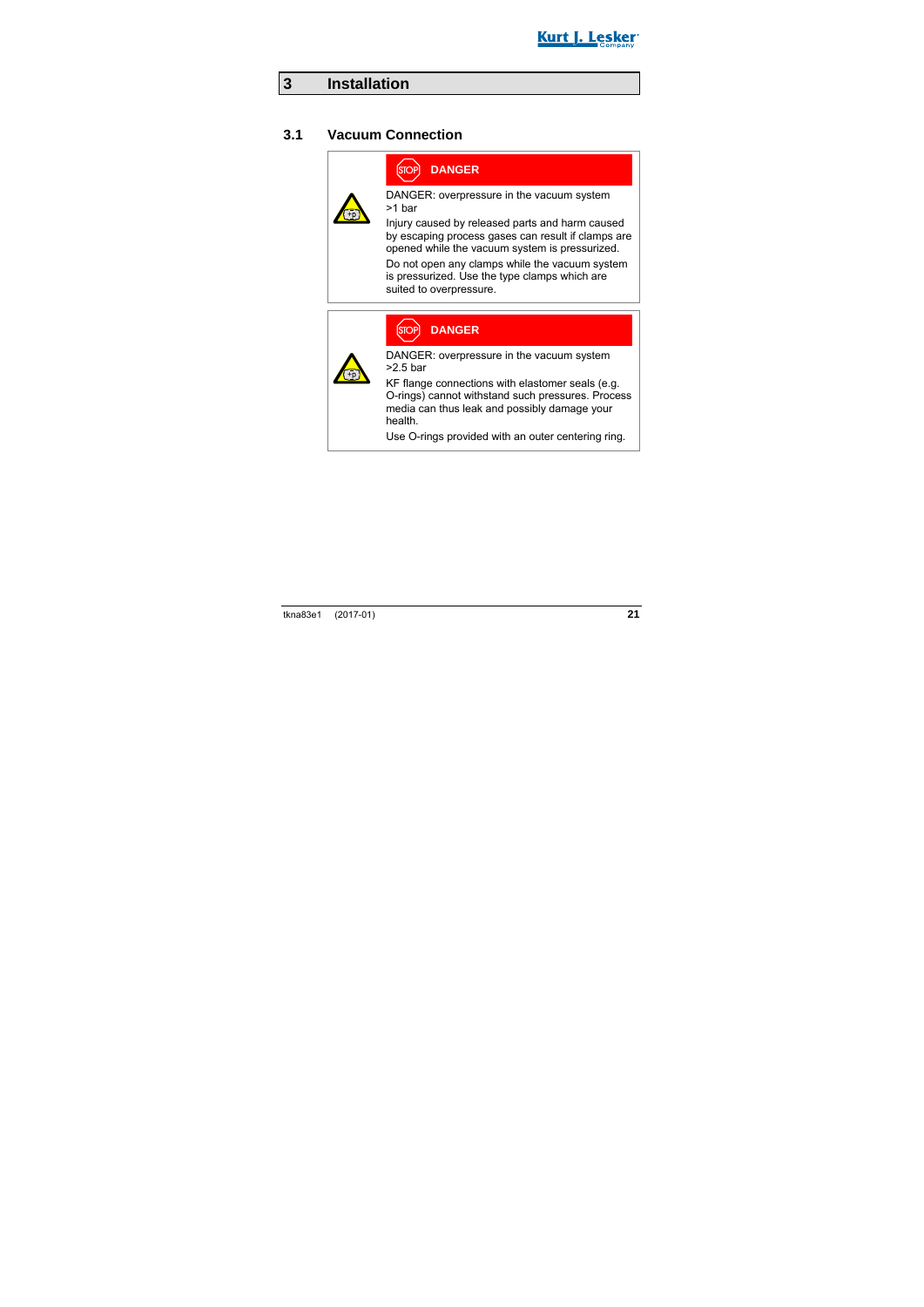



#### **DANGER** Ístoi

DANGER: protective ground

Products that are not correctly connected to ground can be extremely hazardous in the event of a fault.

Electrically connect the gauge to the grounded vacuum chamber. This connection must conform to the requirements of a protective connection according to EN 61010:

- CF connections fulfill this requirement
- For gauges with a KF flange, use a conductive metallic clamping ring.

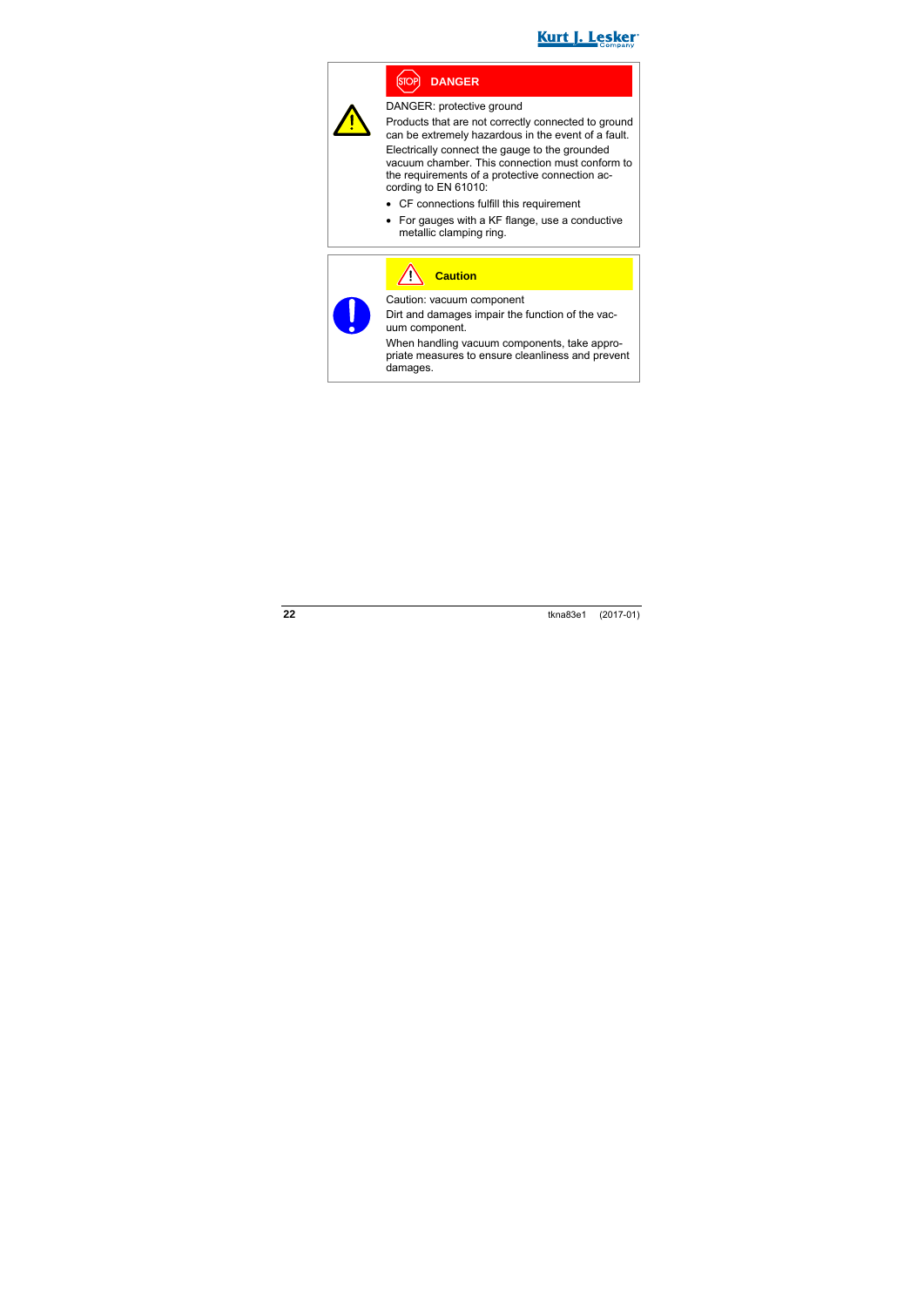

### **Caution**

Caution: dirt sensitive area

Touching the product or parts thereof with bare hands increases the desorption rate.

Always wear clean, lint-free gloves and use clean tools when working in this area.

Mount the gauge so that no vibrations occur. Vibrations at the gauge cause a deviation of the measured values.

The gauge may be mounted in any orientation. To keep condensates and particles from getting into the measuring chamber preferably choose a horizontal to upright position.

For potentially contaminating applications and to protect the measurement system against contamination, installation of the optional seal with centering ring and filter is recommended (Options  $\rightarrow \mathbb{B}$  51).

Remove the protective lid and connect the product to the vacuum system.

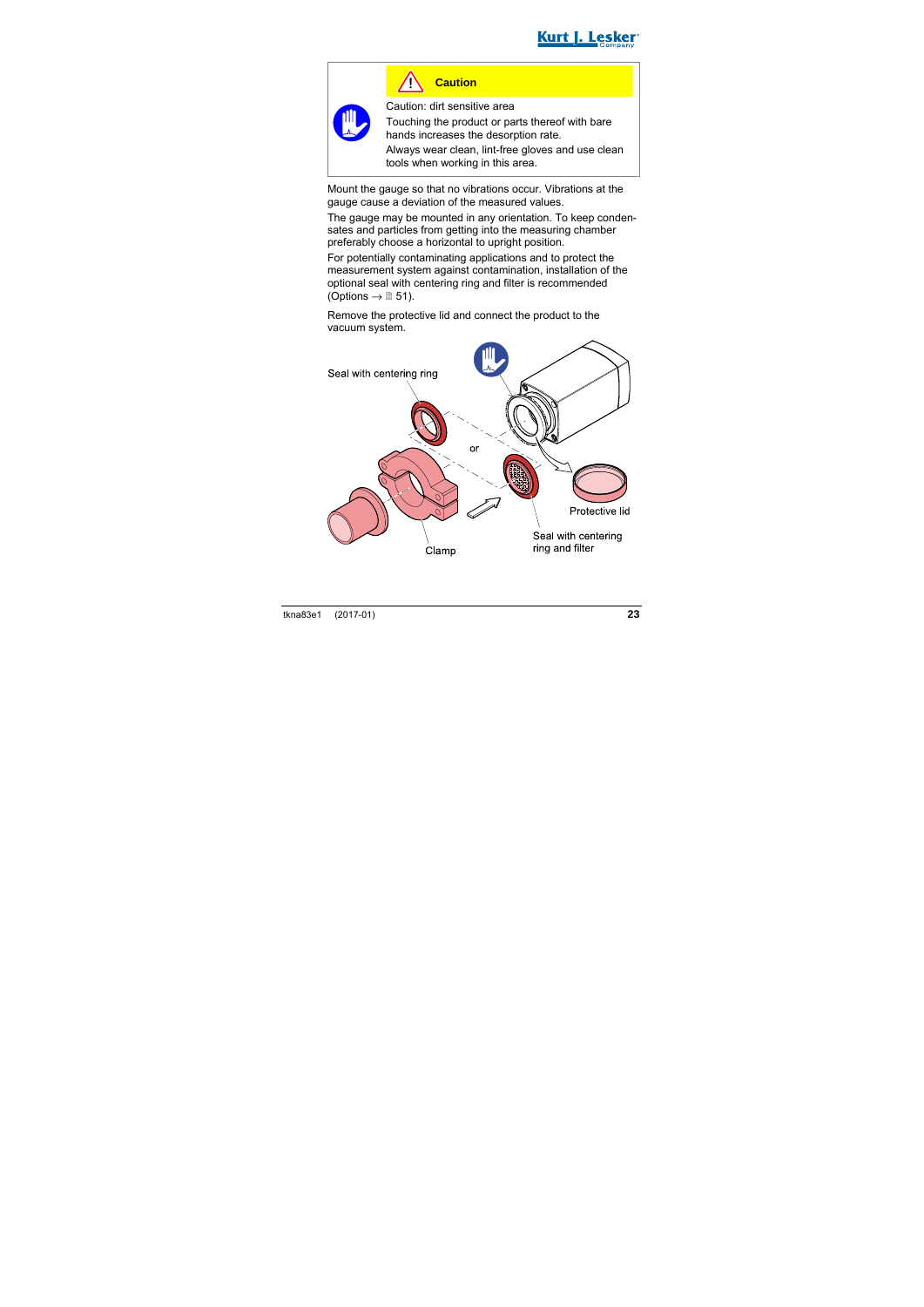



Keep the protective lid.



When making a CF flange connection, it may be advantageous to temporarily remove the electronics unit.





Keep the protective lid.

|                                                                                                 | <b>WARNING</b>                                                                                                 |  |  |  |
|-------------------------------------------------------------------------------------------------|----------------------------------------------------------------------------------------------------------------|--|--|--|
|                                                                                                 | WARNING: electric arcing                                                                                       |  |  |  |
| Helium may cause electric arcing with detrimental<br>effects on the electronics of the product. |                                                                                                                |  |  |  |
|                                                                                                 | Before performing any tightness tests put the pro-<br>duct out of operation and remove the electronics<br>unit |  |  |  |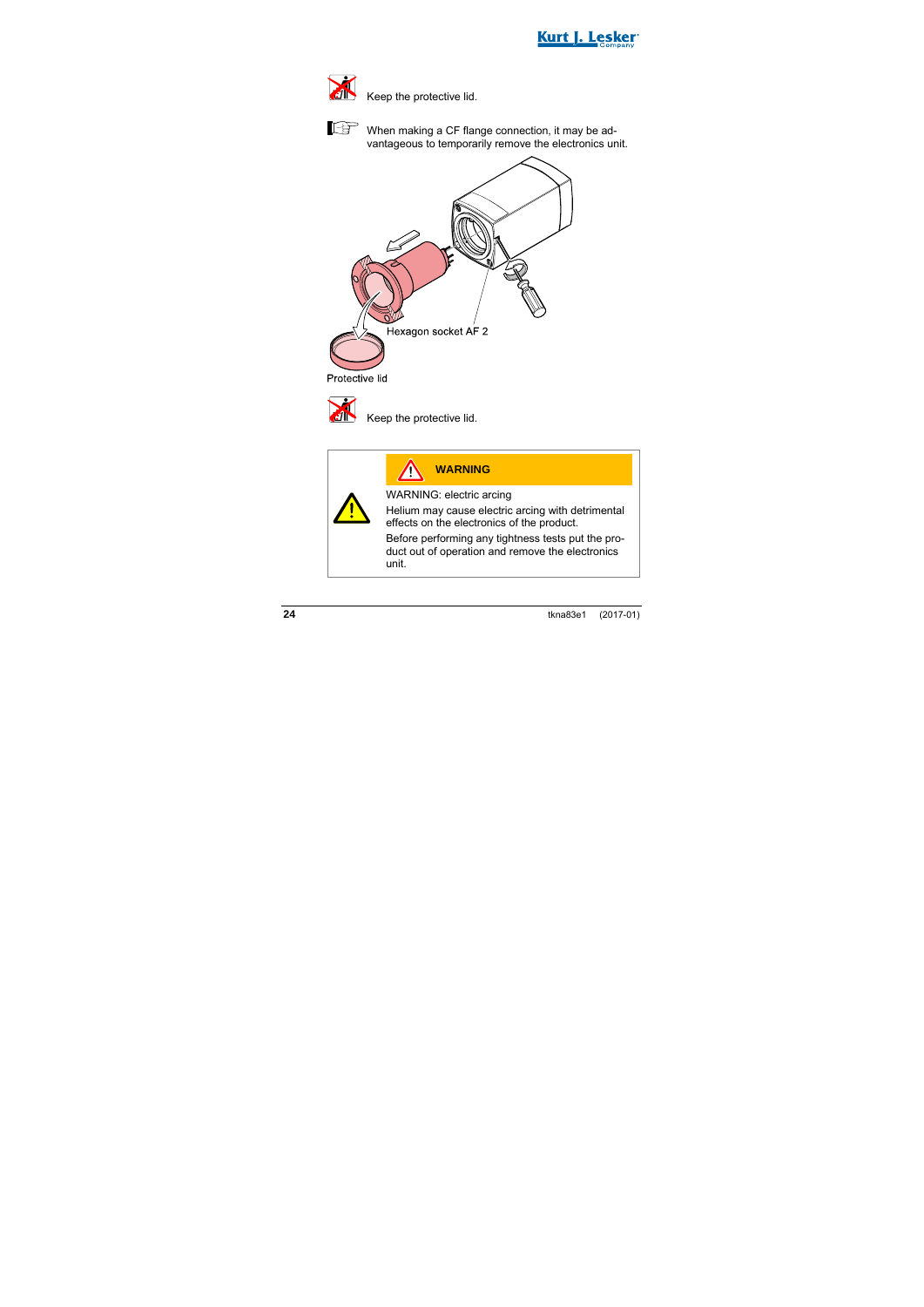

### **3.2 Power Connection**

 $\mathbb{R}^n$  Make sure the vacuum connection is properly made  $(\rightarrow \mathbb{B} 21)$ .

| OPÌ |  |  | <b>DANGER</b> |  |
|-----|--|--|---------------|--|
|     |  |  |               |  |
|     |  |  |               |  |

The gauge may only be connected to power supplies, instruments or control devices that conform to the requirements of a grounded protective extralow voltage (PELV) and limited power source (LPS), Class 2. The connection to the gauge has to be fused.



Ground loops, differences of potential, or EMC problems may affect the measurement signal. For optimum signal quality, please do observe the following notes:

- Use an overall metal braided shielded cable. The connector must have a metal case.
- Connect the supply common with protective ground directly at the power.
- Use differential measurement input (signal common and supply common conducted separately).
- Potential difference between supply common and housing ≤6 V (overvoltage protection).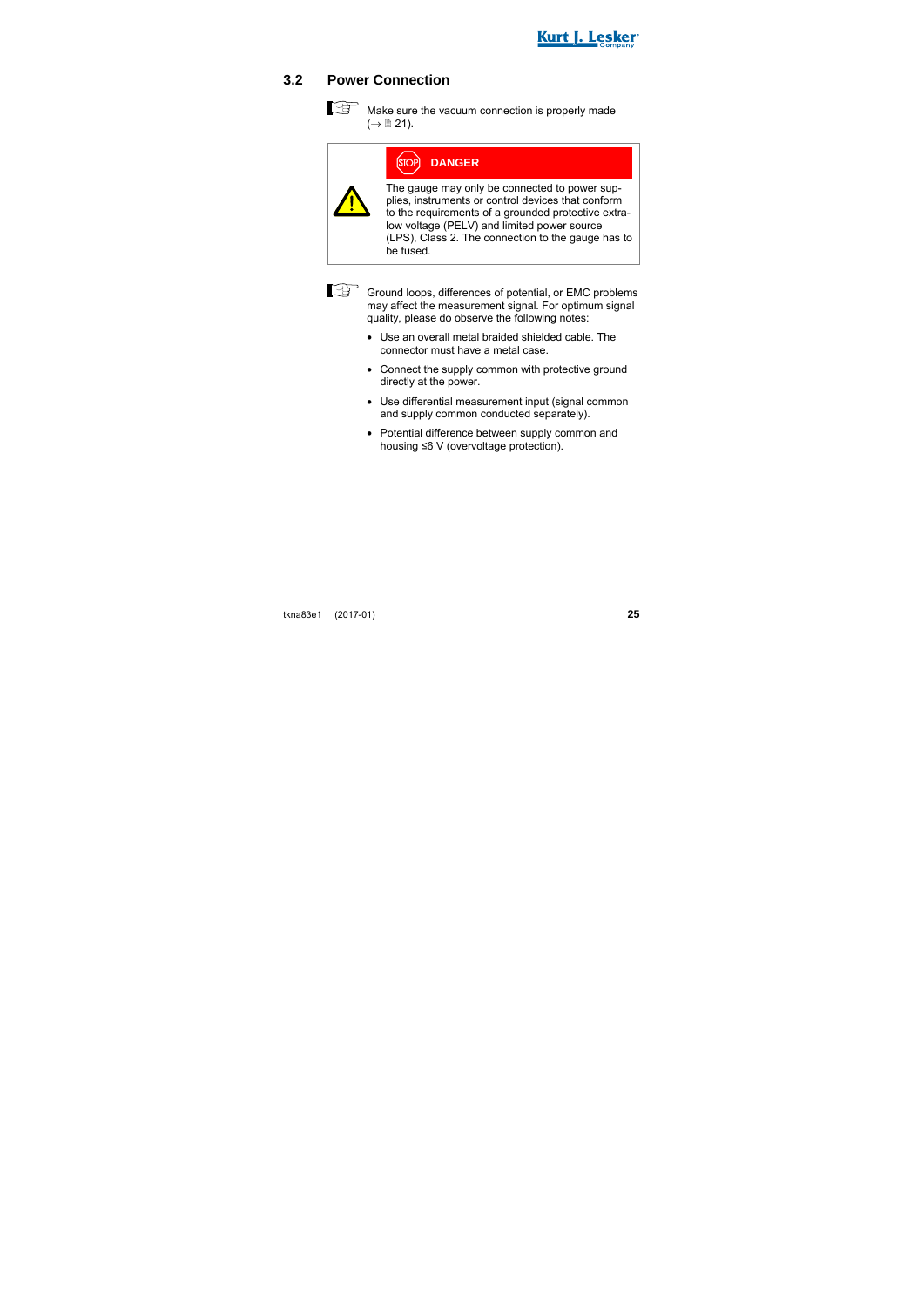

#### **3.2.1 FCC 68, 8-pin Connector**

If no sensor cable is available, make one according to the following diagram. Connect the sensor cable.



#### **Electrical connection**

- Pin 1 Supply (14.5 ... 30 V (dc))<br>Pin 2 Supply common GND
- Supply common GND
- Pin 3 Signal output (measuring signal)<br>Pin 4 Gauge identification
- Pin 4 Gauge identification<br>Pin 5 Signal common
- Pin 5 Signal common<br>Pin 6 Status signal
- Status signal
- Pin 7\*) High voltage on/off (low active)
- Pin 8\*) High voltage on/off (high active)



FCC 68 8-pin

\*) CCG only. Pin 7 and 8 are not assigned in the CCPG gauge.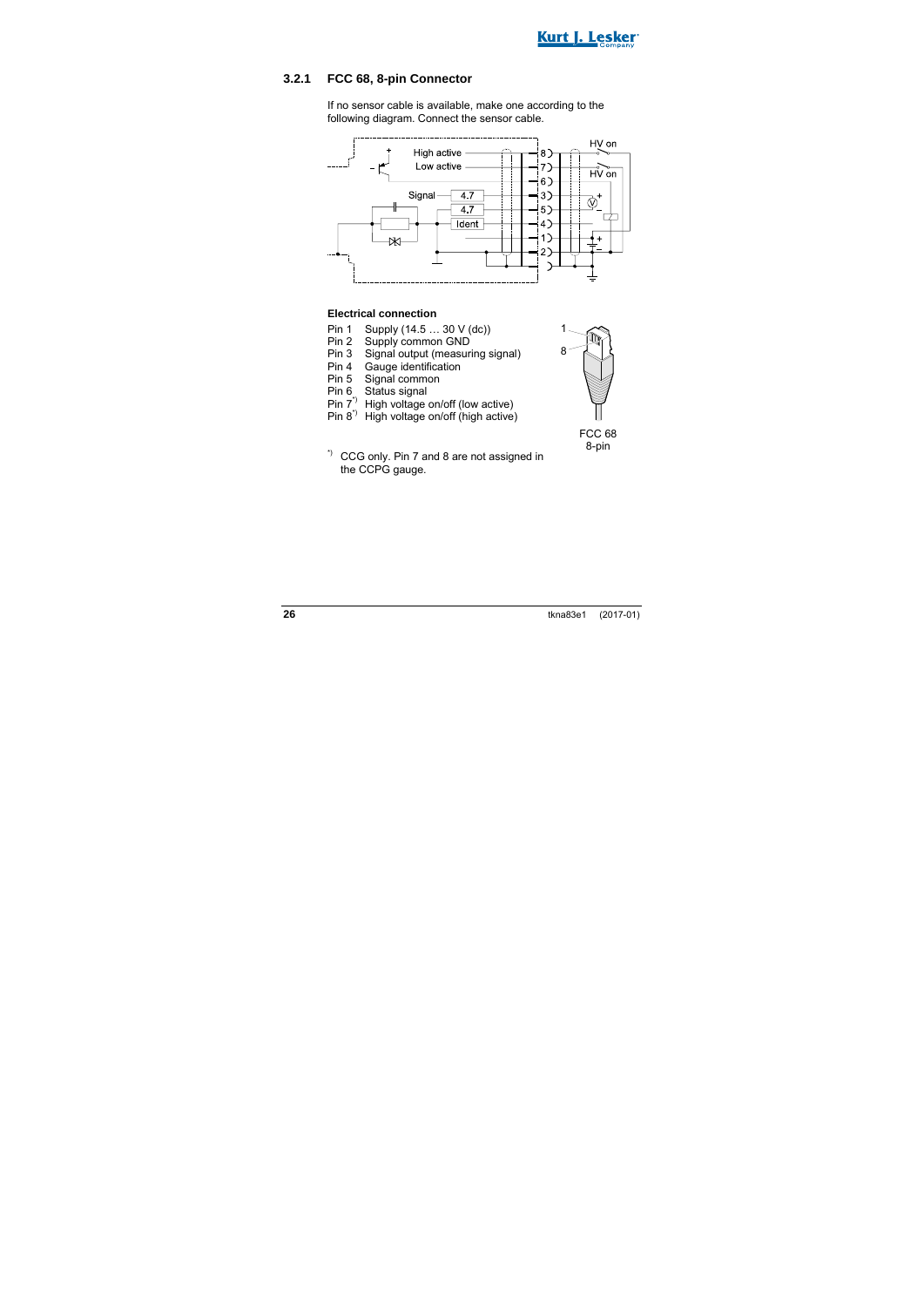

## **4 Operation**

## **4.1 Status Indication KJLC CCG**



| LED                |                    | Meaning                                                                                       |
|--------------------|--------------------|-----------------------------------------------------------------------------------------------|
| $<$ ST $>$         | <hv-st></hv-st>    |                                                                                               |
| off                | off                | No supply voltage                                                                             |
| lit solid<br>green | off                | Supply voltage = ok,<br>no high voltage in the measuring<br>chamber                           |
| lit solid<br>green | blinking<br>green  | Supply voltage $=$ ok,<br>pressure in the cold cathode range, cold<br>cathode has not ignited |
| lit solid<br>green | lit solid<br>green | Cold cathode has ignited                                                                      |
| blinking<br>red    | off                | <b>EEPROM</b> error                                                                           |

Troubleshooting ( $\rightarrow \mathbb{B}$  47).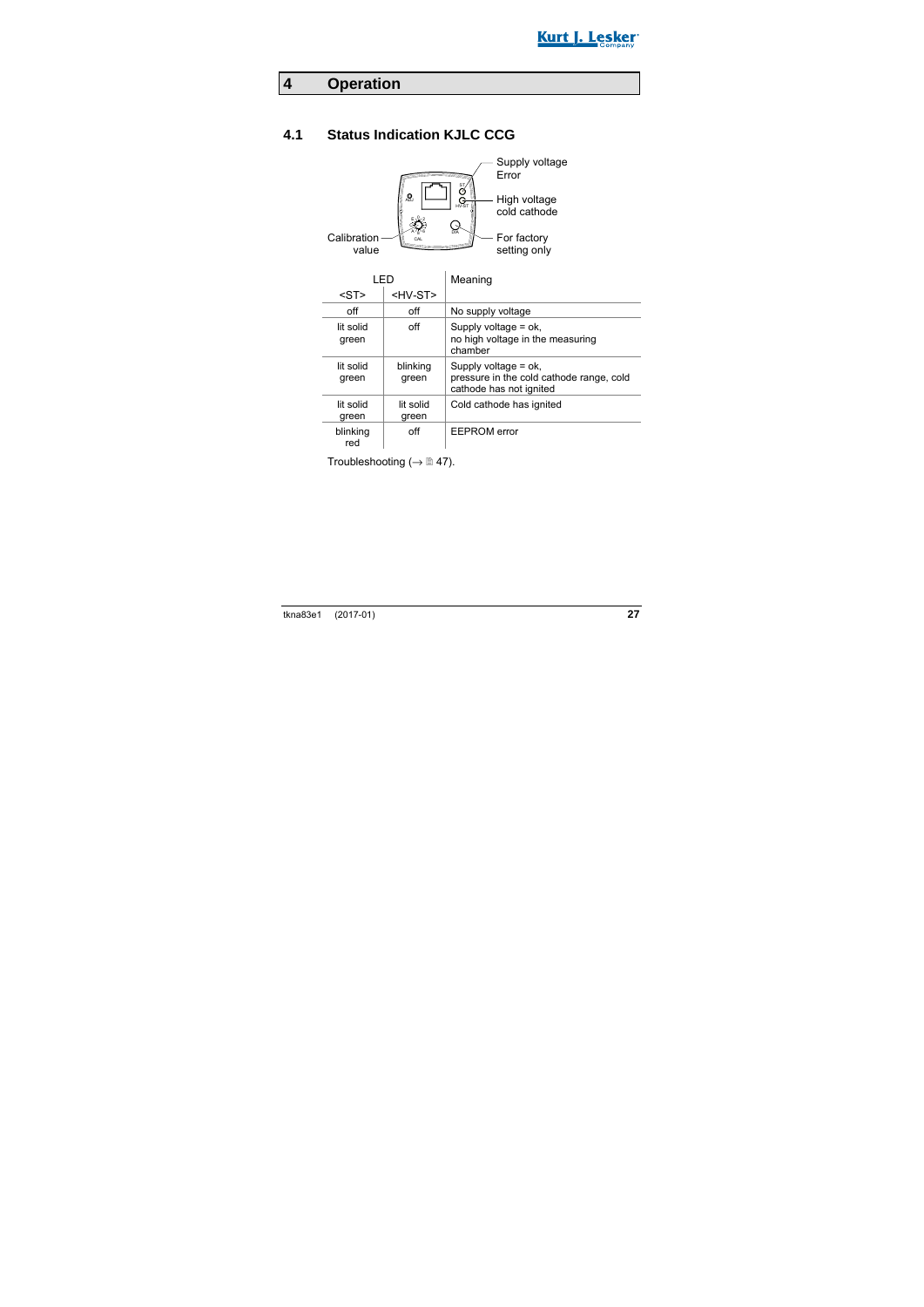

### **4.2 Status Indication KJLC CCPG**



Troubleshooting ( $\rightarrow \mathbb{B}$  48).

### **4.3 Put KJLC CCG Into Operation**

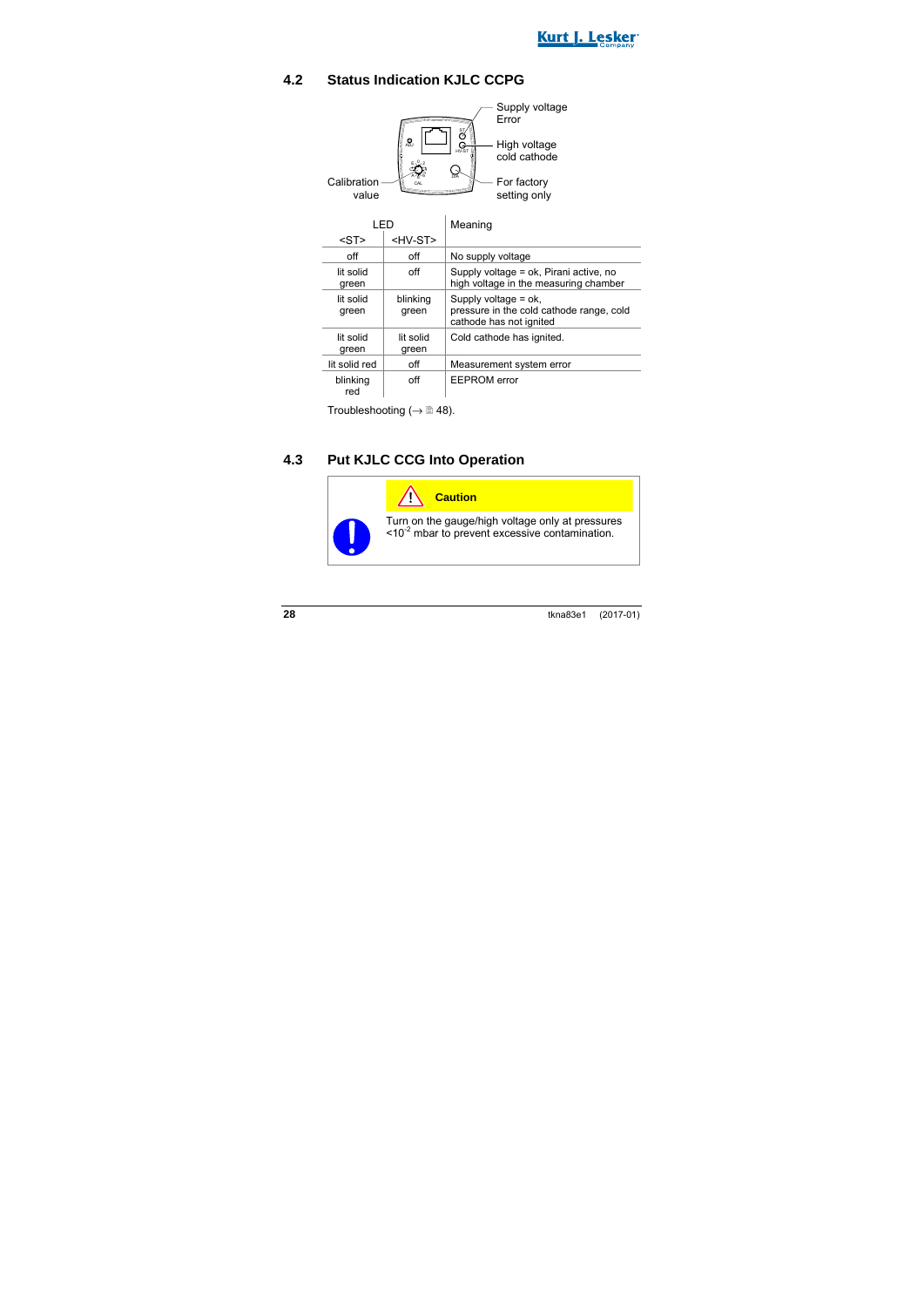

When the supply voltage is applied and the high voltage is switched on via pin 7 (low active) or pin 8 (high active), the measuring signal is available at the signal output.

#### **4.4 Put KJLC CCPG Into Operation**

When the supply voltage is applied, the measuring signal is available at the signal output ( $\rightarrow \cong 26$ ).

Allow for a stabilizing time of approx. 10 min. Once the gauge has been switched on, it can remain in operation permanently irrespective of the pressure.

#### **Measurement Principle, Measuring Behavior**

The gauge consists of two separate measuring systems (Pirani and cold cathode system according to the inverted magnetron principle). They are combined in such a way that for the user, they behave like one measuring system.

The optimum measuring configuration for the particular pressure range, in which measurement is performed, is used:



- The Pirani measuring circuit is always on
- The cold cathode measuring circuit is controlled by the Pirani circuit and is activated only at pressures  $p < 1 \times 10^{32}$  mbar

As long as the cold cathode measuring circuit has not ignited. the measuring value of the Pirani is output as measuring signal.

#### **4.5 Gas Type Dependence**

The measurement value is gas dependent. The pressure reading applies to dry air,  $O_2$ , CO and  $N_2$ . For other gases, it has to be corrected: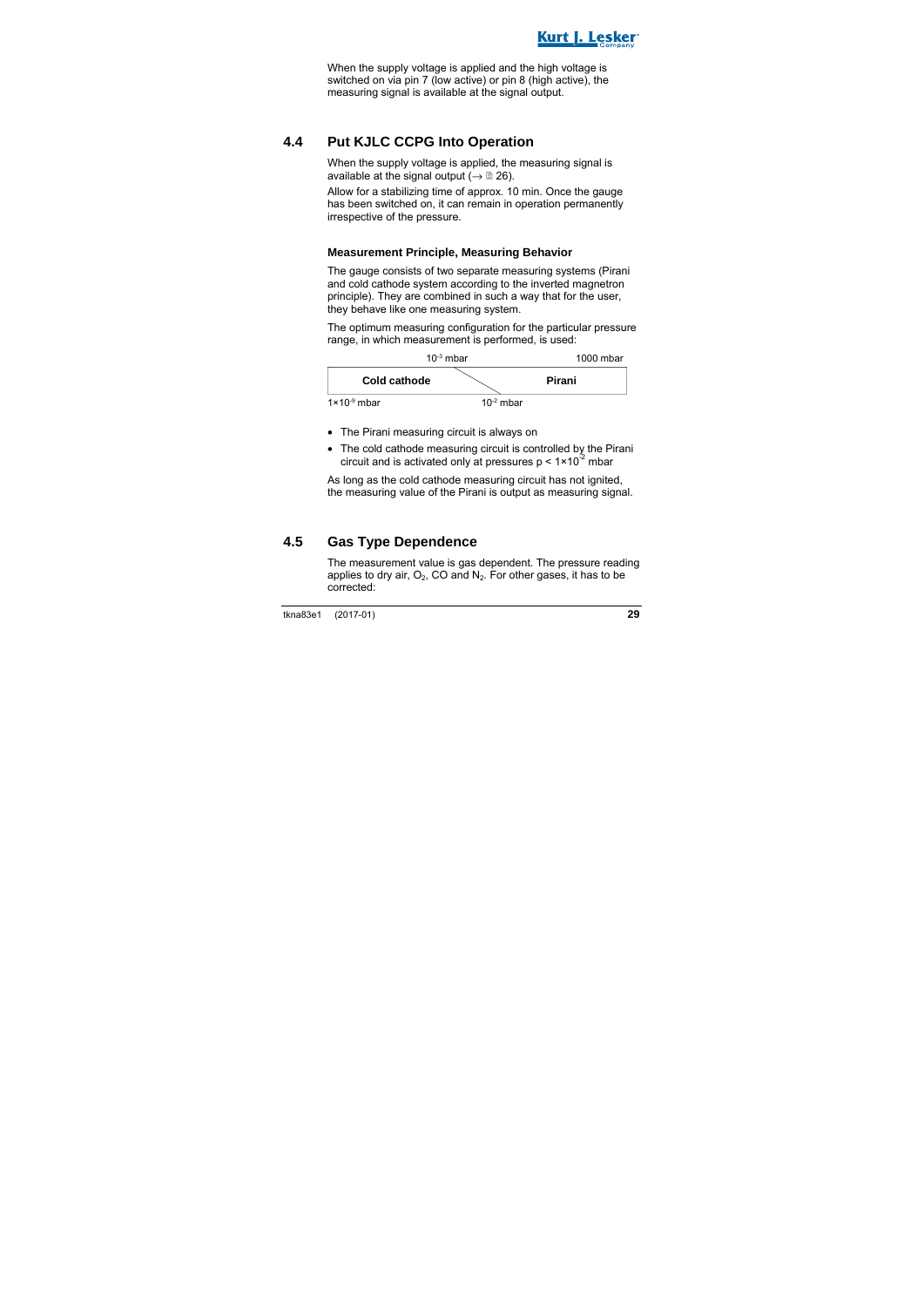

- (KJLC CCG  $\rightarrow \mathbb{R}$  16)
- (KJLC CCPG  $\rightarrow \mathbb{R}$  18).

### **4.6 Ignition Delay**

An ignition delay occurs when cold cathode gauges are switched on. The delay time increases at low pressures and for clean, degassed gauges it is typically:

 $1 \times 10^{-5}$  ...  $1 \times 10^{-2}$  mbar < 1 second  $1 \times 10^{-7}$  ...  $1 \times 10^{-5}$  mbar < 20 seconds  $5 \times 10^{-9}$  ...  $1 \times 10^{-7}$  mbar < 2 minutes  $5 \times 10^{-9}$  mbar  $\leq 20$  minutes

The ignition is a statistical process. Already a small amount of depositions on the inner surfaces can have a strong influence on it.

#### **KJLC CCPG only**

As long as the cold cathode measuring circuit has not ignited, the measuring value of the Pirani is output as measuring signal. The status output (= 0 V) indicates the Pirani-only operation.



If the high voltage is activated at a pressure  $p < 3 \times 10^{-9}$ , the gauge cannot recognize whether the cold cathode system has ignited.

 $\Box$  $\Box$  $\Box$  Once flanged on, permanently leave the gauge in the operating mode irrespective of the pressure range. Like this, the ignition delay of the cold cathode measuring circuit is always negligible (<1 s), and thermal stabilizing effects are minimized.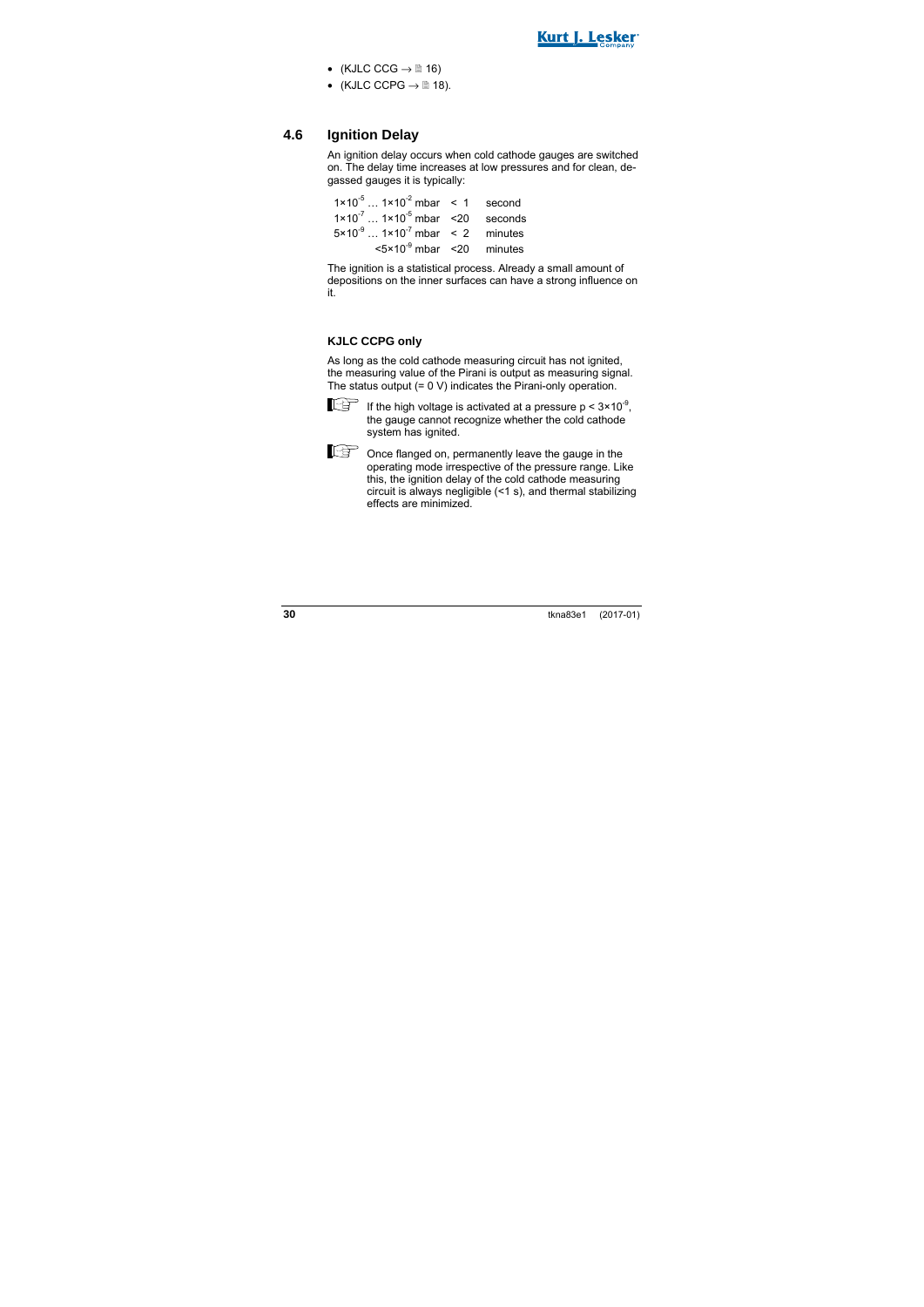

### **4.7 Contamination**

Gauge failures due to contamination or wear and tear, as well as expendable parts (e.g. ionization chamber, ignition aid, Pirani filament (KJLC CCPG)), are not covered by the warranty.

Gauge contamination is influenced by the process media used as well as any existing or new contaminants and their respective partial pressures. Continuous operation in the range of  $10^{-4}$  mbar  $\ldots$  10<sup>-2</sup> mbar can cause severe contamination as well as reduced up-time.

Contamination of the gauge generally causes a deviation of the measured values:

- KJLC CCPG only: In the high pressure range  $(1 \times 10^{-3}$  mbar  $\dots$  0.1 mbar), the pressure reading is too high (contamination of the Pirani element). Readjustment of the Pirani  $\rightarrow \mathbb{R}$  34.
- In the low pressure range ( $p < 1 \times 10^{-3}$  mbar), the pressure indication is usually too low (as a consequence of the contamination of the cold cathode system). In case of severe contamination, instabilities can occur (layers of the ionization and measuring chambers peel off). Contamination due to isolating layers can even lead to a complete failure of the discharge.

Contamination can to a certain extent be reduced by:

- geometric protection (e.g. screenings, elbows) against particles that spread rectilinearly
- mounting the flange of the gauge at a place where the partial pressure of the pollutants is particularly low.

Special precautions are required for vapors deposited under plasma (of the cold cathode measuring system). While vapors occur it may even be necessary

- to temporarily switch of the gauge
- to temporarily seal off of the gauge from the vacuum chamber using a valve.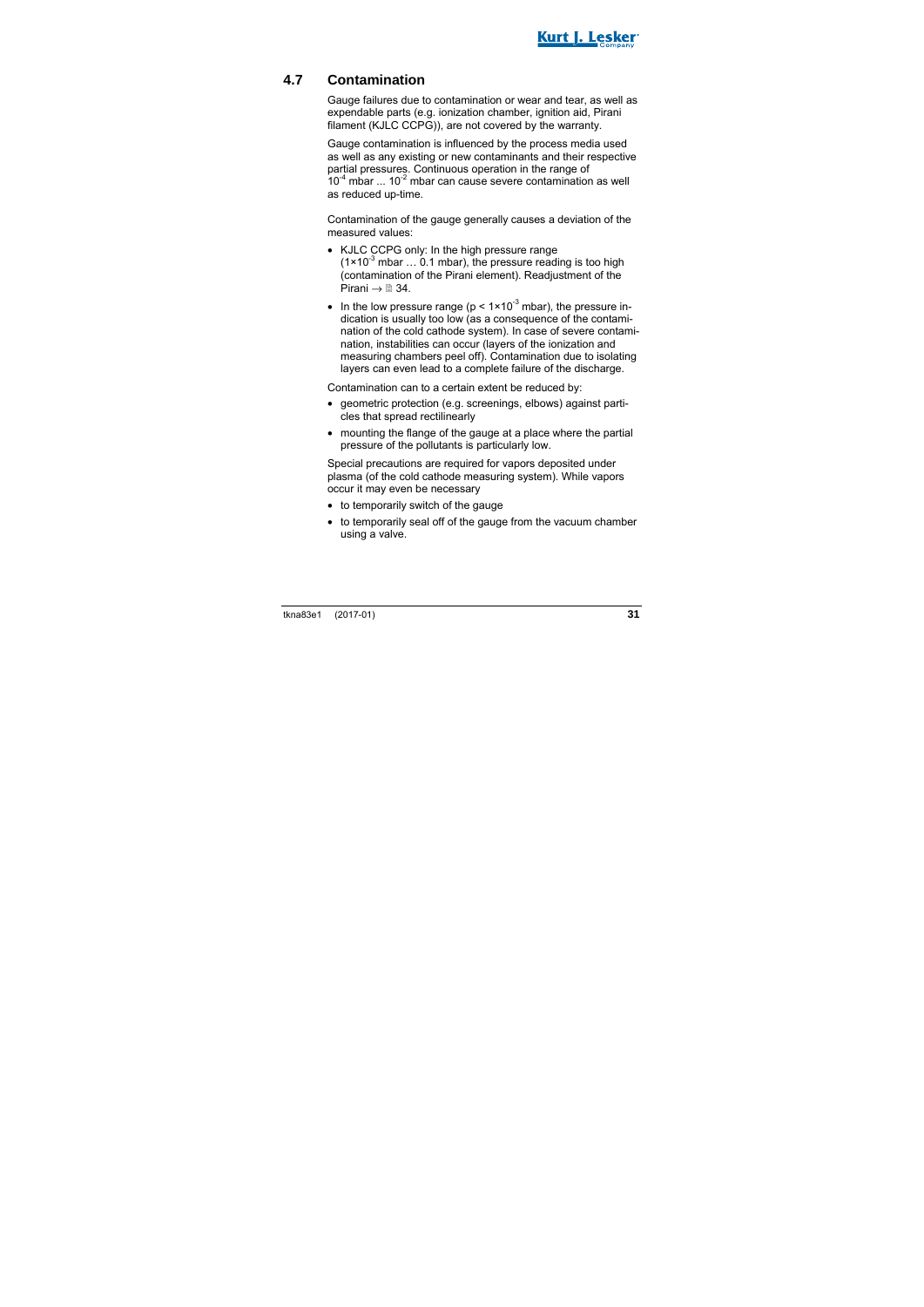

## **5 Deinstallation**

## **DANGER**

DANGER: contaminated parts

Contaminated parts can be detrimental to health and environment.

Before beginning to work, find out whether any parts are contaminated. Adhere to the relevant regulations and take the necessary precautions when handling contaminated parts.

**Caution**

Caution: vacuum component

Dirt and damages impair the function of the vacuum component.

When handling vacuum components, take appropriate measures to ensure cleanliness and prevent damages.

**Caution**

Caution: dirt sensitive area

Touching the product or parts thereof with bare hands increases the desorption rate.

Always wear clean, lint-free gloves and use clean tools when working in this area.



 $\bullet$  Vent the vacuum system.

 $\bullet$  Put the gauge out of operation and disconnect the sensor cable.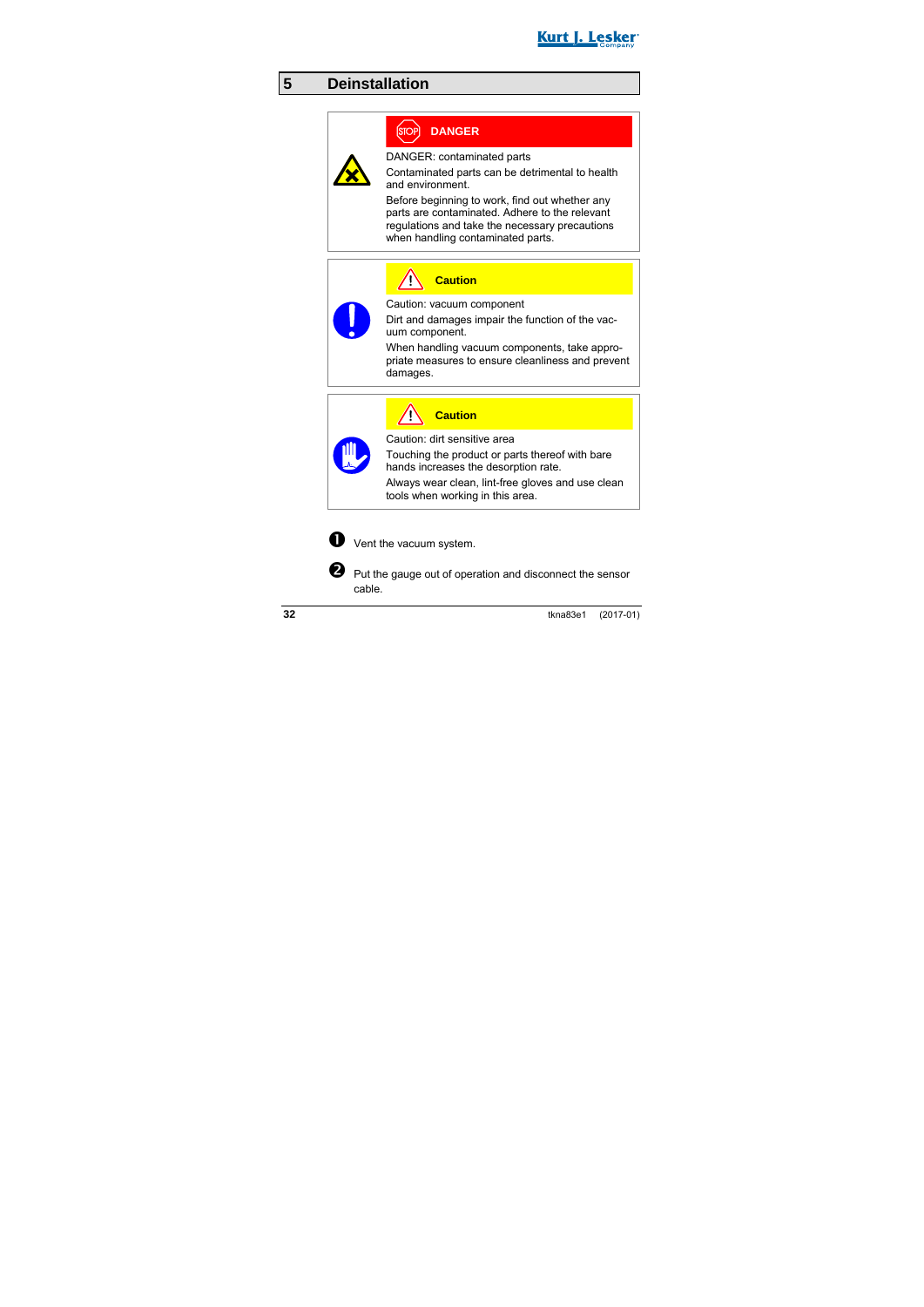



Remove gauge from the vacuum system and install the protective lid.

When deinstalling the CF flange connection, it may be advantageous to temporarily remove the electronics unit  $\check{(-)} \triangleq 24$ ).

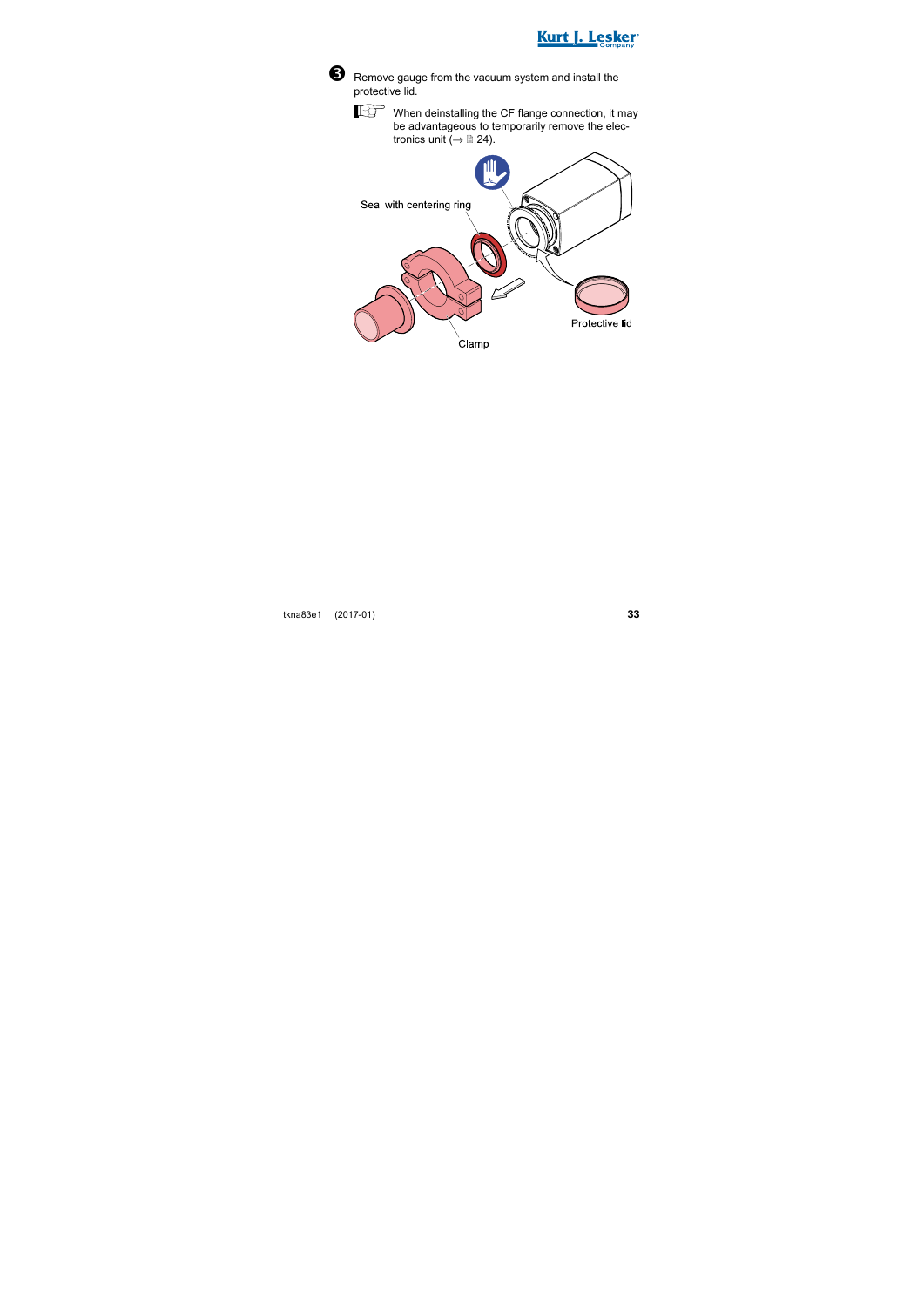

## **6 Maintenance, Repair**

 $F^*$  Gauge failures due to contamination and wear and tear, as well as expendable parts (e.g. ionization chamber, ignition aid, Pirani filament (KJLC CCPG)), are not covered by the warranty.

Kurt J. Lesker Company assumes no liability and the warranty becomes null and void if any repair work is carried out by the end-user or third parties.

#### **6.1 Adjusting the Gauge**

#### **KJLC CCG**

The gauge is factory-calibrated and requires no maintenance. In the event of a defect

- only replace the ionization chamber and ignition aid, or
- replace the measuring chamber cpl. (spare sensor).

#### **KJLC CCPG**

The cold cathode measuring circuit, which is dominant for low pressures  $(<1 \times 10^{-3}$  mbar), is factory-calibrated and cannot be adjusted. The HV adjustment of the Pirani measuring circuit is carried out automatically by the gauge itself at pressures  $\leq 1 \times 10^{-5}$  mbar. The new zero point is saved non-volatile every 15 minutes. Any adjustment has a negligible effect on the pressure range between approx.  $10^{-2}$  mbar and  $10^{2}$  mbar.

If used under different climatic conditions, through extreme temperatures, aging or contamination the characteristic curve can be offset and a manually readjustment or a maintenance may become necessary.

An adjustment via the <ADJ> button can become necessary (procedure  $\rightarrow$  0, 0), if pressure values <10<sup>-2</sup> mbar are no longer output.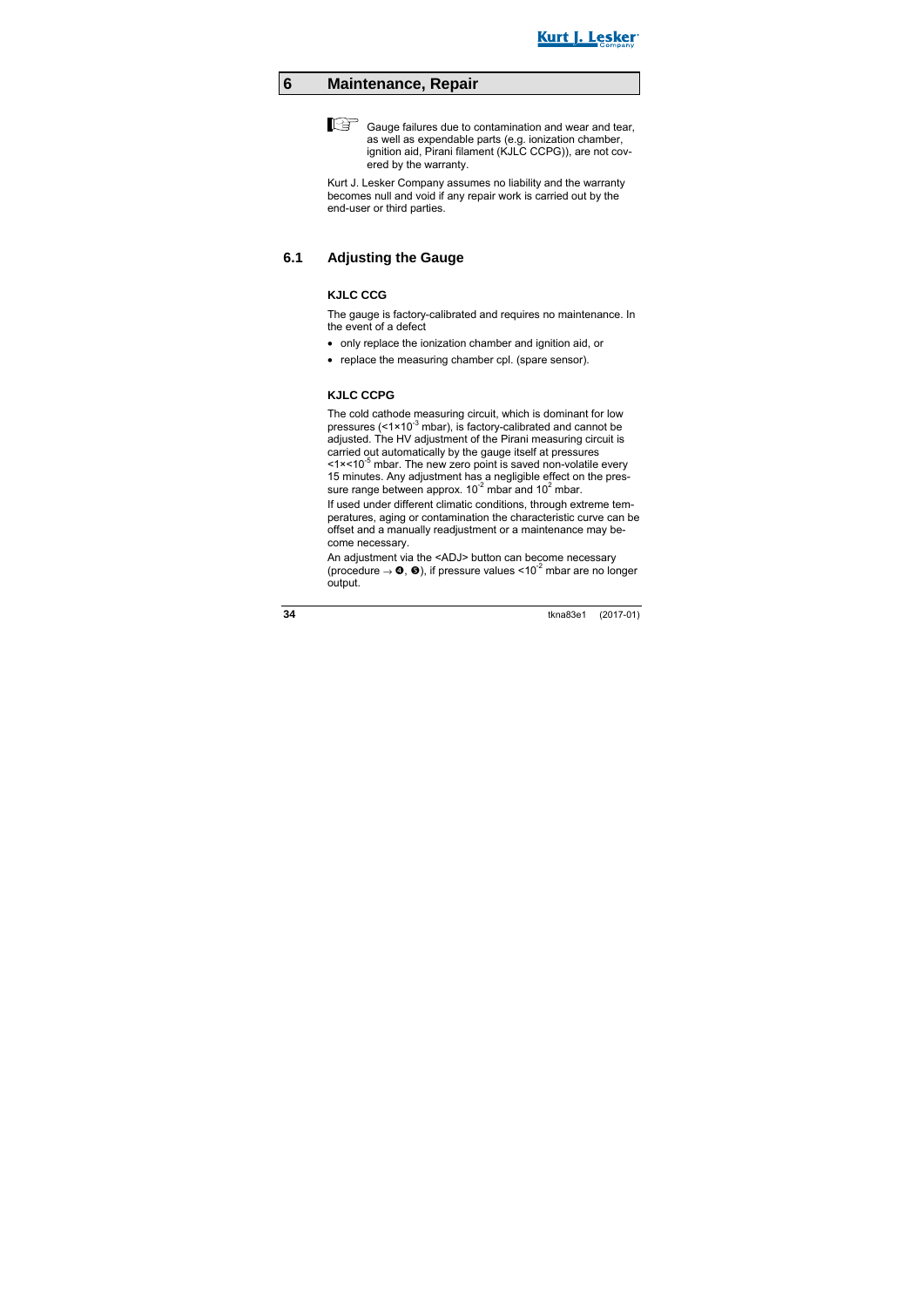

For adjusting the zero, operate the gauge under the same constant ambient conditions and in the same mounting orientation as normally.



 $\bullet$  If vou are using a seal with centering ring and filter, check that they are clean or replace them if necessary  $(\rightarrow$  "Deinstallation").



 $\bullet$  Put the gauge into operation and operate it at atmospheric pressure for at least 10 minutes.



Press the <ADJ> button with a pin (max. ø1.1 mm) and the ATM adjustment is carried out: The Pirani sensor is adiusted to 1000 mbar (duration  $≈5 s$ ).



 If the pressure value 1000 mbar is output at the measurement value output, the adjustment has been successful. Otherwise, repeat the adjustment procedure.



 $\bullet$  Evacuate the vacuum system to  $p < 10^{-5}$  mbar and wait at least 2 minutes.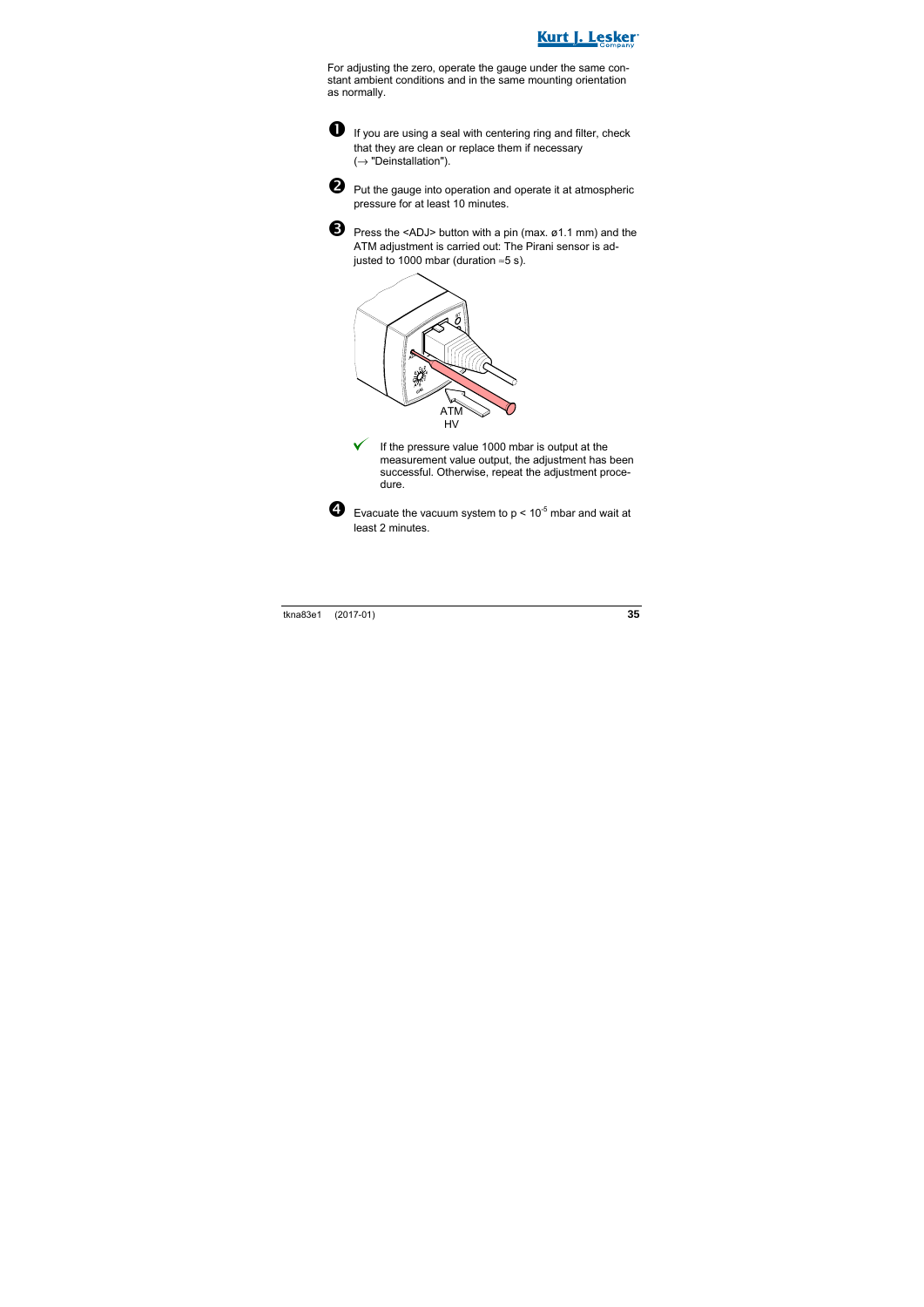



**O** Press the <ADJ> button with a pin and the HV adjustment is carried out (duration ≈5 s).

> If the pressure value  $1 \times 10^{-5}$  mbar is output at the measurement value output, the adjustment has been successful. Otherwise, repeat the adjustment procedure.

### **6.2 Cleaning the Gauge / Replacing Parts**



 $\mathbb{R}^+$  In case of severe contamination or defective (e.g. pirani filament rupture (KJLC CCPG)), replace the complete measuring chamber (Spare Parts  $\rightarrow \mathbb{B}$  51).

## **DANGER**

DANGER: contaminated parts

Contaminated parts can be detrimental to health and environment.

Before beginning to work, find out whether any parts are contaminated. Adhere to the relevant regulations and take the necessary precautions when handling contaminated parts.



**Caution**

Caution: vacuum component

Dirt and damages impair the function of the vacuum component.

When handling vacuum components, take appropriate measures to ensure cleanliness and prevent damages.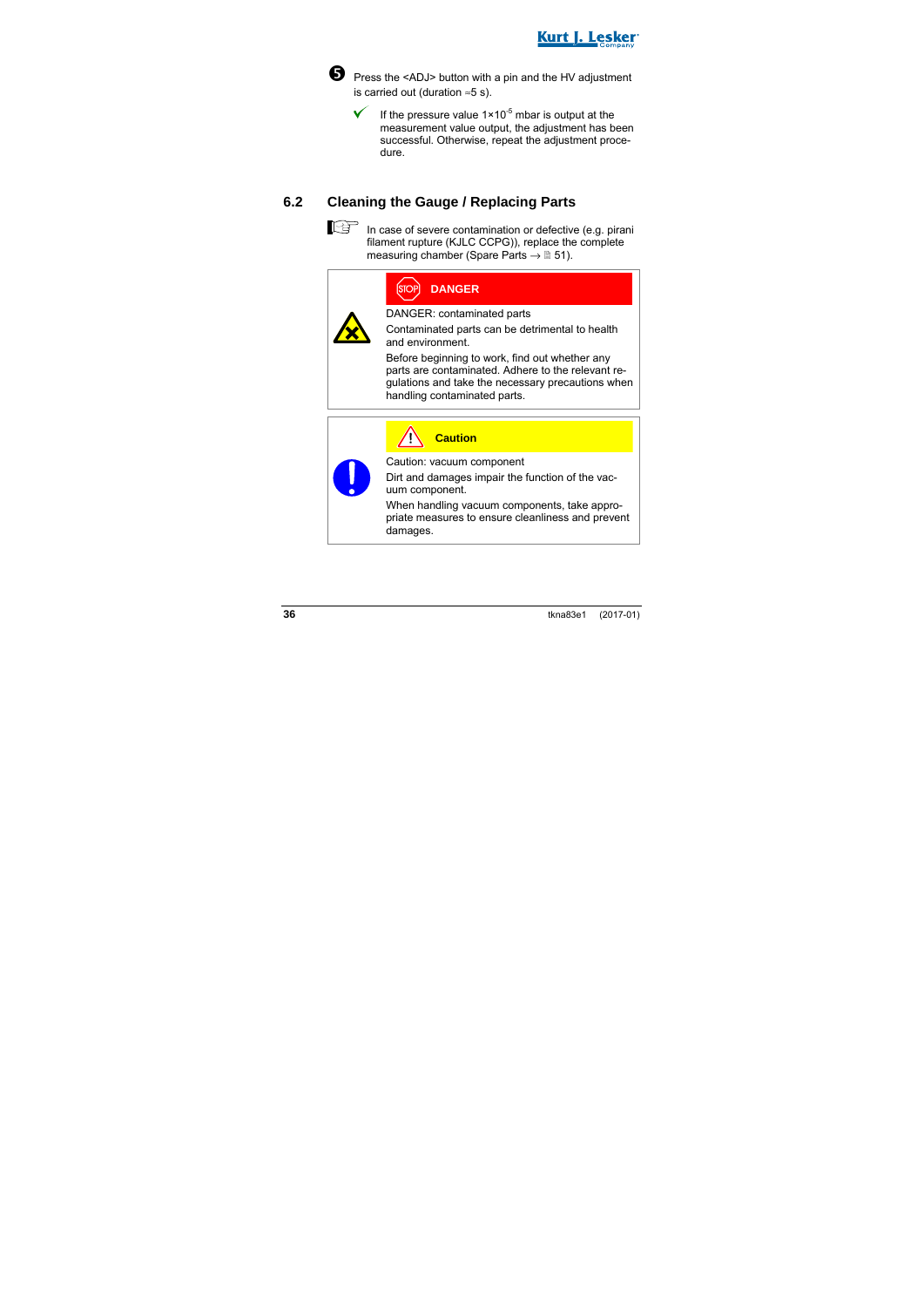

**Caution**

Caution: dirt sensitive area

Touching the product or parts thereof with bare hands increases the desorption rate.

Always wear clean, lint-free gloves and use clean tools when working in this area.



### **DANGER**

DANGER: cleaning agents

Cleaning agents can be detrimental to health and environment.

Adhere to the relevant regulations and take the necessary precautions when handling and disposing of cleaning agents. Consider possible reactions with the product materials ( $\rightarrow \mathbb{B}$  11).

#### **Precondition**

Gauge deinstalled.

#### **6.2.1 Troubleshooting (measuring chamber)**

If the cause of the fault is suspected to be in the measuring chamber, the following checks can be made with an ohmmeter.

#### **Tools / material required**

- Allen wrench AF 2
- Pliers for retaining ring
- Ohmmeter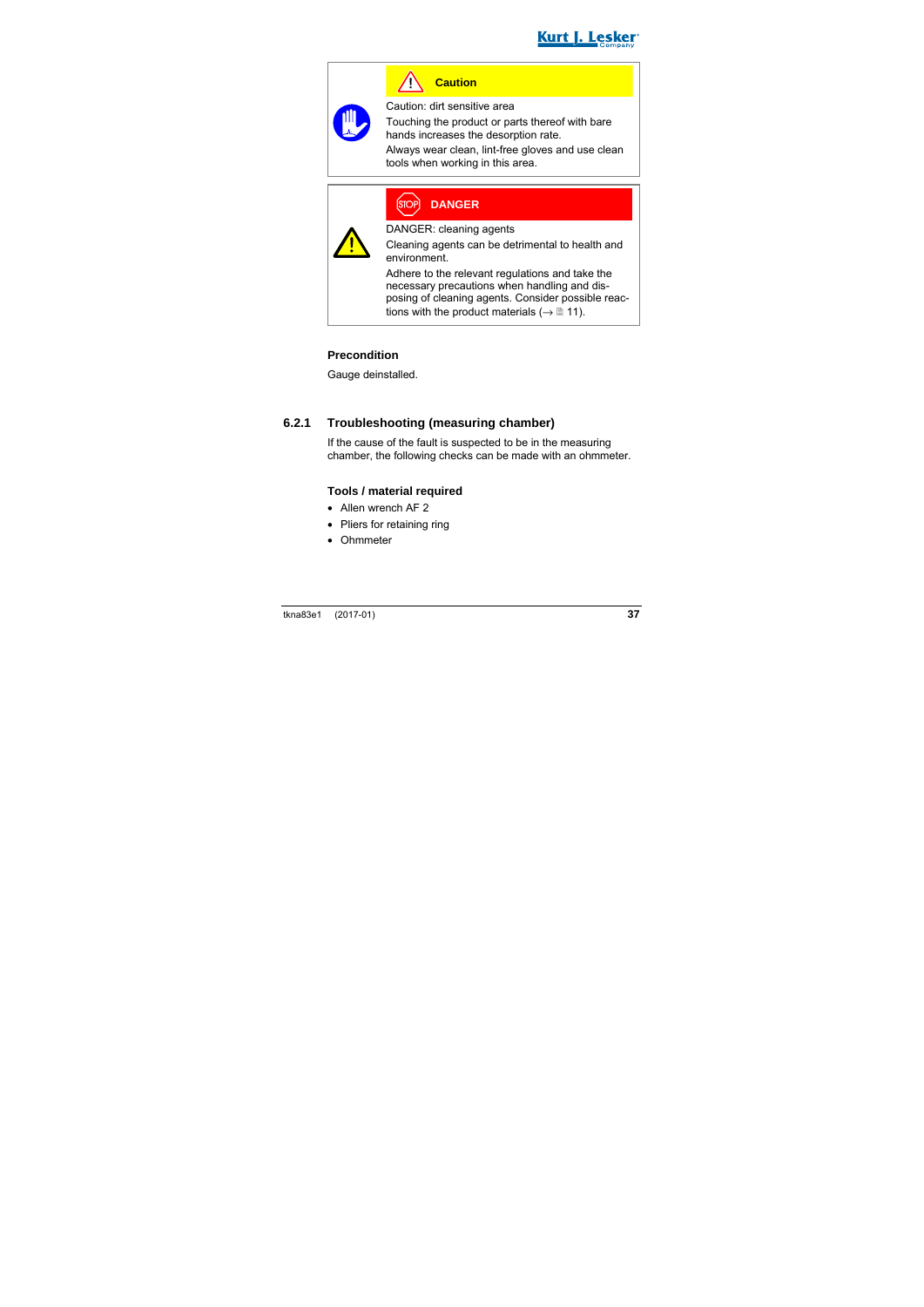



 $\blacksquare$  Unfasten the hexagon socket set screw (4) and remove the complete measuring chamber (3) from the electronics unit (5).



**2** Remove the retaining ring (1) as well as the ionization chamber (2) from the measuring chamber (3).



 Check the ionization chamber and the measuring chamber for contamination:

- Ionization chamber is contaminated only: Replace ionization chamber ( $\rightarrow \mathbb{B}$  39)
- Measuring chamber is severely contaminated: Replace complete measuring chamber ( $\rightarrow \mathbb{B}$  43).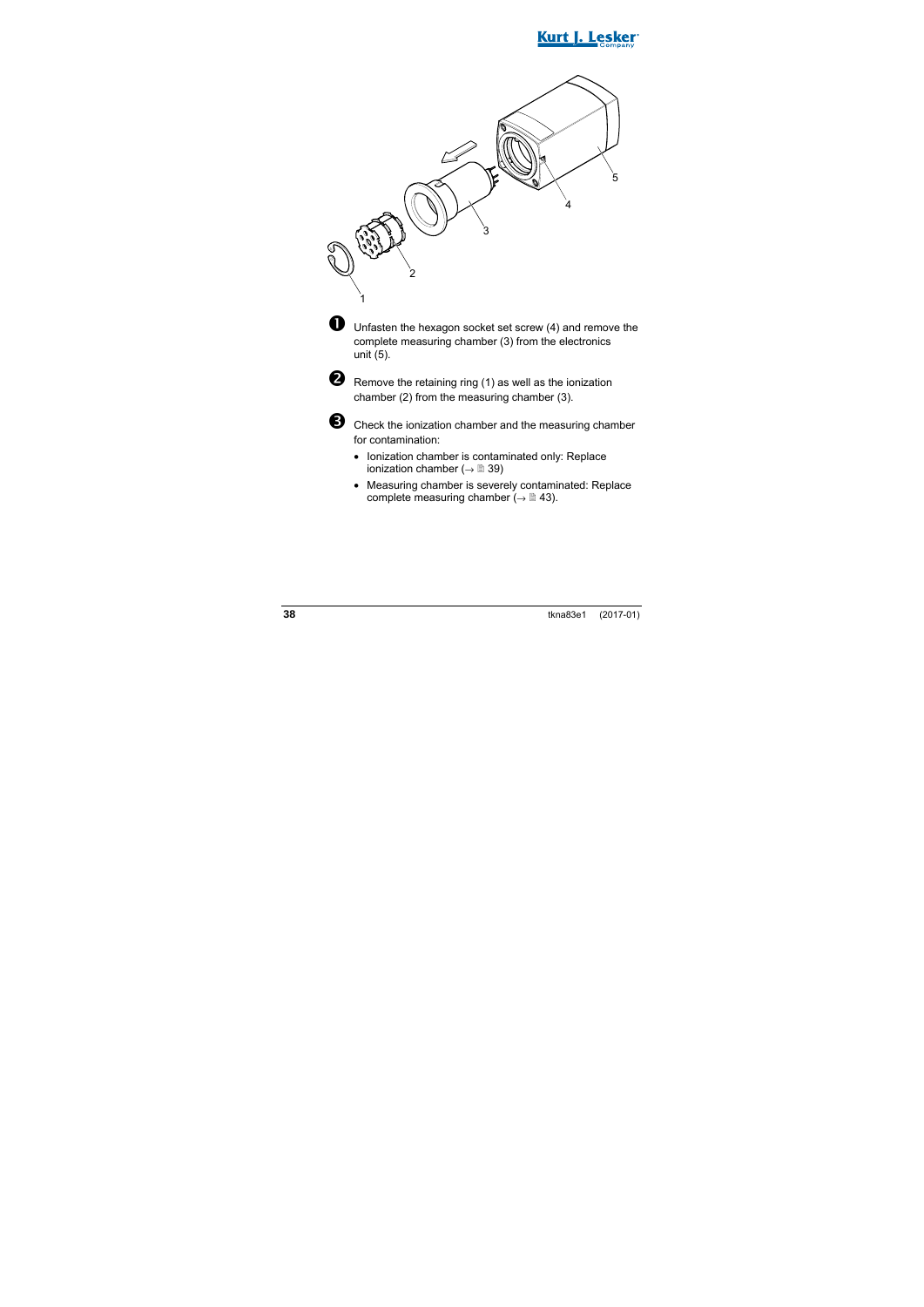



Using an ohmmeter, make following measurements on the contact pins.

| Measurement<br>between pins |                                    |                                   | Possible cause                                  |
|-----------------------------|------------------------------------|-----------------------------------|-------------------------------------------------|
| $1 + 4$                     | $39.540.5$ Q<br>(at 20 $°C$ )      | Values<br>outside of<br>the range | Pirani filament<br>rupture                      |
| $1 + 2$                     | $10001100 \Omega$<br>(at 20 $°C$ ) | Values<br>outside of<br>the range | Pirani tempera-<br>ture sensor<br>rupture       |
| $5 +$ measuring<br>chamber  | $\infty$                           | $<\infty$                         | Contamination.<br>short circuit cold<br>cathode |



All of these faults can only be remedied by replacing the complete measuring chamber ( $\rightarrow \mathbb{B}$  43).



We recommend to perform a leak test (leak rate  $<$ 1×10 $<sup>9</sup>$  mbar  $l/s$ ).</sup>

#### **6.2.2 Replacing Ionization Chamber and Ignition Aid**

#### **Precondition**

Troubleshooting (measuring chamber) performed ( $\rightarrow \mathbb{B}$  37).



D Due to contamination remove the ignition aid with the removing tool (Accessories  $\rightarrow \mathbb{B}$  51).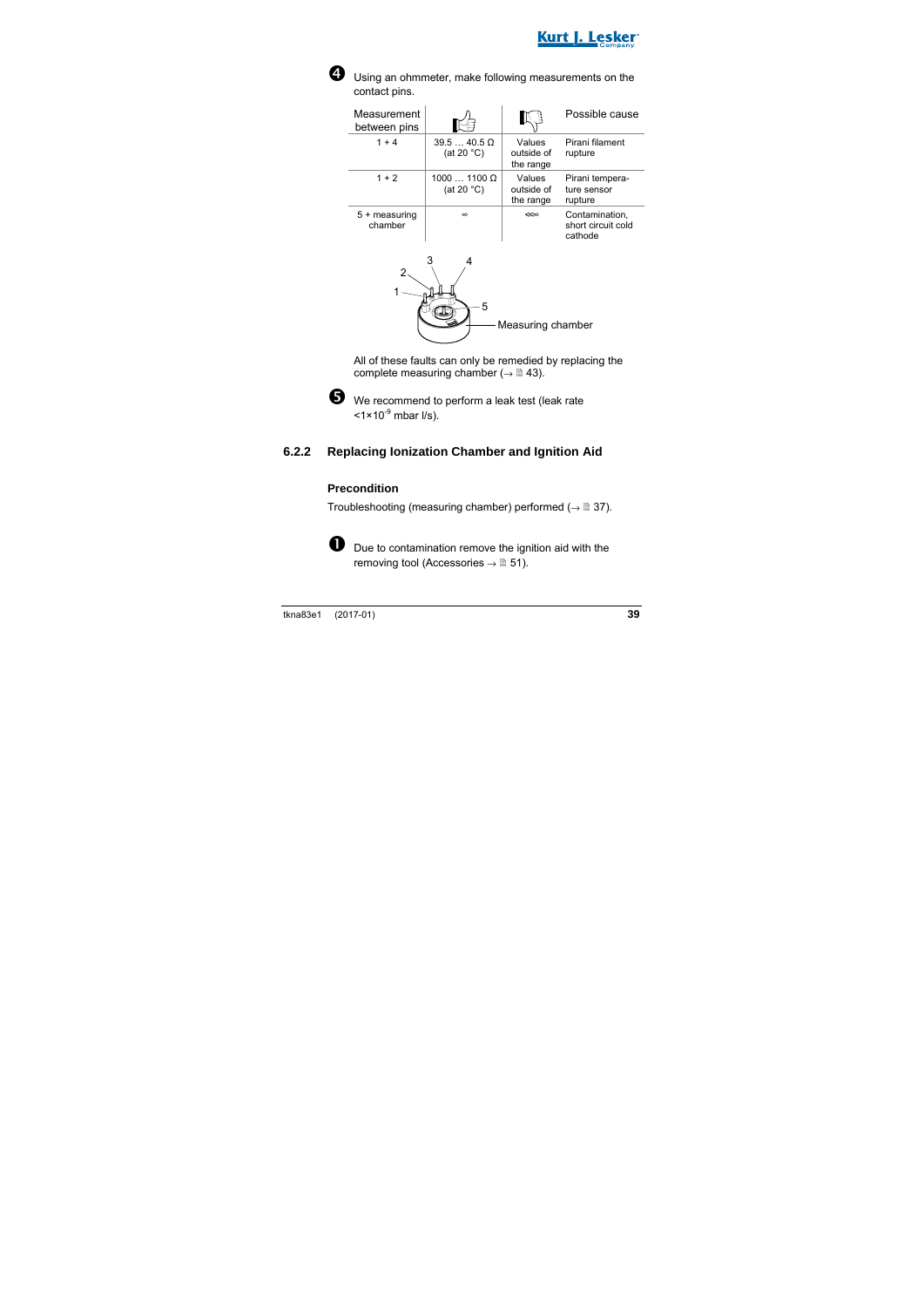





 $\bullet$  We recommend to rub the inside walls of the measuring chamber up to the groove for the retaining ring to a bright finish using a polishing cloth.



- The sealing surfaces must only be worked concentrically.
- Do not bend the anode.



**6** Insert the new ignition aid into the mounting tool with the flat side upwards ...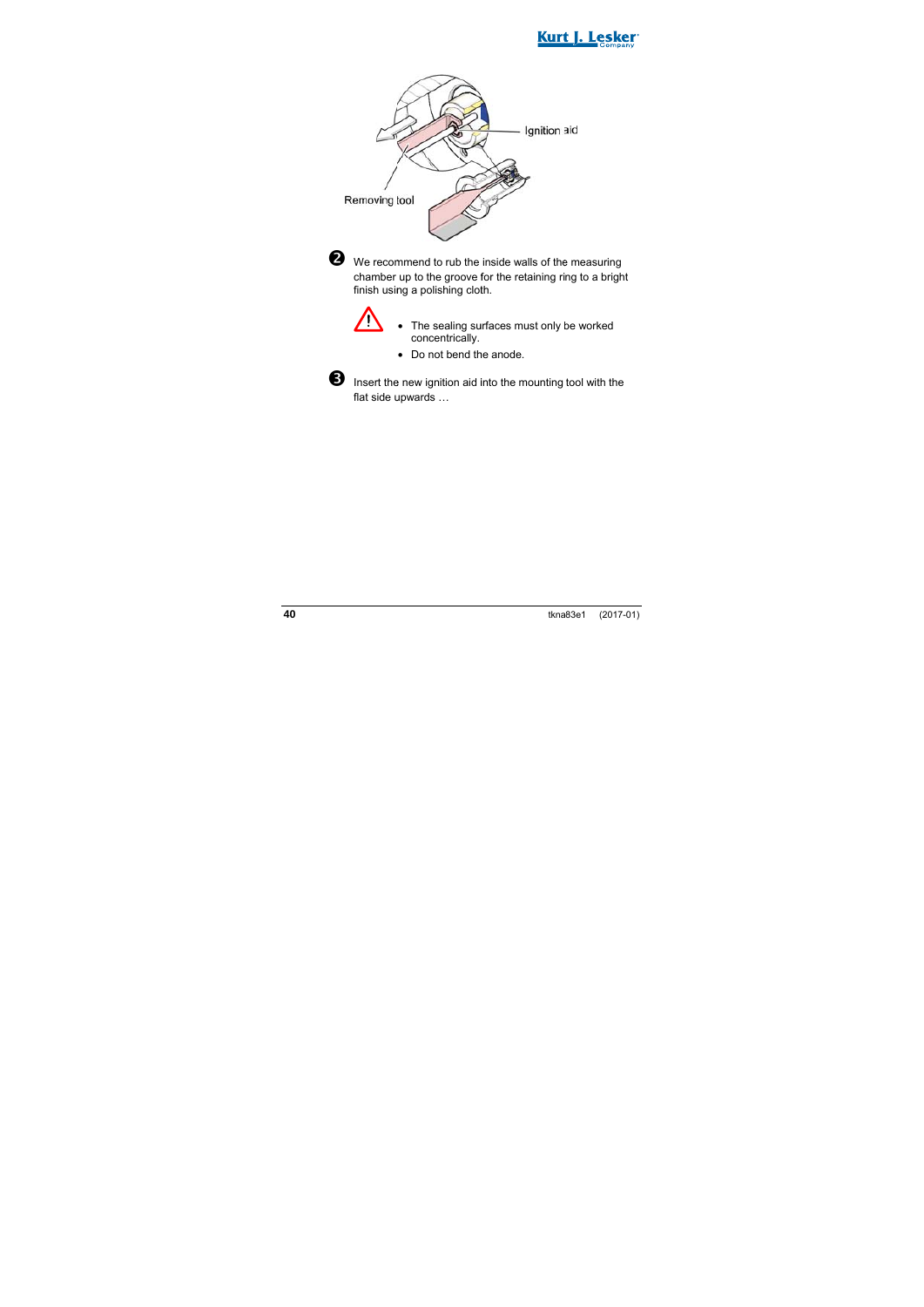



… and care fully slide it onto the anode until th e stop position is reached.

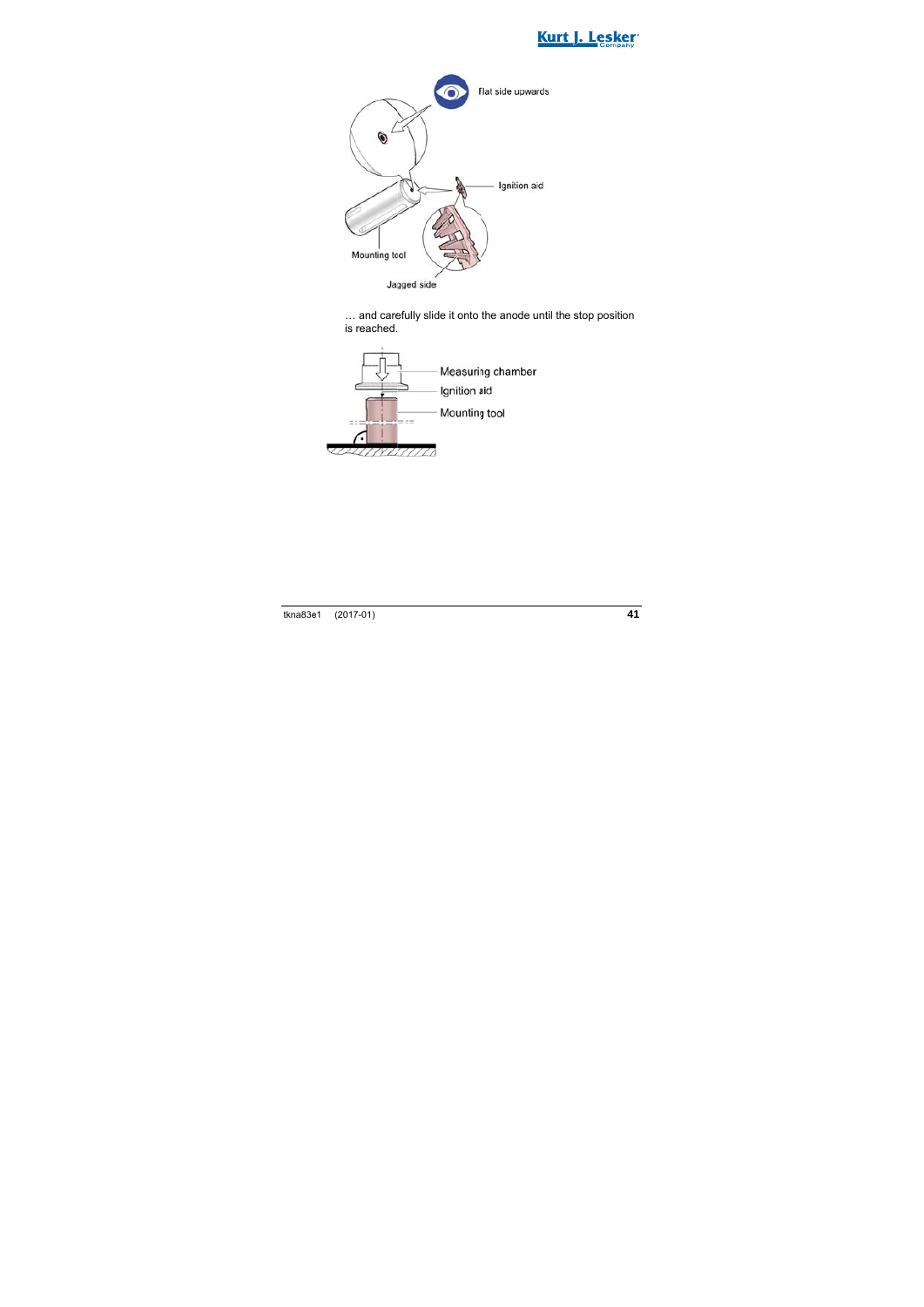



Slide a new ionization chamber (2) into the measuring chamber (3) until the mechanical stop is reached and mount the retaining ring (1) (Spare Parts  $\rightarrow \mathbb{B}$  51).





We recommend to perform a leak test (leak rate  $<$ 1×10<sup>-9</sup> mbar  $\sqrt{s}$ ).



 Carefully slide the measuring chamber cpl. (3) (clean or new) into the electronics unit (5) until the mechanical stop is reached.



Pins aligned straight.

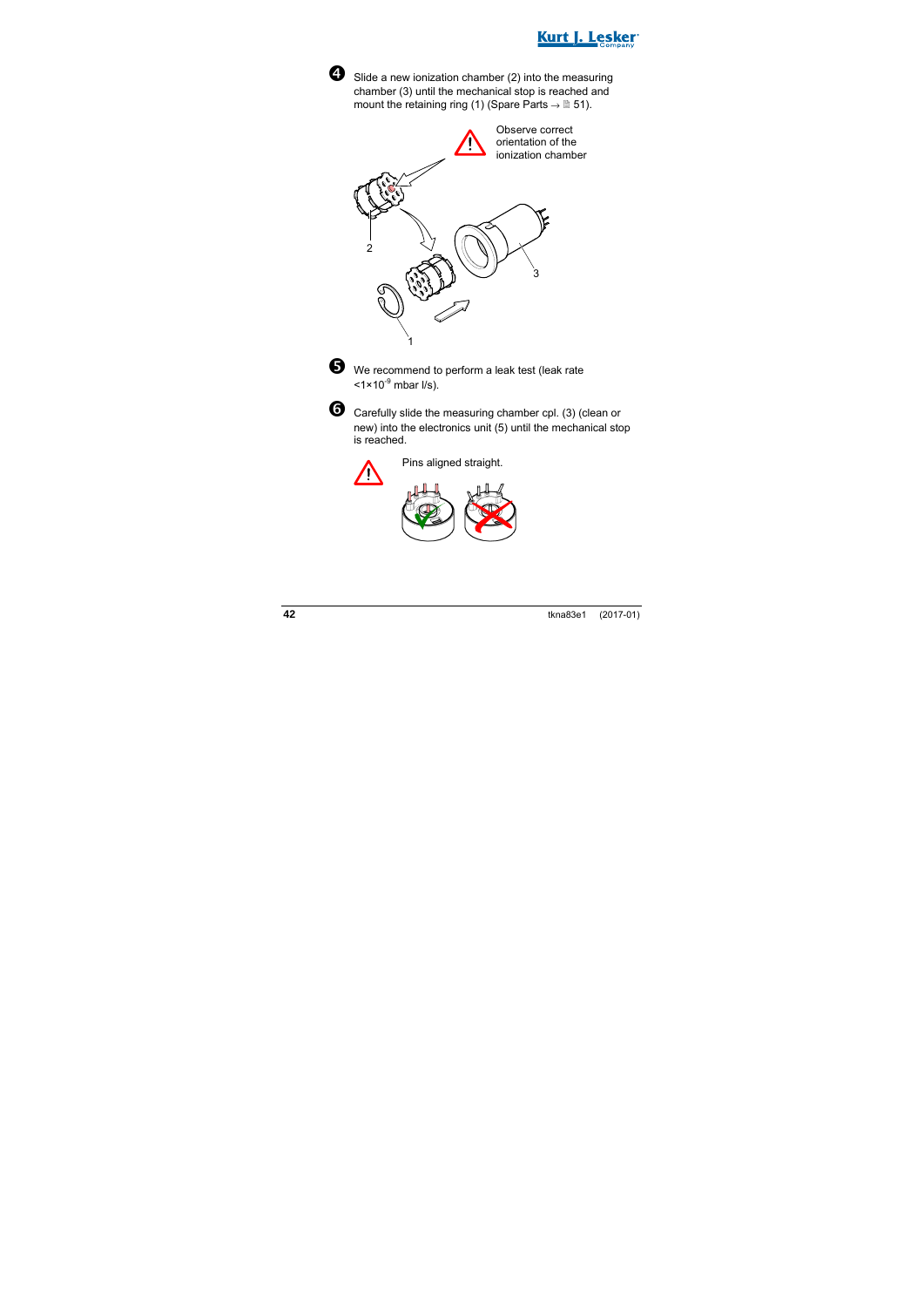





 $\bullet$  Fasten the measuring chamber (3) by means of the hexagon socket set screw (4).

#### **6.2.3 Replacing Measuring Chamber**

#### **Precondition**

Troubleshooting (measuring chamber) performed ( $\rightarrow \mathbb{B}$  37).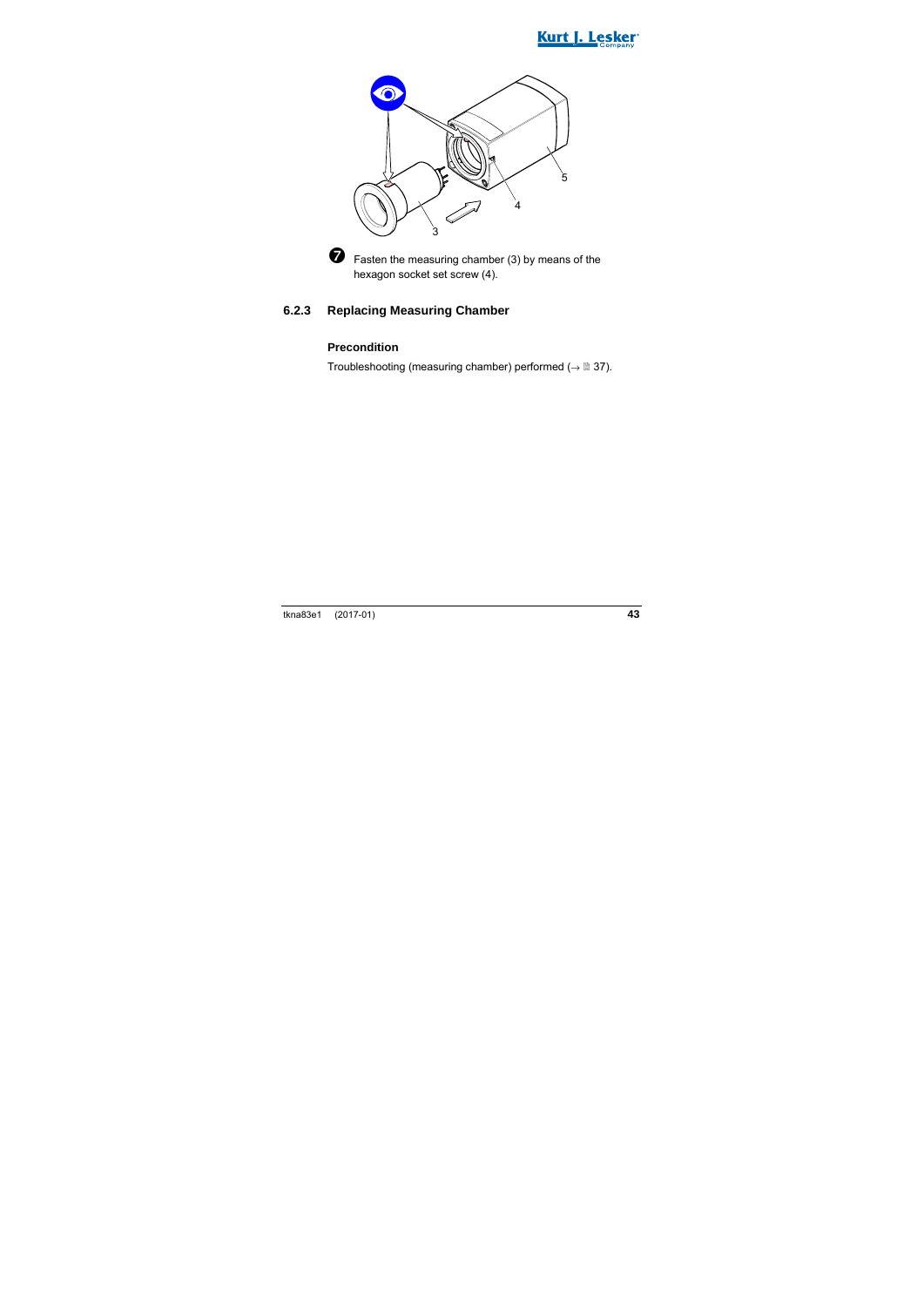







**Q** Carefully slide the measuring chamber cpl. (3) into the electronics unit (5) until the mechanical stop is reached.



Pins aligned straight.

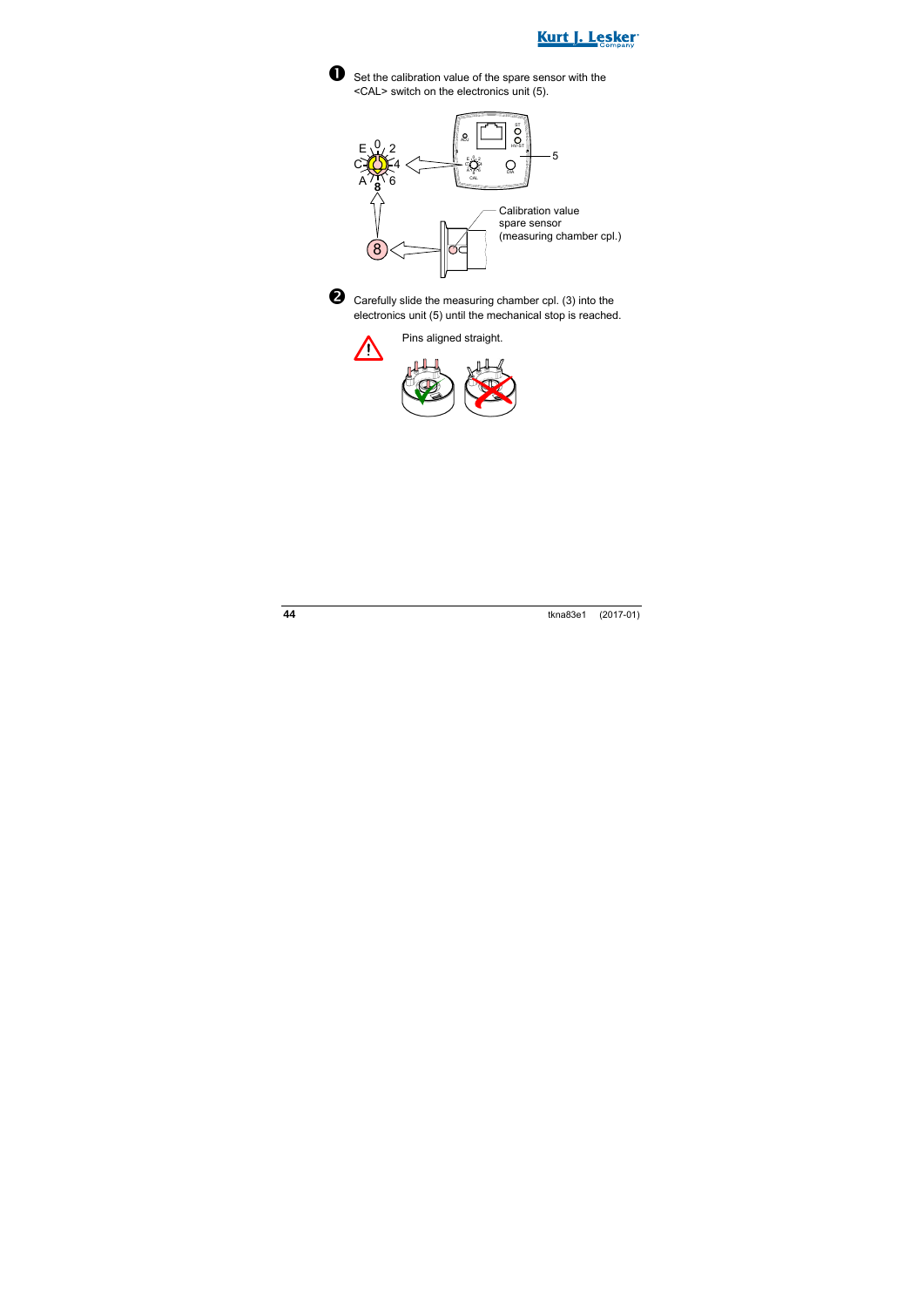





**E** Fasten the measuring chamber (3) by means of the hexagon socket set screw (4).



**4** KJLC CCPG gauge only: Perform an ATM and HV adjustment of the Pirani measuring circuit via the <ADJ> button ( $\rightarrow \cong$  35).



A recalibration of the KJLC CCG gauge is not necessary.



We recommend to perform a leak test (leak rate  $\leq 1 \times 10^{-9}$  mbar I/s) and a function test of the gauge on the teak detector.

| <b>WARNING</b>                                                                                                 |
|----------------------------------------------------------------------------------------------------------------|
| WARNING: electric arcing                                                                                       |
| Helium may cause electric arcing with detrimental<br>effects on the electronics of the product.                |
| Before performing any tightness tests put the pro-<br>duct out of operation and remove the electronics<br>unit |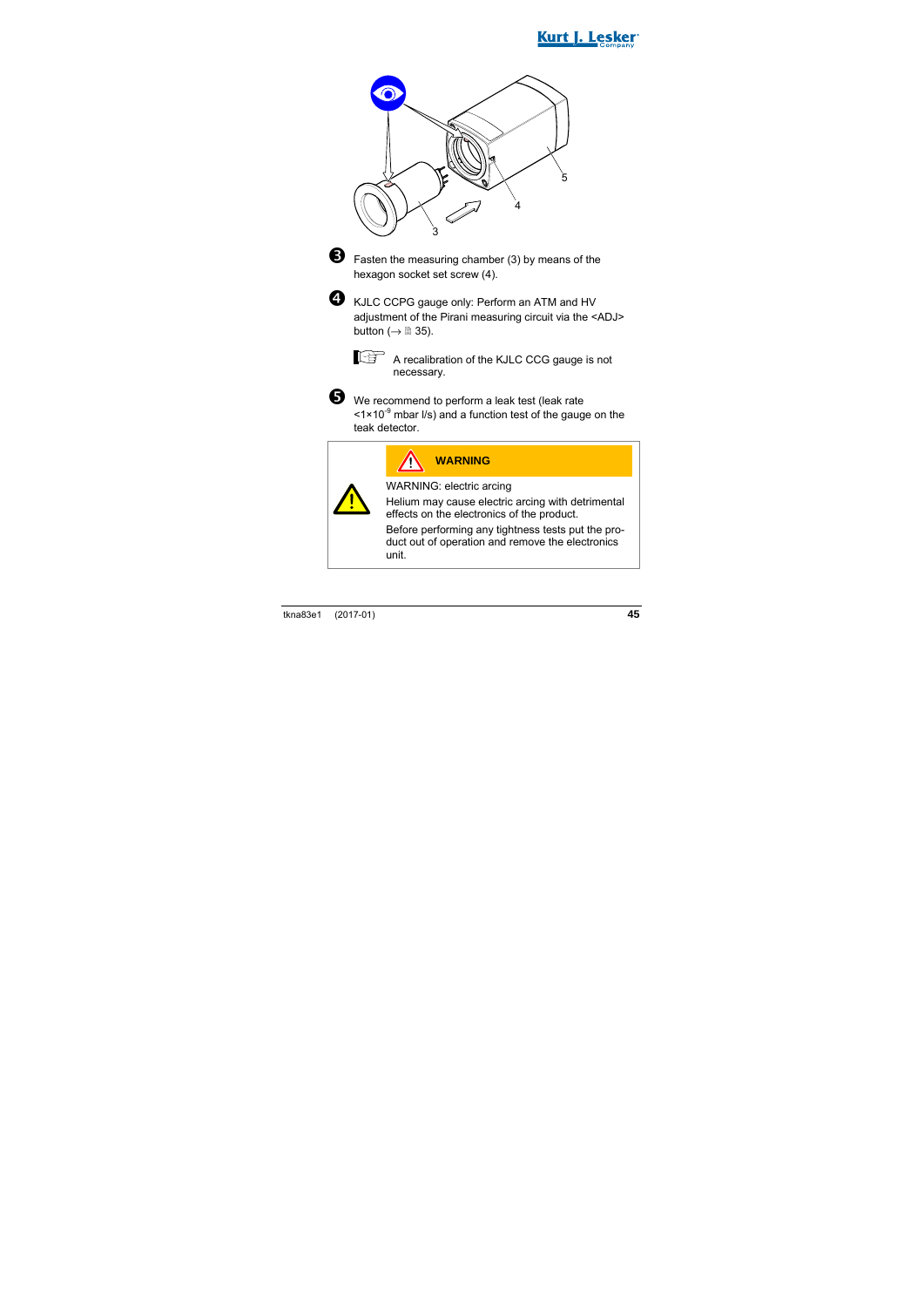

### **6.3 Troubleshooting**

In case of an error, it may be helpful to just turn off the mains supply and turn it on again after 5 s.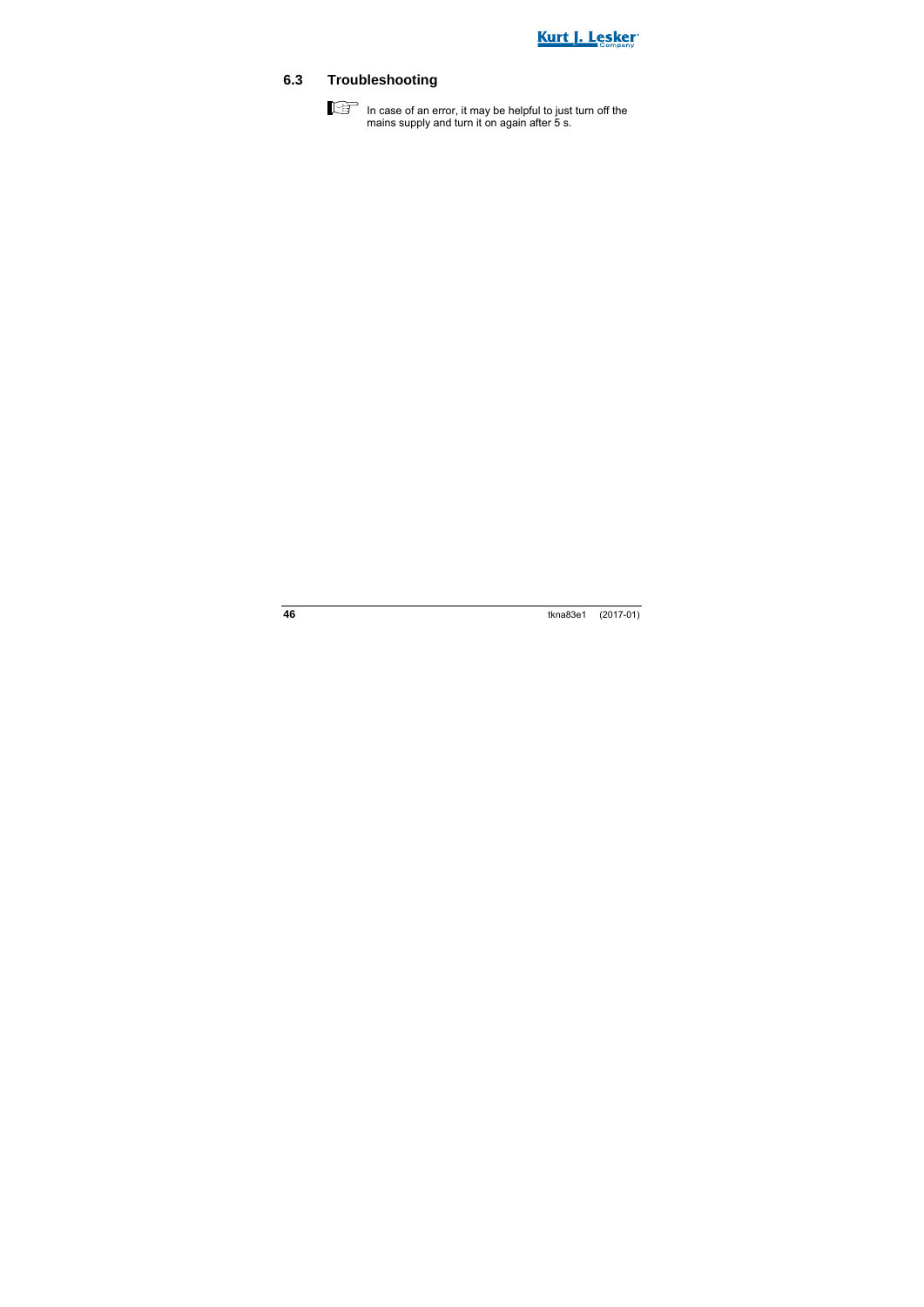| Problem                                                                          | 55<br>$\Xi$        | <hv-st><br/><b>GED</b></hv-st> | Status<br>signal                | Possible cause                               | Correction                                                                                                       |
|----------------------------------------------------------------------------------|--------------------|--------------------------------|---------------------------------|----------------------------------------------|------------------------------------------------------------------------------------------------------------------|
| No voltage at signal output.                                                     | <mark>əff</mark>   | tf                             | $\circ$                         | No supply voltage.                           | Furn on power supply.                                                                                            |
| Measuring signal unstable.                                                       | id solid<br>green  | id solid<br>green              | $\circ$                         | Gauge contaminated.                          | Replace ionization cham-<br>ber or measuring cham-<br>ber cpl $\rightarrow$ 89, 43).                             |
| Voltage at signal output<br>0.15V                                                | id solid<br>green  | 5f                             | d                               | No high voltage in the<br>measuring chamber. | Switch on the high<br>voltage $(\rightarrow \mathbb{B} 26)$ .                                                    |
|                                                                                  |                    |                                |                                 | measuring chamber.<br>Overpressure in the    | system to <10 <sup>-2</sup> mbar and<br>switch the gauge off and<br>Evacuate the vacuum<br>on again via "HV ON". |
| $1.2$ V $(3MA-xxx-0x0N)$<br>$0.4$ V (3MAx-xxx-0x0Q).<br>Voltage at signal output | id solid<br>green  | blinking<br>green              | 0                               | Gas discharge has not<br>gnited              | sures at a pressure<br>Wait, until the gas dis-<br>charge has ignited<br>of 10 <sup>-9</sup> mbar).              |
| Voltage at signal output con-<br>$< 0.3$ V (3MAx-xxx-0x0N)<br>tinually           | blinking<br>ēg     | t                              | $\circ$                         | EEPROM error.                                | Switch the gauge off and<br>on again after 5 s.                                                                  |
| $< 0.5$ V (3MAx-xxx-0x0Q)                                                        |                    |                                |                                 |                                              | Replace the gauge.                                                                                               |
| Signal continually at approx.<br>$5 \times 10^{-4}$ mbar.                        | lid solid<br>green | lid solid<br>green             | : 4.5<br>14.5<br>$\frac{8}{20}$ | severely contaminated.<br>Measuring chamber  | Replace the measuring<br>chamber cpl. $\overline{(-)}$ and 43)                                                   |

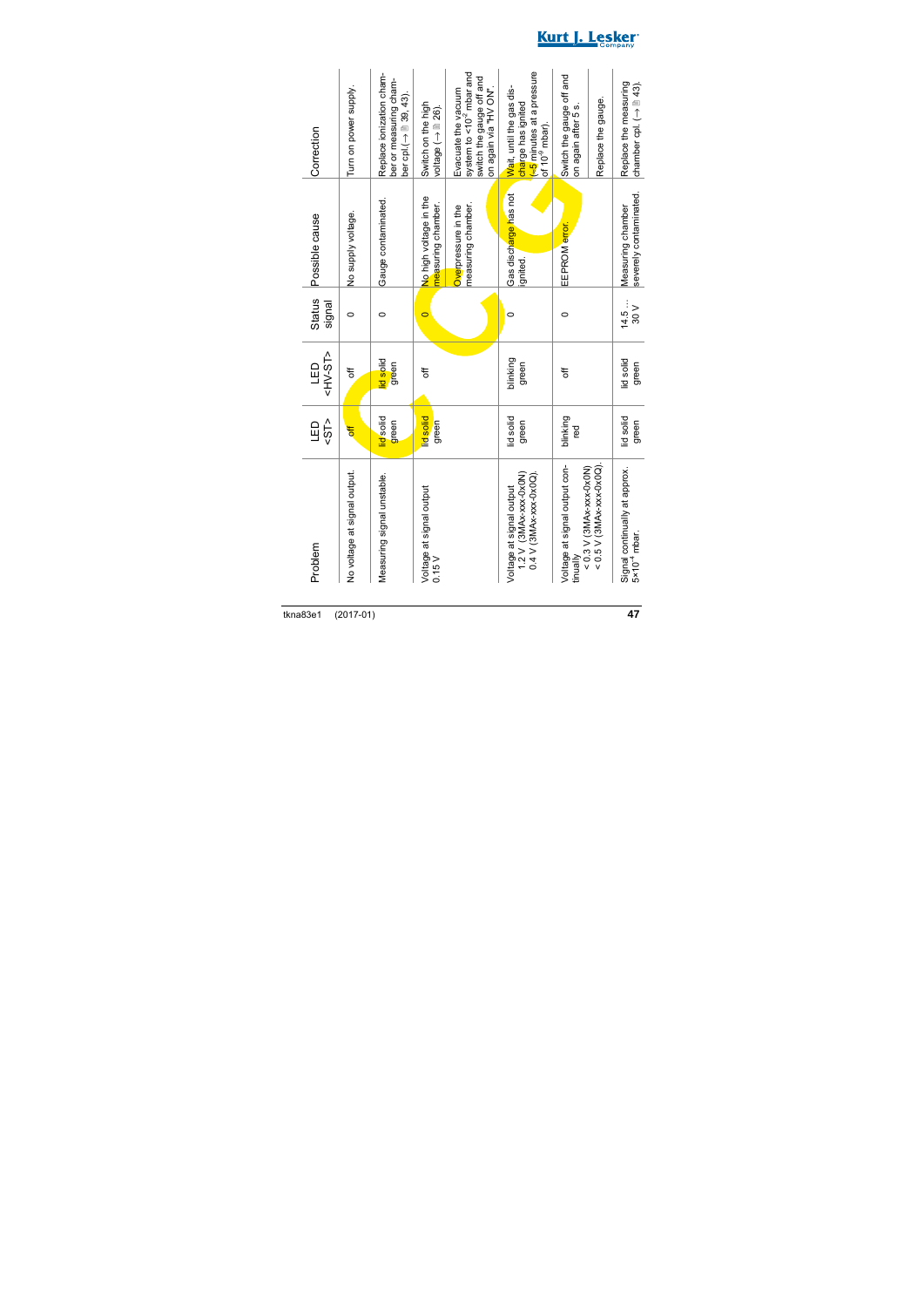| Problem                                                   | 55<br>$\Xi$        | <hv-st><br/>GED</hv-st> | <b>Status</b><br>signal | Possible cause                              | Correction                                                                                               |
|-----------------------------------------------------------|--------------------|-------------------------|-------------------------|---------------------------------------------|----------------------------------------------------------------------------------------------------------|
| No voltage at signal output.                              | 븅                  | 5f                      | $\circ$                 | No supply voltage.                          | Turn on power supply.                                                                                    |
| Measuring signal unstable.                                | lid solid<br>green | lid solid<br>green      | $\circ$                 | Gauge contaminated.                         | Replace ionization cham-<br>ber or measuring cham-<br>ber cpl $\left(\rightarrow 39, 43\right)$ .        |
| Voltage at signal output does<br>not drop under <4.82 V.  | lid solid<br>green | blinking<br>green       | $\circ$                 | Gas discharge has not<br>ignited.           | es minutes at a pressure<br>Wait, until the gas dis-<br>charge has ignited<br>of 10 <sup>-9</sup> mbar). |
| Voltage at signal output con-<br>tinually $>$ 5.6 V.      | lid solid<br>green | 5f                      |                         | Pirani zero point shift.                    | Perform a HV adjustment<br>via button ( $\rightarrow$ 85).                                               |
| Voltage at signal output con-<br>tinually > $9.5$ V.      | lid solid<br>g     | t                       | $\circ$                 | Pirani defective.                           | Replace the measuring<br>chamber cpl. $\rightarrow$ $\cong$ 43).                                         |
|                                                           | blinking<br>red    | t                       | $\circ$                 | EEPROM error.                               | Switch the gauge off and<br>on again after 5 s.                                                          |
|                                                           |                    |                         |                         |                                             | Replace the gauge.                                                                                       |
| Signal continually at approx.<br>5×10 <sup>-4</sup> mbar. | lid solid<br>green | lid solid<br>green      | 14.5<br>$\frac{8}{20}$  | severely contaminated.<br>Measuring chamber | Replace the measuring<br>chamber cpl. $\rightarrow$ $\cong$ 43).                                         |

Kurt J. Lesker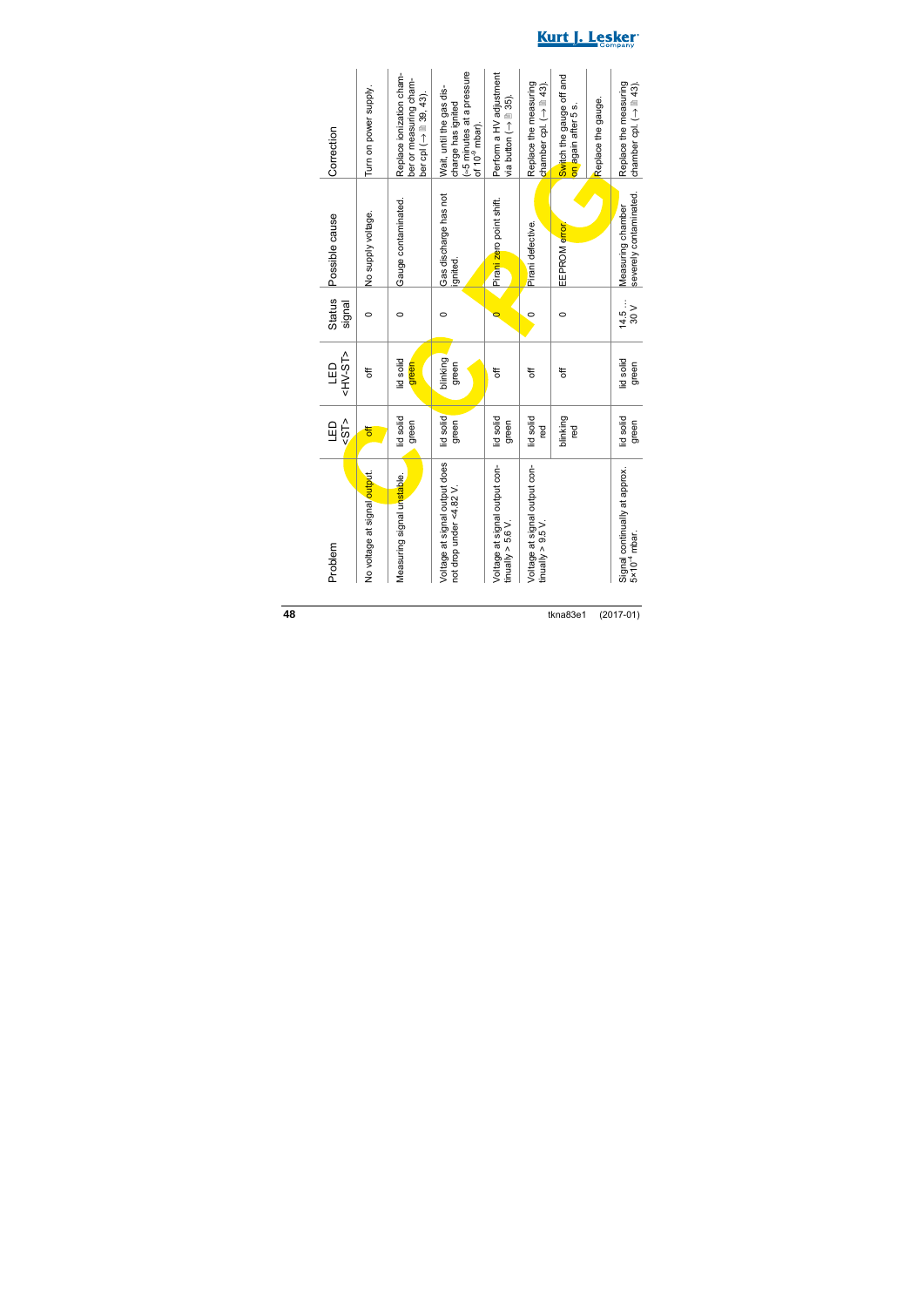

## **7 Returning the Product**

## **WARNING**

WARNING: forwarding contaminated products Contaminated products (e.g. radioactive, toxic, caustic or microbiological hazard) can be detrimental to health and environment.

Products returned to Kurt J. Lesker Company should preferably be free of harmful substances. Adhere to the forwarding regulations of all involved countries and forwarding companies and enclose a duly completed declaration of contamination (for further information please contact your Kurt J. Lesker Company accounting).

Products that are not clearly declared as "free of harmful substances" are decontaminated at the expense of the customer.

Products not accompanied by a duly completed declaration of contamination are returned to the sender at his own expense.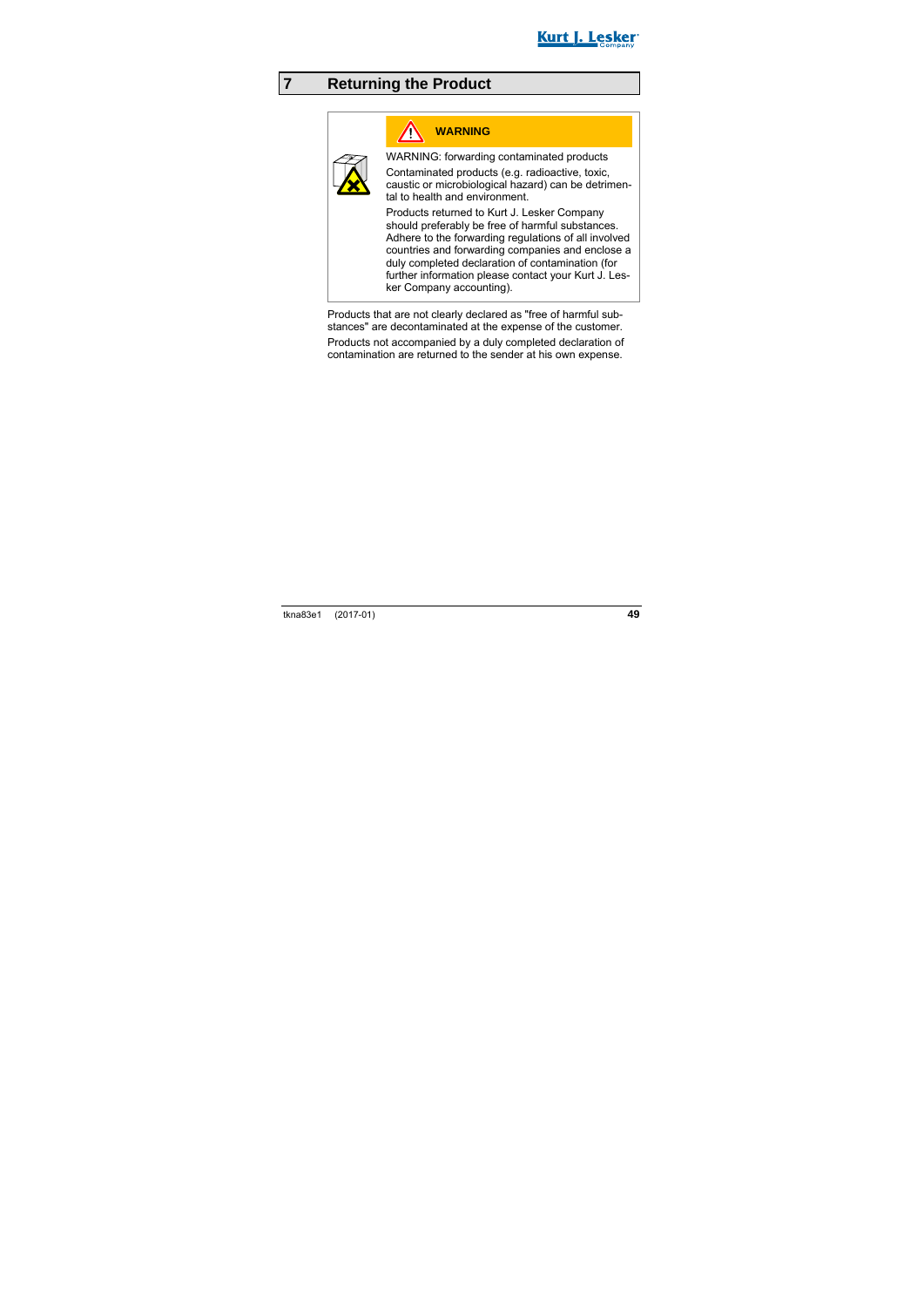

### **8 Disposal**

## **DANGER**

DANGER: contaminated parts

Contaminated parts can be detrimental to health and environment.

Before beginning to work, find out whether any parts are contaminated. Adhere to the relevant regulations and take the necessary precautions when handling contaminated parts.

| <b>WARNING</b>                                                                                                                       |
|--------------------------------------------------------------------------------------------------------------------------------------|
| WARNING: substances detrimental to the environ-<br>ment                                                                              |
| Products or parts thereof (mechanical and electric<br>components, operating fluids etc.) can be detrimen-<br>tal to the environment. |
| Dispose of such substances in accordance with the<br>relevant local regulations.                                                     |

#### **Separating the components**

After disassembling the product, separate its components according to the following criteria:

• Contaminated components

Contaminated components (radioactive, toxic, caustic or biological hazard etc.) must be decontaminated in accordance with the relevant national regulations, separated according to their materials, and disposed of.

• Other components

Such components must be separated according to their materials and recycled.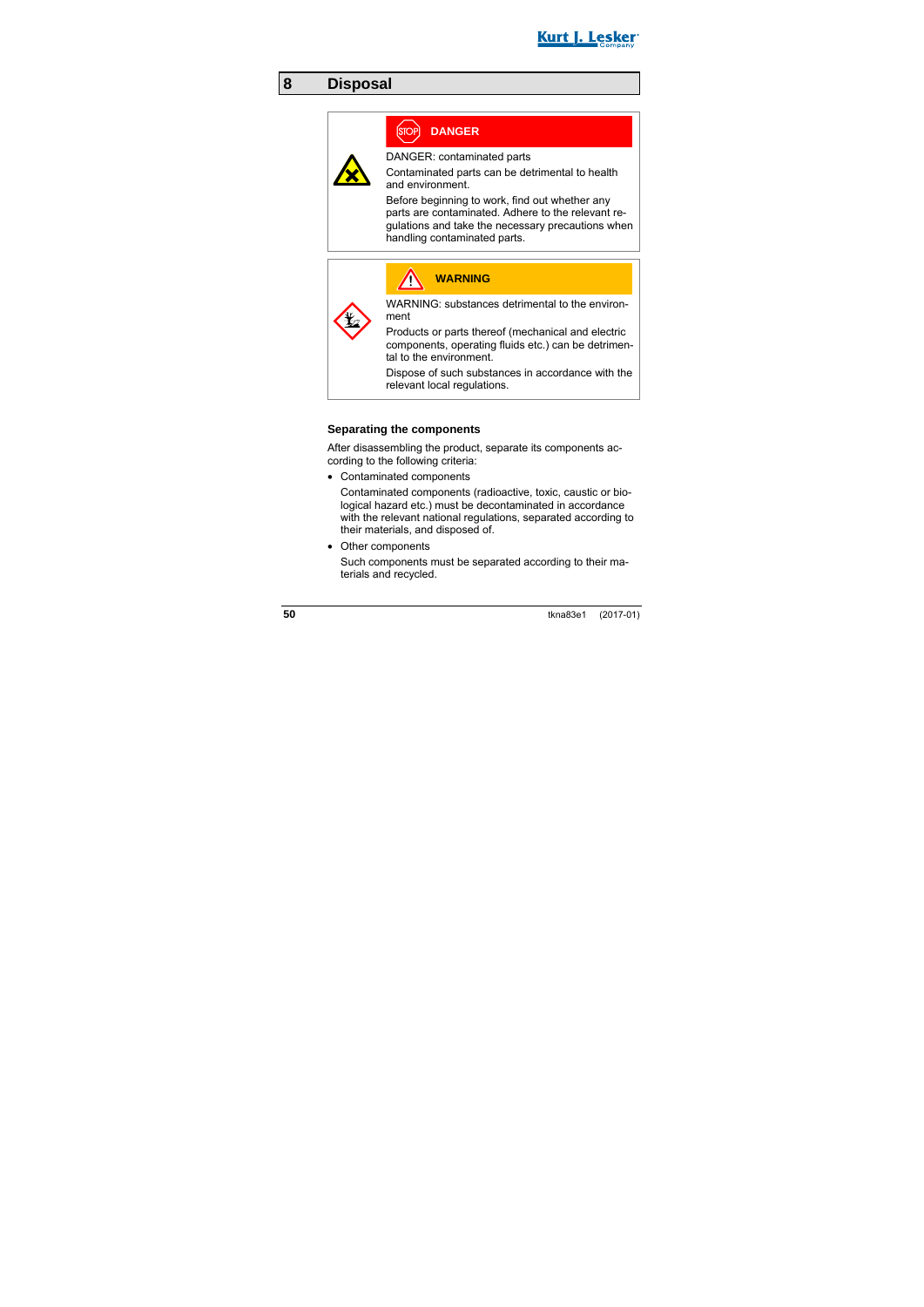

## **9 Options**

|                                     | <sup>'</sup> Ordering No. |
|-------------------------------------|---------------------------|
| Filter, DN 25 ISO-KF Centering Ring | K211098                   |

### **10 Accessories**

|                           | Ordering No. |
|---------------------------|--------------|
| Ignition Aid Removal Tool | K351550      |

### **11 Spare Parts**

When ordering spare parts, always indicate:

- all information on the product nameplate
- description and ordering number

### **11.1 Ignition aid for KJLC CCG and KJLC CCPG**

Ordering No.

Spare Ignition Aid (10 pcs) K351995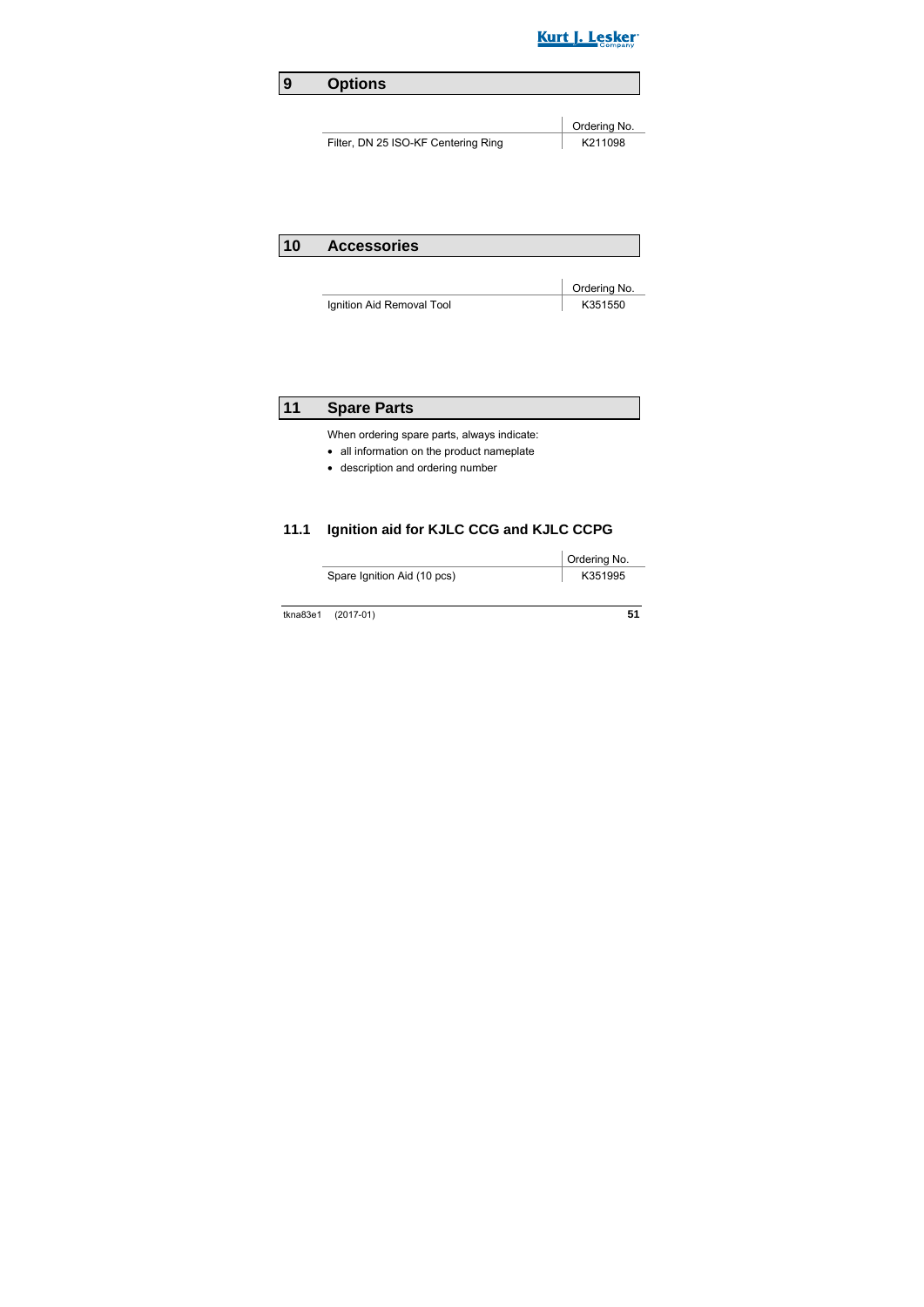

### **11.2 Ionization Chamber for KJLC CCG and KJLC CCPG**

|                                    | Ordering No. |
|------------------------------------|--------------|
| Replacement Ionization Chamber, SS | K351555      |

#### **11.3 Measuring Chamber Cpl. (Spare Sensor)**



#### **11.3.1 Measuring Chamber Cpl. for KJLC CCG**

|                                            | Ordering No. |
|--------------------------------------------|--------------|
| Replacement Sensor, KJLC CCG, DN 25 ISO-KF | K351500      |
| Replacement Sensor, KJLC CCG, DN 40 ISO-KF | K351512      |
| Replacement Sensor, KJLC CCG, DN 40 CF-R   | K351536      |
| Replacement Sensor, KJLC CCG, DN 40 CF-F   | K351524      |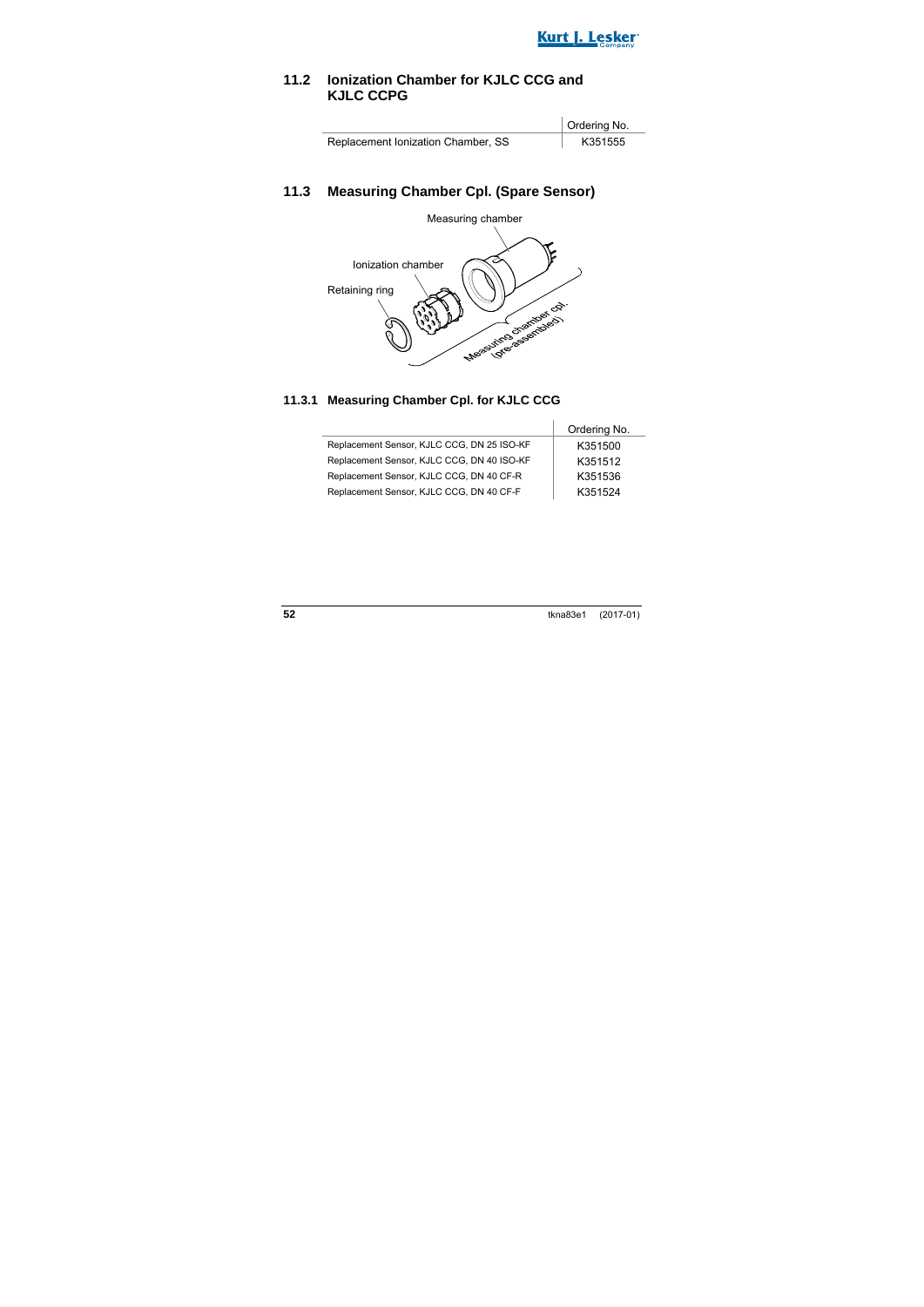

### **11.3.2 Measuring Chamber Cpl. for KJLC CCPG**

|                                             | Ordering No. |
|---------------------------------------------|--------------|
| Replacement Sensor, KJLC CCPG, DN 25 ISO-KF | K351506      |
| Replacement Sensor, KJLC CCPG, DN 40 ISO-KF | K351518      |
| Replacement Sensor, KJLC CCPG, DN 40 CF-R   | K351542      |
| Replacement Sensor, KJLC CCPG, DN 40 CF-F   | K351530      |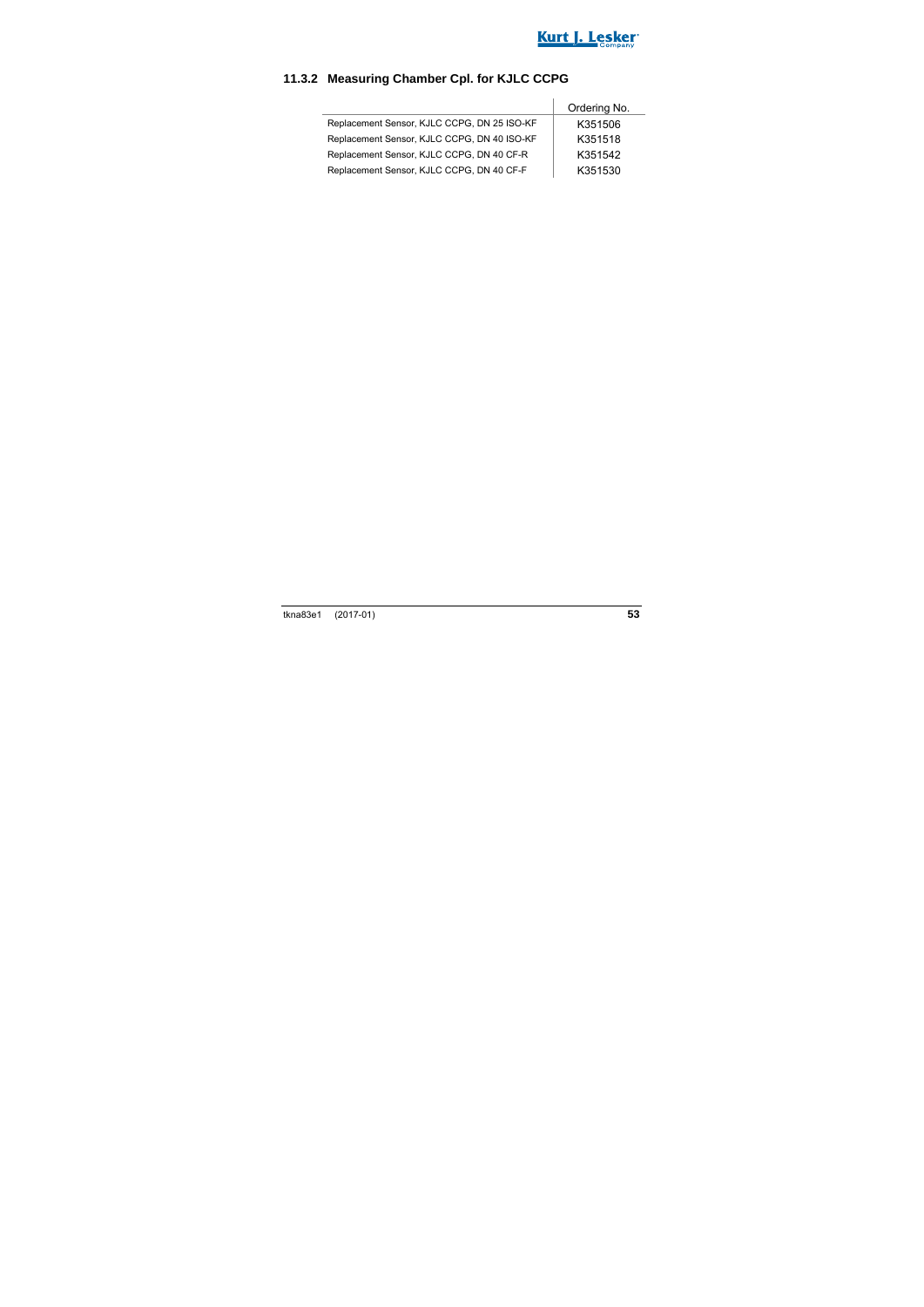## **EU Declaration of Conformity**

We, Kurt J. Lesker Company, hereby declare that the equipment mentioned below complies with the provisions of the Directive relating to electromagnetic compatibility 2014/30/EU and the Directive on the restriction of the use of certain hazardous substances in electrical and electronic equipment 2011/65/EU.  $\epsilon$ 

> Cold Cathode & Cold Cathode Pirani Gauge KJLC CCG KJLC CCPG

#### **Standards**

Harmonized and international / national standards and specifications:

- EN 61000-6-2:2005 (EMC: generic immunity standard)
- EN  $61000 6 3:2007 + A1:2011$  (EMC: generic emission standard)
- EN 61010-1:2010 (Safety requirements for electrical equipment for measurement, control and laboratory use)
- EN 61326-1:2013, Group 1, Class B (EMC requirements for electrical equipment for measurement, control and laboratory use)

#### **Manufacturer / Signatures**

Kurt J. Lesker Company, 1925 Route 51, Jefferson Hills PA 15025, USA

6 January 2017

Jal-L

John Lubic Vice President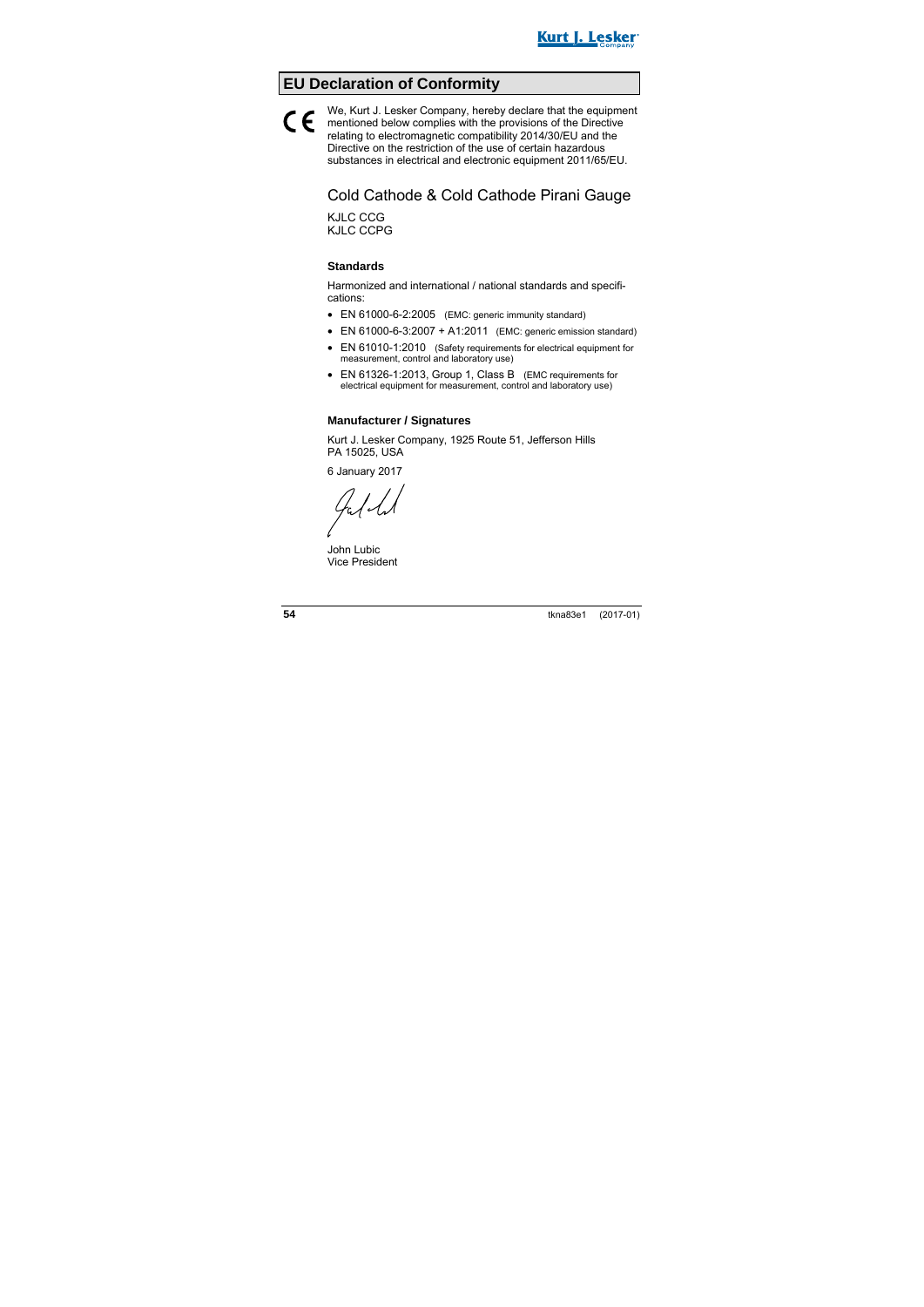

**Notes**